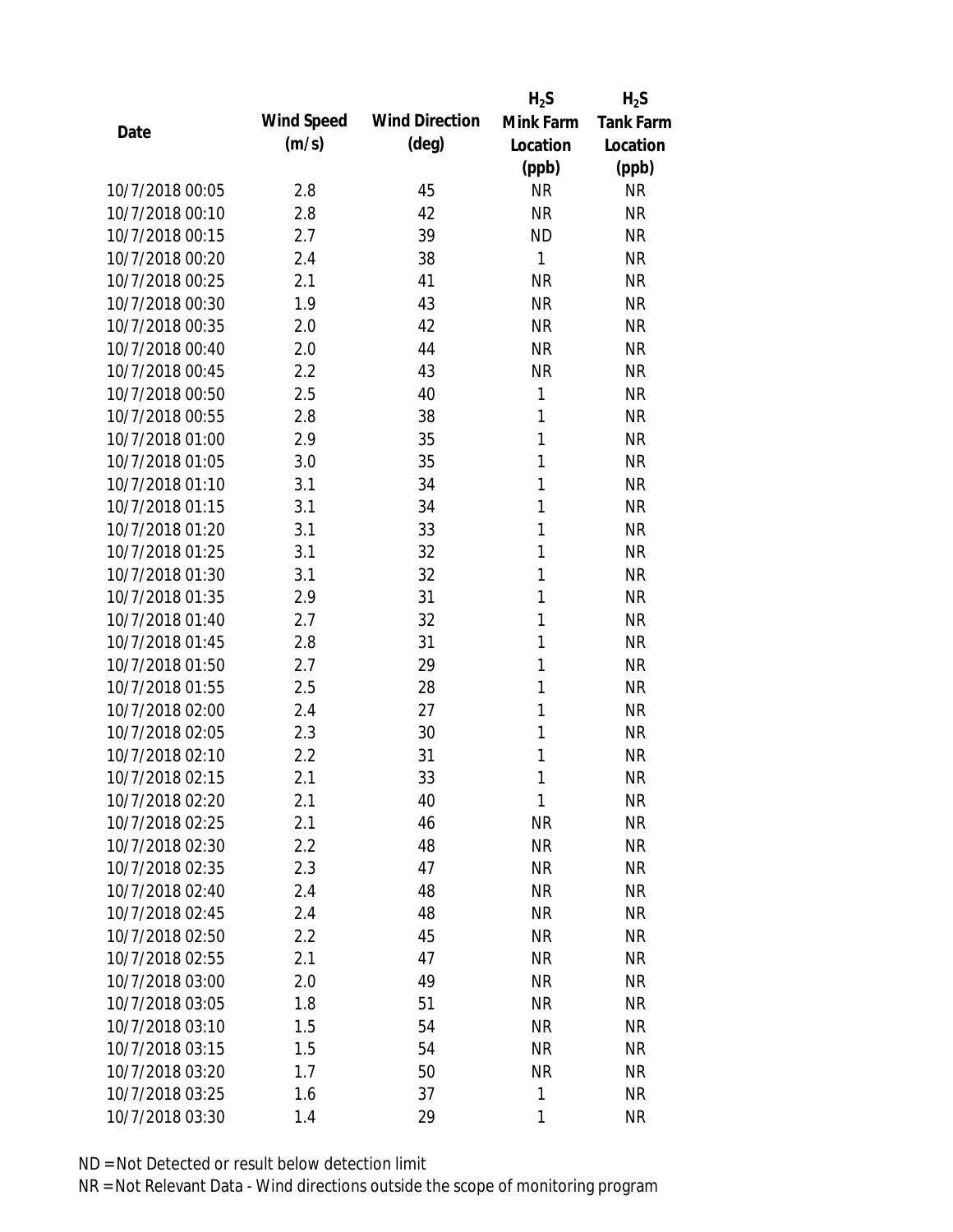|                 |            |                       | $H_2S$       | $H_2S$           |
|-----------------|------------|-----------------------|--------------|------------------|
|                 | Wind Speed | <b>Wind Direction</b> | Mink Farm    | <b>Tank Farm</b> |
| Date            | (m/s)      | $(\text{deg})$        | Location     | Location         |
|                 |            |                       | (ppb)        | (ppb)            |
| 10/7/2018 03:35 | 1.5        | 15                    | 1            | <b>NR</b>        |
| 10/7/2018 03:40 | 1.4        | 11                    | 1            | <b>NR</b>        |
| 10/7/2018 03:45 | 1.3        | 10                    | 1            | <b>NR</b>        |
| 10/7/2018 03:50 | 1.3        | 18                    | $\mathbf{1}$ | <b>NR</b>        |
| 10/7/2018 03:55 | 1.4        | 31                    | $\mathbf{1}$ | <b>NR</b>        |
| 10/7/2018 04:00 | 1.5        | 37                    | 1            | <b>NR</b>        |
| 10/7/2018 04:05 | 1.5        | 52                    | <b>NR</b>    | <b>NR</b>        |
| 10/7/2018 04:10 | 1.7        | 61                    | <b>NR</b>    | <b>NR</b>        |
| 10/7/2018 04:15 | 1.8        | 64                    | <b>NR</b>    | <b>NR</b>        |
| 10/7/2018 04:20 | 1.9        | 69                    | <b>NR</b>    | <b>NR</b>        |
| 10/7/2018 04:25 | 2.0        | 75                    | <b>NR</b>    | <b>NR</b>        |
| 10/7/2018 04:30 | 2.1        | 79                    | <b>NR</b>    | <b>NR</b>        |
| 10/7/2018 04:35 | 2.2        | 77                    | <b>NR</b>    | <b>NR</b>        |
| 10/7/2018 04:40 | 2.2        | 75                    | <b>NR</b>    | <b>NR</b>        |
| 10/7/2018 04:45 | 2.2        | 71                    | <b>NR</b>    | <b>NR</b>        |
| 10/7/2018 04:50 | 2.0        | 63                    | <b>NR</b>    | <b>NR</b>        |
| 10/7/2018 04:55 | 1.8        | 55                    | <b>NR</b>    | <b>NR</b>        |
| 10/7/2018 05:00 | 1.6        | 50                    | <b>NR</b>    | <b>NR</b>        |
| 10/7/2018 05:05 | 1.3        | 46                    | <b>NR</b>    | <b>NR</b>        |
| 10/7/2018 05:10 | 1.3        | 41                    | <b>NR</b>    | <b>NR</b>        |
| 10/7/2018 05:15 | 1.4        | 39                    | 1            | <b>NR</b>        |
| 10/7/2018 05:20 | 1.5        | 40                    | 1            | <b>NR</b>        |
| 10/7/2018 05:25 | 1.6        | 44                    | <b>NR</b>    | <b>NR</b>        |
| 10/7/2018 05:30 | 1.6        | 47                    | <b>NR</b>    | <b>NR</b>        |
| 10/7/2018 05:35 | 1.6        | 50                    | <b>NR</b>    | <b>NR</b>        |
| 10/7/2018 05:40 | 1.6        | 54                    | <b>NR</b>    | <b>NR</b>        |
| 10/7/2018 05:45 | 1.7        | 54                    | <b>NR</b>    | <b>NR</b>        |
| 10/7/2018 05:50 | 1.6        | 57                    | <b>NR</b>    | <b>NR</b>        |
| 10/7/2018 05:55 | 1.7        | 58                    | <b>NR</b>    | <b>NR</b>        |
| 10/7/2018 06:00 | 1.7        | 60                    | NR           | <b>NR</b>        |
| 10/7/2018 06:05 | 1.8        | 60                    | <b>NR</b>    | <b>NR</b>        |
| 10/7/2018 06:10 | 1.9        | 57                    | <b>NR</b>    | <b>NR</b>        |
| 10/7/2018 06:15 | 1.8        | 58                    | <b>NR</b>    | <b>NR</b>        |
| 10/7/2018 06:20 | 1.7        | 56                    | <b>NR</b>    | <b>NR</b>        |
| 10/7/2018 06:25 | 1.7        | 51                    | <b>NR</b>    | <b>NR</b>        |
| 10/7/2018 06:30 | 1.9        | 47                    | <b>NR</b>    | <b>NR</b>        |
| 10/7/2018 06:35 | 1.9        | 44                    | <b>NR</b>    | <b>NR</b>        |
| 10/7/2018 06:40 | 1.9        | 43                    | <b>NR</b>    | <b>NR</b>        |
| 10/7/2018 06:45 | 2.0        | 42                    | <b>NR</b>    | <b>NR</b>        |
| 10/7/2018 06:50 | 2.2        | 42                    | <b>NR</b>    | <b>NR</b>        |
| 10/7/2018 06:55 | 2.2        | 41                    | <b>NR</b>    | <b>NR</b>        |
| 10/7/2018 07:00 | 2.2        | 41                    | <b>NR</b>    | <b>NR</b>        |
|                 |            |                       |              |                  |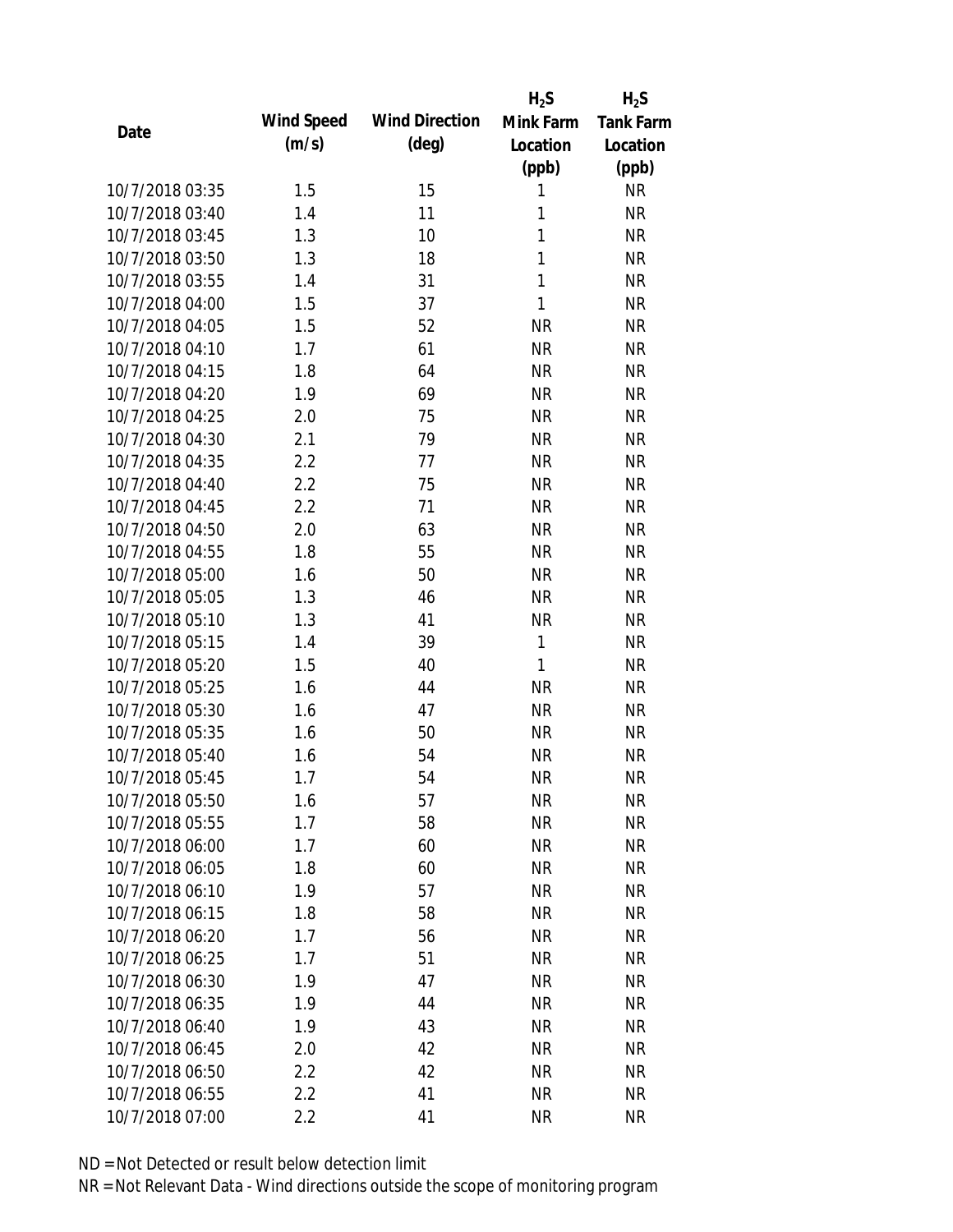|                 |            |                       | $H_2S$    | $H_2S$           |
|-----------------|------------|-----------------------|-----------|------------------|
| Date            | Wind Speed | <b>Wind Direction</b> | Mink Farm | <b>Tank Farm</b> |
|                 | (m/s)      | $(\text{deg})$        | Location  | Location         |
|                 |            |                       | (ppb)     | (ppb)            |
| 10/7/2018 07:05 | 2.2        | 42                    | <b>NR</b> | <b>NR</b>        |
| 10/7/2018 07:10 | 2.2        | 42                    | <b>NR</b> | <b>NR</b>        |
| 10/7/2018 07:15 | 2.1        | 43                    | <b>NR</b> | <b>NR</b>        |
| 10/7/2018 07:20 | 2.2        | 41                    | <b>NR</b> | <b>NR</b>        |
| 10/7/2018 07:25 | 2.2        | 42                    | <b>NR</b> | <b>NR</b>        |
| 10/7/2018 07:30 | 2.2        | 43                    | <b>NR</b> | <b>NR</b>        |
| 10/7/2018 07:35 | 2.2        | 42                    | <b>NR</b> | <b>NR</b>        |
| 10/7/2018 07:40 | 2.3        | 42                    | <b>NR</b> | <b>NR</b>        |
| 10/7/2018 07:45 | 2.3        | 40                    | 1         | <b>NR</b>        |
| 10/7/2018 07:50 | 2.3        | 41                    | <b>NR</b> | <b>NR</b>        |
| 10/7/2018 07:55 | 2.4        | 41                    | <b>NR</b> | <b>NR</b>        |
| 10/7/2018 08:00 | 2.5        | 41                    | <b>NR</b> | <b>NR</b>        |
| 10/7/2018 08:05 | 2.6        | 41                    | <b>NR</b> | <b>NR</b>        |
| 10/7/2018 08:10 | 2.7        | 41                    | <b>NR</b> | <b>NR</b>        |
| 10/7/2018 08:15 | 2.8        | 42                    | <b>NR</b> | <b>NR</b>        |
| 10/7/2018 08:20 | 2.8        | 42                    | <b>NR</b> | <b>NR</b>        |
| 10/7/2018 08:25 | 2.8        | 44                    | <b>NR</b> | <b>NR</b>        |
| 10/7/2018 08:30 | 2.7        | 44                    | <b>NR</b> | <b>NR</b>        |
| 10/7/2018 08:35 | 2.7        | 44                    | <b>NR</b> | <b>NR</b>        |
| 10/7/2018 08:40 | 2.8        | 46                    | <b>NR</b> | <b>NR</b>        |
| 10/7/2018 08:45 | 2.9        | 45                    | <b>NR</b> | <b>NR</b>        |
| 10/7/2018 08:50 | 3.0        | 46                    | <b>NR</b> | <b>NR</b>        |
| 10/7/2018 08:55 | 2.9        | 46                    | <b>NR</b> | <b>NR</b>        |
| 10/7/2018 09:00 | 3.0        | 48                    | <b>NR</b> | <b>NR</b>        |
| 10/7/2018 09:05 | 3.0        | 49                    | <b>NR</b> | <b>NR</b>        |
| 10/7/2018 09:10 | 2.9        | 50                    | <b>NR</b> | <b>NR</b>        |
| 10/7/2018 09:15 | 2.8        | 52                    | <b>NR</b> | <b>NR</b>        |
| 10/7/2018 09:20 | 2.8        | 53                    | <b>NR</b> | <b>NR</b>        |
| 10/7/2018 09:25 | 2.8        | 53                    | <b>NR</b> | <b>NR</b>        |
| 10/7/2018 09:30 | 2.7        | 52                    | <b>NR</b> | <b>NR</b>        |
| 10/7/2018 09:35 | 2.7        | 52                    | <b>NR</b> | <b>NR</b>        |
| 10/7/2018 09:40 | 2.6        | 54                    | <b>NR</b> | NR               |
| 10/7/2018 09:45 | 2.5        | 54                    | <b>NR</b> | <b>NR</b>        |
| 10/7/2018 09:50 | 2.3        | 53                    | <b>NR</b> | <b>NR</b>        |
| 10/7/2018 09:55 | 2.4        | 51                    | <b>NR</b> | NR               |
| 10/7/2018 10:00 | 2.4        | 49                    | <b>NR</b> | <b>NR</b>        |
| 10/7/2018 10:05 | 2.3        | 48                    | <b>NR</b> | NR               |
| 10/7/2018 10:10 | 2.3        | 46                    | <b>NR</b> | <b>NR</b>        |
| 10/7/2018 10:15 | 2.3        | 47                    | <b>NR</b> | NR               |
| 10/7/2018 10:20 | 2.3        | 46                    | <b>NR</b> | NR               |
| 10/7/2018 10:25 | 2.2        | 48                    | <b>NR</b> | <b>NR</b>        |
| 10/7/2018 10:30 | 2.2        | 48                    | <b>NR</b> | <b>NR</b>        |
|                 |            |                       |           |                  |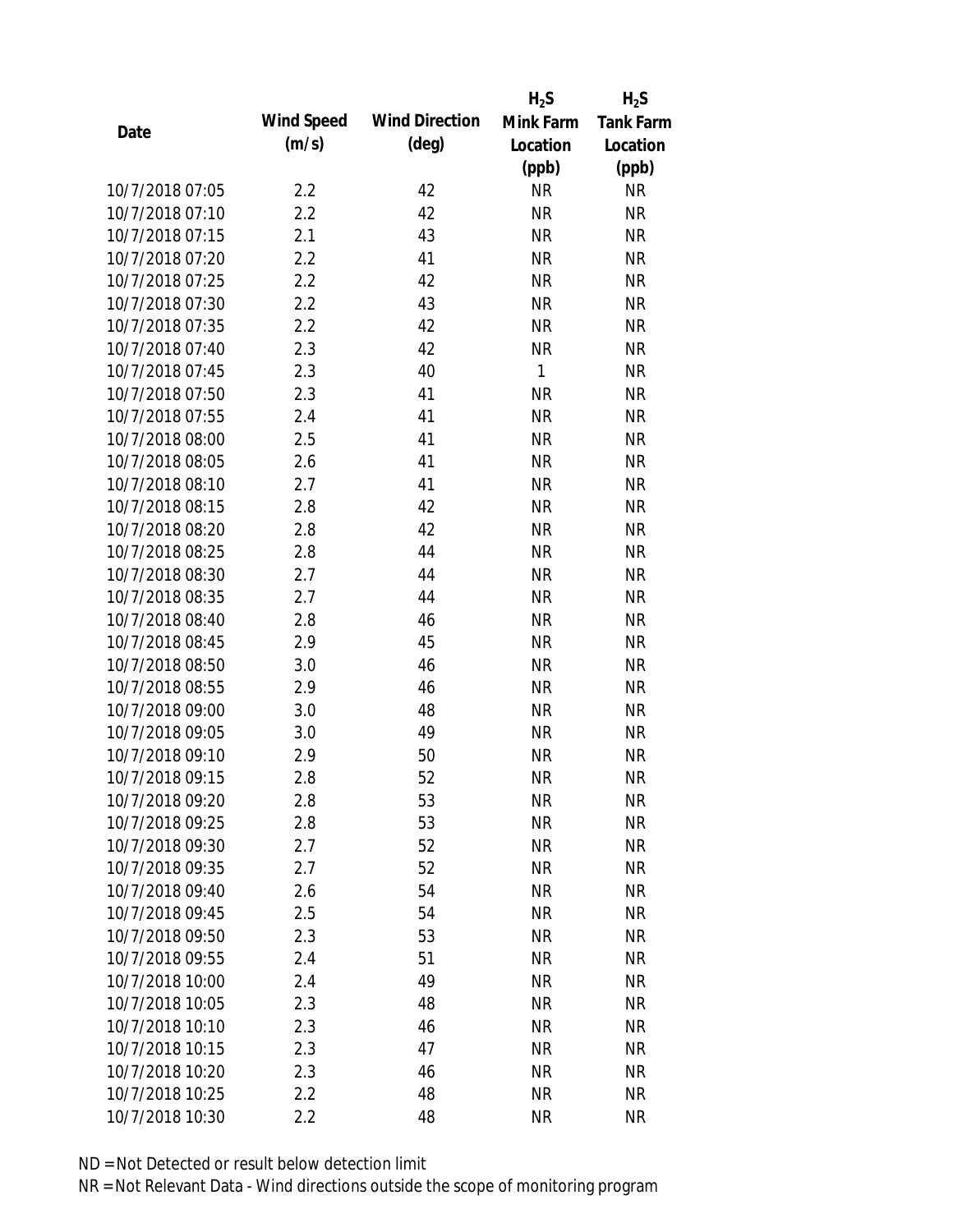|                 |            |                       | $H_2S$       | $H_2S$           |
|-----------------|------------|-----------------------|--------------|------------------|
| Date            | Wind Speed | <b>Wind Direction</b> | Mink Farm    | <b>Tank Farm</b> |
|                 | (m/s)      | $(\text{deg})$        | Location     | Location         |
|                 |            |                       | (ppb)        | (ppb)            |
| 10/7/2018 10:35 | 2.1        | 48                    | <b>NR</b>    | <b>NR</b>        |
| 10/7/2018 10:40 | 2.2        | 45                    | <b>NR</b>    | <b>NR</b>        |
| 10/7/2018 10:45 | 2.1        | 46                    | <b>NR</b>    | <b>NR</b>        |
| 10/7/2018 10:50 | 2.0        | 49                    | <b>NR</b>    | <b>NR</b>        |
| 10/7/2018 10:55 | 2.0        | 52                    | <b>NR</b>    | <b>NR</b>        |
| 10/7/2018 11:00 | 2.1        | 55                    | <b>NR</b>    | <b>NR</b>        |
| 10/7/2018 11:05 | 2.2        | 59                    | <b>NR</b>    | <b>NR</b>        |
| 10/7/2018 11:10 | 2.2        | 63                    | <b>NR</b>    | <b>NR</b>        |
| 10/7/2018 11:15 | 2.3        | 65                    | <b>NR</b>    | <b>NR</b>        |
| 10/7/2018 11:20 | 2.5        | 68                    | <b>NR</b>    | <b>NR</b>        |
| 10/7/2018 11:25 | 2.6        | 69                    | <b>NR</b>    | <b>NR</b>        |
| 10/7/2018 11:30 | 2.6        | 69                    | <b>NR</b>    | <b>NR</b>        |
| 10/7/2018 11:35 | 2.7        | 69                    | <b>NR</b>    | <b>NR</b>        |
| 10/7/2018 11:40 | 2.8        | 67                    | <b>NR</b>    | <b>NR</b>        |
| 10/7/2018 11:45 | 3.0        | 63                    | <b>NR</b>    | <b>NR</b>        |
| 10/7/2018 11:50 | 3.1        | 59                    | <b>NR</b>    | <b>NR</b>        |
| 10/7/2018 11:55 | 3.2        | 56                    | <b>NR</b>    | <b>NR</b>        |
| 10/7/2018 12:00 | 3.2        | 55                    | <b>NR</b>    | <b>NR</b>        |
| 10/7/2018 12:05 | 3.3        | 51                    | <b>NR</b>    | <b>NR</b>        |
| 10/7/2018 12:10 | 3.3        | 47                    | <b>NR</b>    | <b>NR</b>        |
| 10/7/2018 12:15 | 3.3        | 46                    | <b>NR</b>    | <b>NR</b>        |
| 10/7/2018 12:20 | 3.2        | 43                    | <b>NR</b>    | <b>NR</b>        |
| 10/7/2018 12:25 | 3.4        | 41                    | <b>NR</b>    | <b>NR</b>        |
| 10/7/2018 12:30 | 3.3        | 40                    | 1            | <b>NR</b>        |
| 10/7/2018 12:35 | 3.3        | 40                    | 1            | <b>NR</b>        |
| 10/7/2018 12:40 | 3.4        | 40                    | 1            | <b>NR</b>        |
| 10/7/2018 12:45 | 3.3        | 39                    | 1            | <b>NR</b>        |
| 10/7/2018 12:50 | 3.2        | 41                    | <b>NR</b>    | <b>NR</b>        |
| 10/7/2018 12:55 | 3.1        | 41                    | <b>NR</b>    | <b>NR</b>        |
| 10/7/2018 13:00 | 3.2        | 39                    | 1            | <b>NR</b>        |
| 10/7/2018 13:05 | 3.3        | 39                    | $\mathbf{1}$ | <b>NR</b>        |
| 10/7/2018 13:10 | 3.3        | 40                    | 1            | NR               |
| 10/7/2018 13:15 | 3.4        | 42                    | <b>NR</b>    | <b>NR</b>        |
| 10/7/2018 13:20 | 3.5        | 43                    | <b>NR</b>    | <b>NR</b>        |
| 10/7/2018 13:25 | 3.5        | 45                    | <b>NR</b>    | NR               |
| 10/7/2018 13:30 | 3.4        | 47                    | <b>NR</b>    | <b>NR</b>        |
| 10/7/2018 13:35 | 3.2        | 48                    | <b>NR</b>    | <b>NR</b>        |
| 10/7/2018 13:40 | 3.2        | 50                    | <b>NR</b>    | <b>NR</b>        |
| 10/7/2018 13:45 | 3.2        | 49                    | <b>NR</b>    | NR               |
| 10/7/2018 13:50 | 3.1        | 48                    | <b>NR</b>    | NR               |
| 10/7/2018 13:55 | 3.1        | 46                    | <b>NR</b>    | <b>NR</b>        |
| 10/7/2018 14:00 | 3.3        | 45                    | <b>NR</b>    | <b>NR</b>        |
|                 |            |                       |              |                  |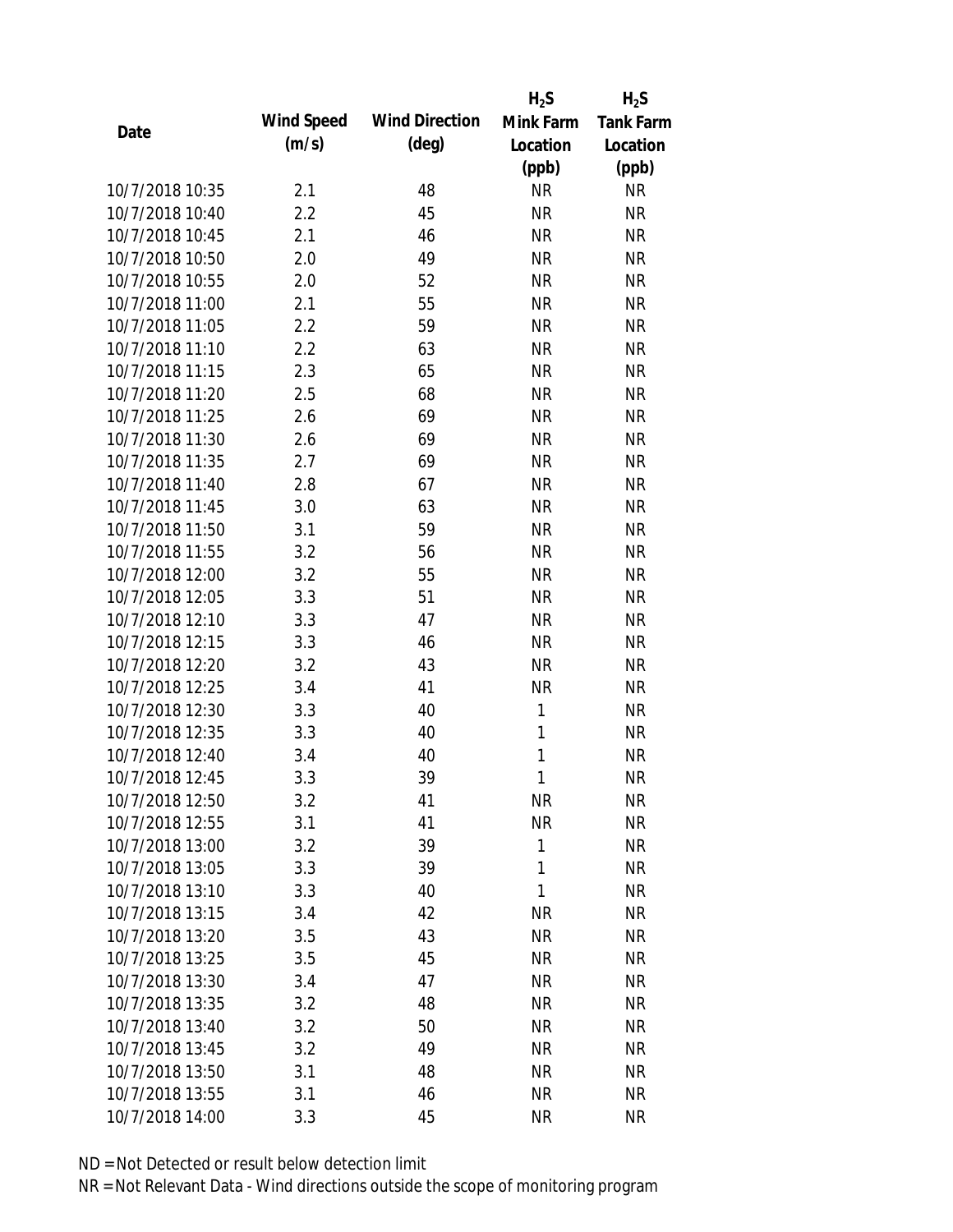|                 |            |                       | $H_2S$       | $H_2S$           |
|-----------------|------------|-----------------------|--------------|------------------|
| Date            | Wind Speed | <b>Wind Direction</b> | Mink Farm    | <b>Tank Farm</b> |
|                 | (m/s)      | $(\text{deg})$        | Location     | Location         |
|                 |            |                       | (ppb)        | (ppb)            |
| 10/7/2018 14:05 | 3.5        | 44                    | <b>NR</b>    | <b>NR</b>        |
| 10/7/2018 14:10 | 3.6        | 41                    | <b>NR</b>    | <b>NR</b>        |
| 10/7/2018 14:15 | 3.5        | 43                    | <b>NR</b>    | <b>NR</b>        |
| 10/7/2018 14:20 | 3.5        | 43                    | <b>NR</b>    | <b>NR</b>        |
| 10/7/2018 14:25 | 3.5        | 43                    | <b>NR</b>    | <b>NR</b>        |
| 10/7/2018 14:30 | 3.5        | 42                    | <b>NR</b>    | <b>NR</b>        |
| 10/7/2018 14:35 | 3.4        | 41                    | <b>NR</b>    | <b>NR</b>        |
| 10/7/2018 14:40 | 3.4        | 43                    | <b>NR</b>    | <b>NR</b>        |
| 10/7/2018 14:45 | 3.5        | 42                    | <b>NR</b>    | <b>NR</b>        |
| 10/7/2018 14:50 | 3.7        | 40                    | 1            | <b>NR</b>        |
| 10/7/2018 14:55 | 3.8        | 40                    | 1            | <b>NR</b>        |
| 10/7/2018 15:00 | 3.8        | 40                    | $\mathbf{1}$ | <b>NR</b>        |
| 10/7/2018 15:05 | 3.9        | 40                    | $\mathbf{1}$ | <b>NR</b>        |
| 10/7/2018 15:10 | 4.0        | 39                    | 1            | <b>NR</b>        |
| 10/7/2018 15:15 | 3.9        | 39                    | 1            | <b>NR</b>        |
| 10/7/2018 15:20 | 3.7        | 38                    | 1            | <b>NR</b>        |
| 10/7/2018 15:25 | 3.9        | 38                    | 1            | <b>NR</b>        |
| 10/7/2018 15:30 | 3.8        | 37                    | $\mathbf{1}$ | <b>NR</b>        |
| 10/7/2018 15:35 | 3.8        | 37                    | $\mathbf{1}$ | <b>NR</b>        |
| 10/7/2018 15:40 | 3.6        | 37                    | 1            | <b>NR</b>        |
| 10/7/2018 15:45 | 3.7        | 38                    | 1            | <b>NR</b>        |
| 10/7/2018 15:50 | 3.8        | 40                    | 1            | <b>NR</b>        |
| 10/7/2018 15:55 | 3.6        | 42                    | <b>NR</b>    | <b>NR</b>        |
| 10/7/2018 16:00 | 3.8        | 44                    | <b>NR</b>    | <b>NR</b>        |
| 10/7/2018 16:05 | 3.6        | 45                    | <b>NR</b>    | <b>NR</b>        |
| 10/7/2018 16:10 | 3.7        | 45                    | <b>NR</b>    | <b>NR</b>        |
| 10/7/2018 16:15 | 3.6        | 45                    | <b>NR</b>    | <b>NR</b>        |
| 10/7/2018 16:20 | 3.6        | 45                    | <b>NR</b>    | <b>NR</b>        |
| 10/7/2018 16:25 | 3.5        | 45                    | <b>NR</b>    | <b>NR</b>        |
| 10/7/2018 16:30 | 3.3        | 44                    | <b>NR</b>    | <b>NR</b>        |
| 10/7/2018 16:35 | 3.2        | 44                    | <b>NR</b>    | <b>NR</b>        |
| 10/7/2018 16:40 | 3.2        | 44                    | <b>NR</b>    | <b>NR</b>        |
| 10/7/2018 16:45 | 3.2        | 46                    | <b>NR</b>    | <b>NR</b>        |
| 10/7/2018 16:50 | 3.3        | 45                    | <b>NR</b>    | <b>NR</b>        |
| 10/7/2018 16:55 | 3.2        | 46                    | <b>NR</b>    | NR               |
| 10/7/2018 17:00 | 3.2        | 47                    | <b>NR</b>    | <b>NR</b>        |
| 10/7/2018 17:05 | 3.4        | 48                    | <b>NR</b>    | NR               |
| 10/7/2018 17:10 | 3.3        | 50                    | <b>NR</b>    | NR               |
| 10/7/2018 17:15 | 3.3        | 48                    | <b>NR</b>    | NR               |
| 10/7/2018 17:20 | 3.1        | 47                    | <b>NR</b>    | NR               |
| 10/7/2018 17:25 | 3.2        | 46                    | <b>NR</b>    | <b>NR</b>        |
| 10/7/2018 17:30 | 3.3        | 46                    | <b>NR</b>    | <b>NR</b>        |
|                 |            |                       |              |                  |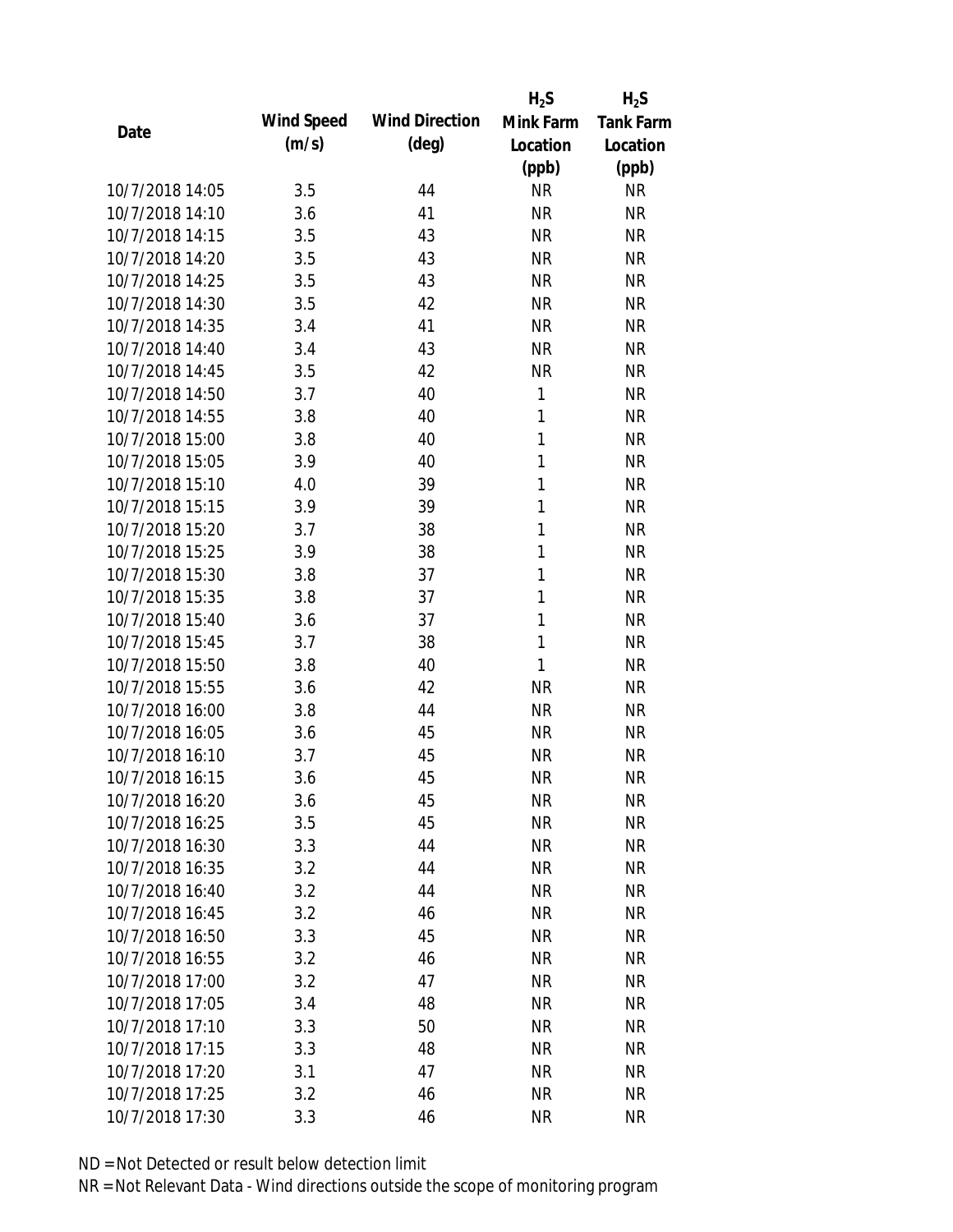|                 |            |                       | $H_2S$       | $H_2S$           |
|-----------------|------------|-----------------------|--------------|------------------|
| Date            | Wind Speed | <b>Wind Direction</b> | Mink Farm    | <b>Tank Farm</b> |
|                 | (m/s)      | $(\text{deg})$        | Location     | Location         |
|                 |            |                       | (ppb)        | (ppb)            |
| 10/7/2018 17:35 | 3.2        | 47                    | <b>NR</b>    | <b>NR</b>        |
| 10/7/2018 17:40 | 3.1        | 46                    | <b>NR</b>    | <b>NR</b>        |
| 10/7/2018 17:45 | 2.9        | 47                    | <b>NR</b>    | <b>NR</b>        |
| 10/7/2018 17:50 | 2.8        | 48                    | <b>NR</b>    | <b>NR</b>        |
| 10/7/2018 17:55 | 2.5        | 48                    | <b>NR</b>    | <b>NR</b>        |
| 10/7/2018 18:00 | 2.2        | 49                    | <b>NR</b>    | <b>NR</b>        |
| 10/7/2018 18:05 | 2.1        | 51                    | <b>NR</b>    | <b>NR</b>        |
| 10/7/2018 18:10 | 2.1        | 51                    | <b>NR</b>    | <b>NR</b>        |
| 10/7/2018 18:15 | 2.0        | 51                    | <b>NR</b>    | <b>NR</b>        |
| 10/7/2018 18:20 | 2.1        | 51                    | <b>NR</b>    | <b>NR</b>        |
| 10/7/2018 18:25 | 2.1        | 56                    | <b>NR</b>    | <b>NR</b>        |
| 10/7/2018 18:30 | 2.2        | 55                    | <b>NR</b>    | <b>NR</b>        |
| 10/7/2018 18:35 | 2.1        | 55                    | <b>NR</b>    | <b>NR</b>        |
| 10/7/2018 18:40 | 2.1        | 55                    | <b>NR</b>    | <b>NR</b>        |
| 10/7/2018 18:45 | 2.2        | 56                    | <b>NR</b>    | <b>NR</b>        |
| 10/7/2018 18:50 | 2.2        | 56                    | <b>NR</b>    | <b>NR</b>        |
| 10/7/2018 18:55 | 2.2        | 52                    | <b>NR</b>    | <b>NR</b>        |
| 10/7/2018 19:00 | 2.2        | 55                    | <b>NR</b>    | <b>NR</b>        |
| 10/7/2018 19:05 | 2.2        | 55                    | <b>NR</b>    | <b>NR</b>        |
| 10/7/2018 19:10 | 2.3        | 54                    | <b>NR</b>    | <b>NR</b>        |
| 10/7/2018 19:15 | 2.3        | 53                    | <b>NR</b>    | <b>NR</b>        |
| 10/7/2018 19:20 | 2.4        | 49                    | <b>NR</b>    | <b>NR</b>        |
| 10/7/2018 19:25 | 2.6        | 46                    | <b>NR</b>    | <b>NR</b>        |
| 10/7/2018 19:30 | 2.7        | 43                    | <b>NR</b>    | <b>NR</b>        |
| 10/7/2018 19:35 | 2.7        | 39                    | 1            | <b>NR</b>        |
| 10/7/2018 19:40 | 2.8        | 37                    | 1            | <b>NR</b>        |
| 10/7/2018 19:45 | 2.9        | 37                    | 1            | <b>NR</b>        |
| 10/7/2018 19:50 | 3.0        | 37                    | <b>ND</b>    | <b>NR</b>        |
| 10/7/2018 19:55 | 2.9        | 38                    | $\mathbf{1}$ | <b>NR</b>        |
| 10/7/2018 20:00 | 2.9        | 39                    | 1            | <b>NR</b>        |
| 10/7/2018 20:05 | 3.0        | 39                    | 1            | <b>NR</b>        |
| 10/7/2018 20:10 | 2.9        | 40                    | 1            | <b>NR</b>        |
| 10/7/2018 20:15 | 2.8        | 41                    | <b>NR</b>    | <b>NR</b>        |
| 10/7/2018 20:20 | 2.6        | 42                    | <b>NR</b>    | <b>NR</b>        |
| 10/7/2018 20:25 | 2.5        | 44                    | <b>NR</b>    | <b>NR</b>        |
| 10/7/2018 20:30 | 2.6        | 43                    | <b>NR</b>    | <b>NR</b>        |
| 10/7/2018 20:35 | 2.5        | 43                    | <b>NR</b>    | <b>NR</b>        |
| 10/7/2018 20:40 | 2.3        | 41                    | NR           | <b>NR</b>        |
| 10/7/2018 20:45 | 2.3        | 41                    | <b>NR</b>    | <b>NR</b>        |
| 10/7/2018 20:50 | 2.3        | 42                    | <b>NR</b>    | <b>NR</b>        |
| 10/7/2018 20:55 | 2.4        | 41                    | <b>NR</b>    | <b>NR</b>        |
| 10/7/2018 21:00 | 2.2        | 45                    | <b>NR</b>    | <b>NR</b>        |
|                 |            |                       |              |                  |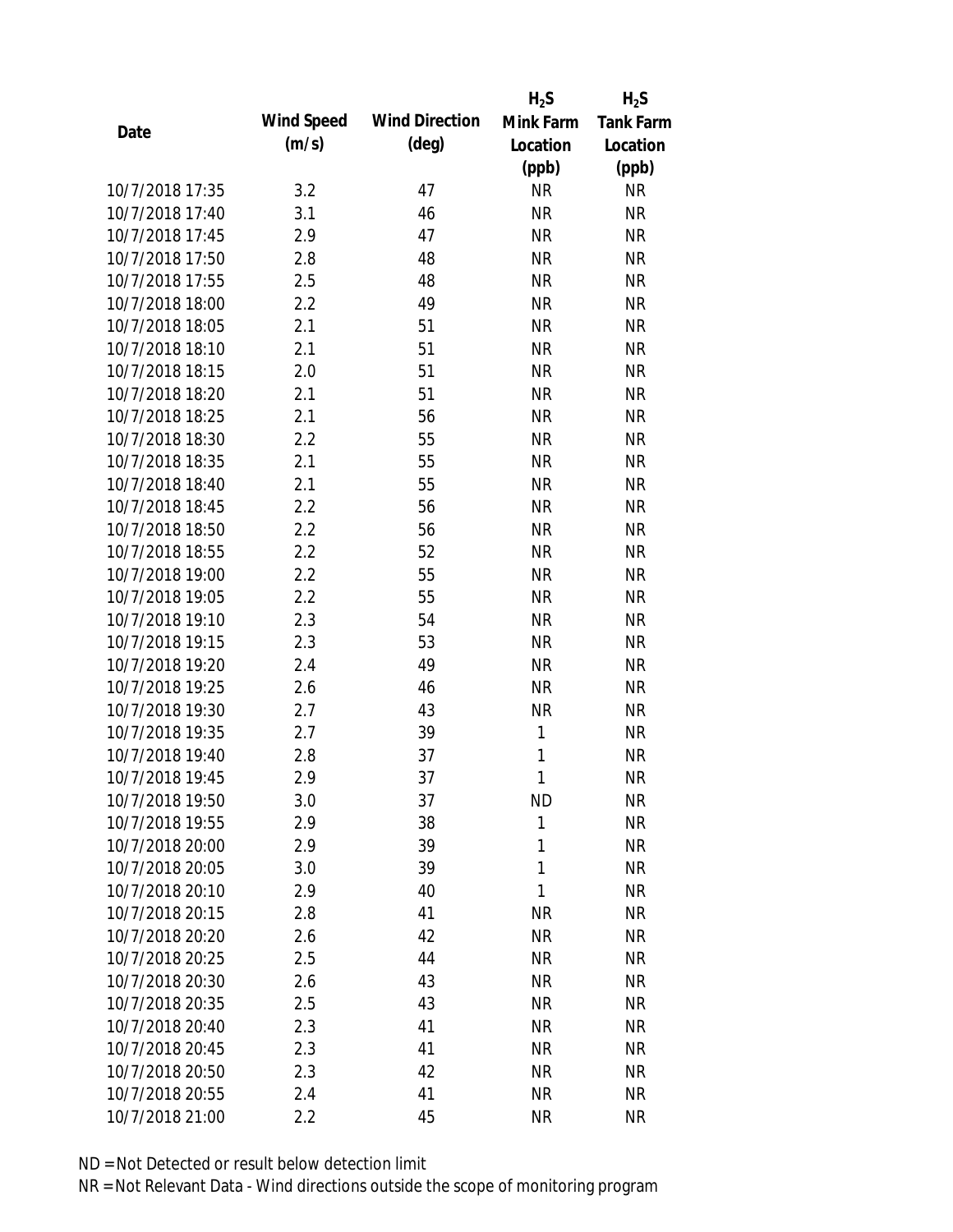|                 |            |                       | $H_2S$         | $H_2S$           |
|-----------------|------------|-----------------------|----------------|------------------|
|                 | Wind Speed | <b>Wind Direction</b> | Mink Farm      | <b>Tank Farm</b> |
| Date            | (m/s)      | $(\text{deg})$        | Location       | Location         |
|                 |            |                       | (ppb)          | (ppb)            |
| 10/7/2018 21:05 | 2.0        | 52                    | <b>NR</b>      | <b>NR</b>        |
| 10/7/2018 21:10 | 1.9        | 56                    | <b>NR</b>      | <b>NR</b>        |
| 10/7/2018 21:15 | 1.9        | 57                    | <b>NR</b>      | <b>NR</b>        |
| 10/7/2018 21:20 | 1.8        | 68                    | <b>NR</b>      | <b>NR</b>        |
| 10/7/2018 21:25 | 1.7        | 74                    | <b>NR</b>      | <b>NR</b>        |
| 10/7/2018 21:30 | 1.7        | 67                    | <b>NR</b>      | <b>NR</b>        |
| 10/7/2018 21:35 | 1.8        | 59                    | <b>NR</b>      | <b>NR</b>        |
| 10/7/2018 21:40 | 1.9        | 57                    | <b>NR</b>      | <b>NR</b>        |
| 10/7/2018 21:45 | 1.8        | 51                    | <b>NR</b>      | <b>NR</b>        |
| 10/7/2018 21:50 | 1.6        | 20                    | <b>NR</b>      | <b>NR</b>        |
| 10/7/2018 21:55 | 1.3        | 359                   | <b>NR</b>      | <b>NR</b>        |
| 10/7/2018 22:00 | 1.1        | 322                   | <b>NR</b>      | <b>NR</b>        |
| 10/7/2018 22:05 | 1.4        | 282                   | <b>NR</b>      | <b>NR</b>        |
| 10/7/2018 22:10 | 1.5        | 265                   | $\overline{2}$ | 1                |
| 10/7/2018 22:15 | 1.7        | 243                   | <b>NR</b>      | <b>NR</b>        |
| 10/7/2018 22:20 | 1.9        | 235                   | <b>NR</b>      | <b>NR</b>        |
| 10/7/2018 22:25 | 1.8        | 227                   | <b>NR</b>      | <b>NR</b>        |
| 10/7/2018 22:30 | 1.9        | 225                   | <b>NR</b>      | <b>NR</b>        |
| 10/7/2018 22:35 | 1.6        | 311                   | <b>NR</b>      | <b>NR</b>        |
| 10/7/2018 22:40 | 1.6        | 51                    | <b>NR</b>      | <b>NR</b>        |
| 10/7/2018 22:45 | 1.6        | 37                    | <b>NR</b>      | <b>NR</b>        |
| 10/7/2018 22:50 | 1.7        | 40                    | $\mathbf{1}$   | <b>NR</b>        |
| 10/7/2018 22:55 | 2.0        | 42                    | <b>NR</b>      | <b>NR</b>        |
| 10/7/2018 23:00 | 2.1        | 52                    | <b>NR</b>      | <b>NR</b>        |
| 10/7/2018 23:05 | 2.0        | 64                    | <b>NR</b>      | <b>NR</b>        |
| 10/7/2018 23:10 | 1.9        | 68                    | <b>NR</b>      | <b>NR</b>        |
| 10/7/2018 23:15 | 1.7        | 71                    | <b>NR</b>      | <b>NR</b>        |
| 10/7/2018 23:20 | 1.5        | 77                    | <b>NR</b>      | <b>NR</b>        |
| 10/7/2018 23:25 | 1.5        | 85                    | <b>NR</b>      | <b>NR</b>        |
| 10/7/2018 23:30 | 1.6        | 83                    | NR             | <b>NR</b>        |
| 10/7/2018 23:35 | 1.8        | 81                    | <b>NR</b>      | <b>NR</b>        |
| 10/7/2018 23:40 | 2.0        | 83                    | <b>NR</b>      | <b>NR</b>        |
| 10/7/2018 23:45 | 2.2        | 86                    | <b>NR</b>      | <b>NR</b>        |
| 10/7/2018 23:50 | 2.4        | 87                    | <b>NR</b>      | <b>NR</b>        |
| 10/7/2018 23:55 | 2.4        | 87                    | <b>NR</b>      | <b>NR</b>        |
| 10/7/2018 24:00 | 2.5        | 90                    | <b>NR</b>      | <b>NR</b>        |
| 10/8/2018 00:05 | 2.6        | 93                    | <b>NR</b>      | <b>NR</b>        |
| 10/8/2018 00:10 | 2.6        | 96                    | NR             | <b>NR</b>        |
| 10/8/2018 00:15 | 2.7        | 99                    | <b>NR</b>      | <b>NR</b>        |
| 10/8/2018 00:20 | 2.7        | 103                   | <b>NR</b>      | <b>NR</b>        |
| 10/8/2018 00:25 | 2.7        | 105                   | <b>NR</b>      | <b>NR</b>        |
| 10/8/2018 00:30 | 2.8        | 107                   | <b>NR</b>      | <b>NR</b>        |
|                 |            |                       |                |                  |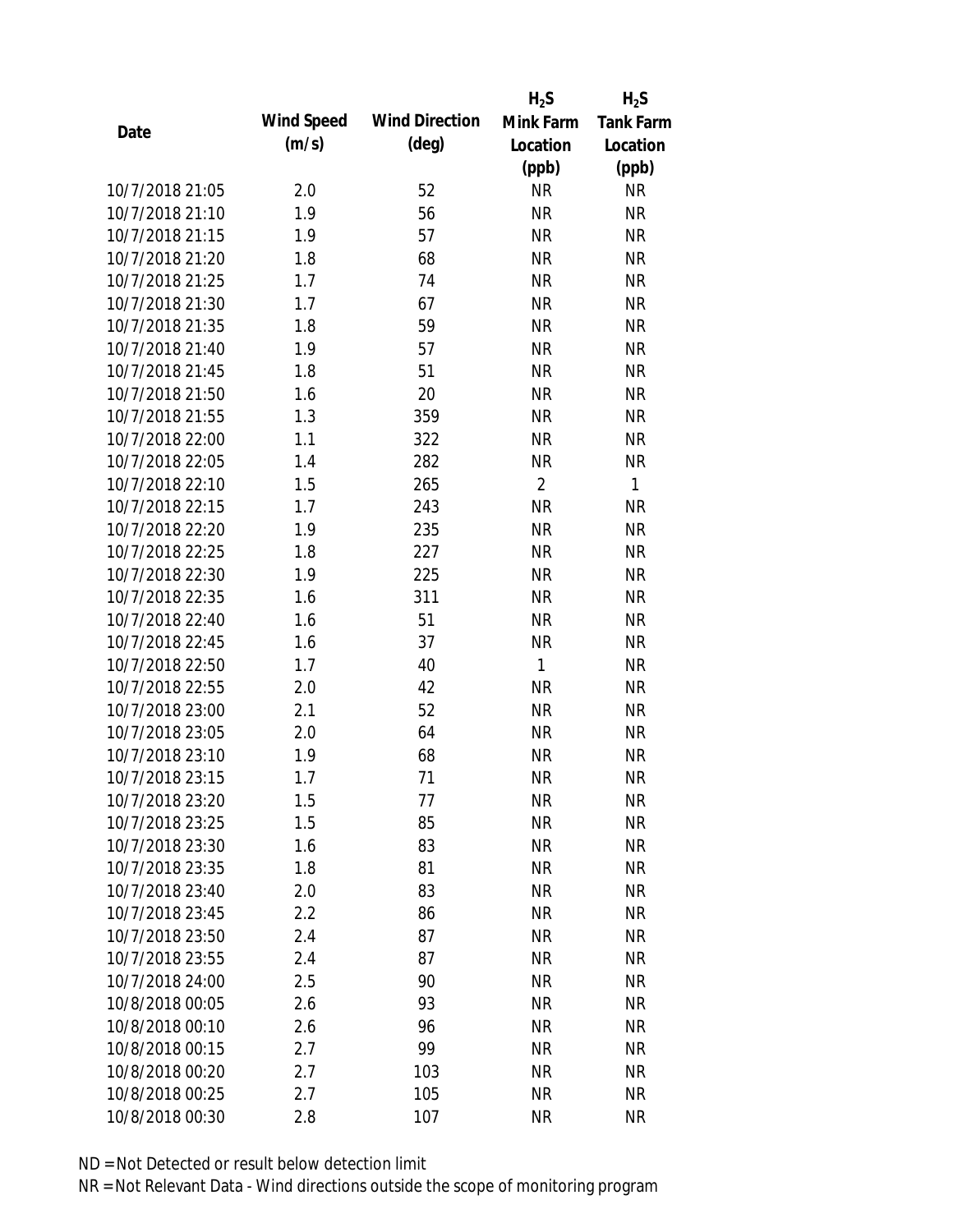|                 |            |                       | $H_2S$    | $H_2S$           |
|-----------------|------------|-----------------------|-----------|------------------|
|                 | Wind Speed | <b>Wind Direction</b> | Mink Farm | <b>Tank Farm</b> |
| Date            | (m/s)      | $(\text{deg})$        | Location  | Location         |
|                 |            |                       | (ppb)     | (ppb)            |
| 10/8/2018 00:35 | 2.9        | 110                   | <b>NR</b> | <b>NR</b>        |
| 10/8/2018 00:40 | 3.1        | 112                   | <b>NR</b> | <b>NR</b>        |
| 10/8/2018 00:45 | 3.2        | 116                   | <b>NR</b> | <b>NR</b>        |
| 10/8/2018 00:50 | 3.2        | 125                   | <b>NR</b> | <b>NR</b>        |
| 10/8/2018 00:55 | 3.3        | 141                   | <b>NR</b> | <b>NR</b>        |
| 10/8/2018 01:00 | 3.3        | 153                   | <b>NR</b> | <b>NR</b>        |
| 10/8/2018 01:05 | 3.2        | 165                   | <b>NR</b> | <b>NR</b>        |
| 10/8/2018 01:10 | 2.9        | 179                   | <b>NR</b> | 1                |
| 10/8/2018 01:15 | 2.9        | 190                   | <b>NR</b> | 1                |
| 10/8/2018 01:20 | 2.9        | 196                   | <b>NR</b> | 1                |
| 10/8/2018 01:25 | 2.9        | 195                   | <b>NR</b> | 1                |
| 10/8/2018 01:30 | 2.9        | 202                   | <b>NR</b> | $\mathbf{1}$     |
| 10/8/2018 01:35 | 2.7        | 204                   | <b>NR</b> | 1                |
| 10/8/2018 01:40 | 2.6        | 203                   | <b>NR</b> | $\mathbf{1}$     |
| 10/8/2018 01:45 | 2.4        | 200                   | <b>NR</b> | $\mathbf{1}$     |
| 10/8/2018 01:50 | 2.4        | 194                   | <b>NR</b> | 1                |
| 10/8/2018 01:55 | 2.3        | 185                   | <b>NR</b> | $\mathbf{1}$     |
| 10/8/2018 02:00 | 2.3        | 175                   | <b>NR</b> | 1                |
| 10/8/2018 02:05 | 2.4        | 165                   | <b>NR</b> | <b>NR</b>        |
| 10/8/2018 02:10 | 2.5        | 156                   | <b>NR</b> | <b>NR</b>        |
| 10/8/2018 02:15 | 2.8        | 150                   | <b>NR</b> | <b>NR</b>        |
| 10/8/2018 02:20 | 3.0        | 144                   | <b>NR</b> | <b>NR</b>        |
| 10/8/2018 02:25 | 3.2        | 139                   | <b>NR</b> | <b>NR</b>        |
| 10/8/2018 02:30 | 3.3        | 136                   | <b>NR</b> | <b>NR</b>        |
| 10/8/2018 02:35 | 3.5        | 138                   | <b>NR</b> | <b>NR</b>        |
| 10/8/2018 02:40 | 3.7        | 140                   | <b>NR</b> | <b>NR</b>        |
| 10/8/2018 02:45 | 3.8        | 142                   | <b>NR</b> | <b>NR</b>        |
| 10/8/2018 02:50 | 3.8        | 144                   | <b>NR</b> | <b>NR</b>        |
| 10/8/2018 02:55 | 3.7        | 148                   | <b>NR</b> | <b>NR</b>        |
| 10/8/2018 03:00 | 3.8        | 151                   | <b>NR</b> | <b>NR</b>        |
| 10/8/2018 03:05 | 3.9        | 153                   | <b>NR</b> | <b>NR</b>        |
| 10/8/2018 03:10 | 3.9        | 154                   | <b>NR</b> | <b>NR</b>        |
| 10/8/2018 03:15 | 4.0        | 155                   | <b>NR</b> | <b>NR</b>        |
| 10/8/2018 03:20 | 4.0        | 157                   | <b>NR</b> | <b>NR</b>        |
| 10/8/2018 03:25 | 4.2        | 159                   | <b>NR</b> | <b>NR</b>        |
| 10/8/2018 03:30 | 4.1        | 160                   | <b>NR</b> | <b>NR</b>        |
| 10/8/2018 03:35 | 4.1        | 160                   | <b>NR</b> | <b>NR</b>        |
| 10/8/2018 03:40 | 4.1        | 160                   | <b>NR</b> | <b>NR</b>        |
| 10/8/2018 03:45 | 4.0        | 159                   | <b>NR</b> | NR               |
| 10/8/2018 03:50 | 4.0        | 156                   | <b>NR</b> | NR               |
| 10/8/2018 03:55 | 3.8        | 152                   | <b>NR</b> | <b>NR</b>        |
| 10/8/2018 04:00 | 3.8        | 150                   | <b>NR</b> | <b>NR</b>        |
|                 |            |                       |           |                  |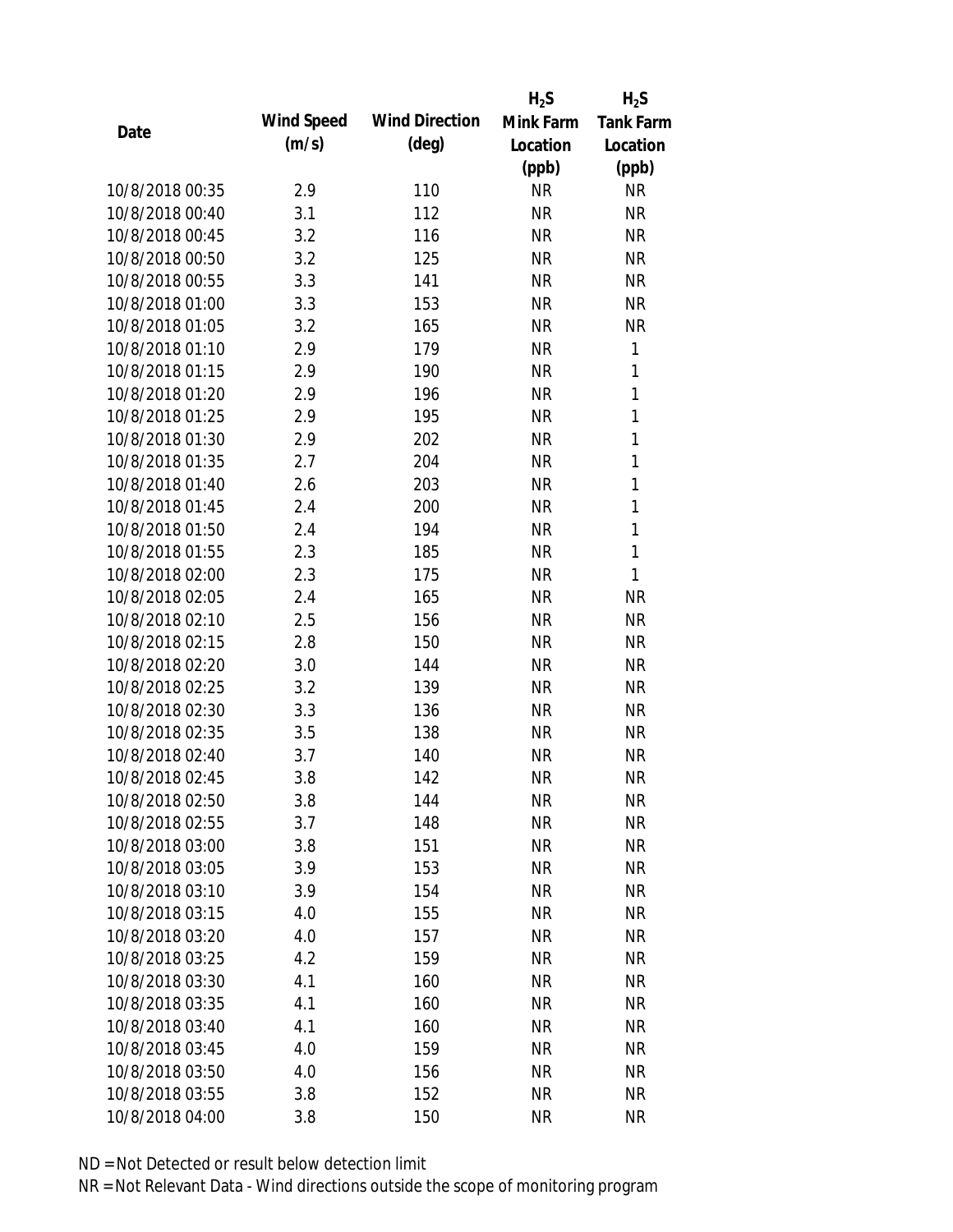|                 |            |                       | $H_2S$    | $H_2S$           |
|-----------------|------------|-----------------------|-----------|------------------|
|                 | Wind Speed | <b>Wind Direction</b> | Mink Farm | <b>Tank Farm</b> |
| Date            | (m/s)      | $(\text{deg})$        | Location  | Location         |
|                 |            |                       | (ppb)     | (ppb)            |
| 10/8/2018 04:05 | 3.7        | 148                   | <b>NR</b> | <b>NR</b>        |
| 10/8/2018 04:10 | 3.7        | 145                   | <b>NR</b> | <b>NR</b>        |
| 10/8/2018 04:15 | 3.6        | 144                   | <b>NR</b> | <b>NR</b>        |
| 10/8/2018 04:20 | 3.6        | 143                   | <b>NR</b> | <b>NR</b>        |
| 10/8/2018 04:25 | 3.6        | 143                   | <b>NR</b> | <b>NR</b>        |
| 10/8/2018 04:30 | 3.5        | 143                   | <b>NR</b> | <b>NR</b>        |
| 10/8/2018 04:35 | 3.4        | 142                   | <b>NR</b> | <b>NR</b>        |
| 10/8/2018 04:40 | 3.3        | 142                   | <b>NR</b> | <b>NR</b>        |
| 10/8/2018 04:45 | 3.2        | 142                   | <b>NR</b> | <b>NR</b>        |
| 10/8/2018 04:50 | 3.0        | 140                   | <b>NR</b> | <b>NR</b>        |
| 10/8/2018 04:55 | 3.1        | 139                   | <b>NR</b> | <b>NR</b>        |
| 10/8/2018 05:00 | 3.1        | 139                   | <b>NR</b> | <b>NR</b>        |
| 10/8/2018 05:05 | 3.1        | 140                   | <b>NR</b> | <b>NR</b>        |
| 10/8/2018 05:10 | 3.1        | 141                   | <b>NR</b> | <b>NR</b>        |
| 10/8/2018 05:15 | 3.0        | 141                   | <b>NR</b> | <b>NR</b>        |
| 10/8/2018 05:20 | 3.0        | 142                   | <b>NR</b> | <b>NR</b>        |
| 10/8/2018 05:25 | 2.9        | 141                   | <b>NR</b> | <b>NR</b>        |
| 10/8/2018 05:30 | 2.8        | 141                   | <b>NR</b> | <b>NR</b>        |
| 10/8/2018 05:35 | 2.7        | 141                   | <b>NR</b> | <b>NR</b>        |
| 10/8/2018 05:40 | 2.6        | 141                   | <b>NR</b> | <b>NR</b>        |
| 10/8/2018 05:45 | 2.7        | 141                   | <b>NR</b> | <b>NR</b>        |
| 10/8/2018 05:50 | 2.7        | 142                   | <b>NR</b> | <b>NR</b>        |
| 10/8/2018 05:55 | 2.8        | 143                   | <b>NR</b> | <b>NR</b>        |
| 10/8/2018 06:00 | 3.0        | 145                   | <b>NR</b> | <b>NR</b>        |
| 10/8/2018 06:05 | 3.3        | 145                   | <b>NR</b> | <b>NR</b>        |
| 10/8/2018 06:10 | 3.4        | 145                   | <b>NR</b> | <b>NR</b>        |
| 10/8/2018 06:15 | 3.5        | 146                   | <b>NR</b> | <b>NR</b>        |
| 10/8/2018 06:20 | 3.5        | 150                   | <b>NR</b> | <b>NR</b>        |
| 10/8/2018 06:25 | 3.3        | 159                   | <b>NR</b> | <b>NR</b>        |
| 10/8/2018 06:30 | 3.1        | 165                   | <b>NR</b> | <b>NR</b>        |
| 10/8/2018 06:35 | 2.7        | 172                   | <b>NR</b> | 1                |
| 10/8/2018 06:40 | 2.5        | 179                   | <b>NR</b> | 1                |
| 10/8/2018 06:45 | 2.2        | 186                   | <b>NR</b> | 1                |
| 10/8/2018 06:50 | 1.9        | 188                   | <b>NR</b> | 1                |
| 10/8/2018 06:55 | 2.0        | 182                   | <b>NR</b> | 1                |
| 10/8/2018 07:00 | 2.1        | 180                   | <b>NR</b> | 1                |
| 10/8/2018 07:05 | 2.4        | 176                   | <b>NR</b> | 1                |
| 10/8/2018 07:10 | 2.5        | 172                   | <b>NR</b> | 1                |
| 10/8/2018 07:15 | 2.8        | 168                   | <b>NR</b> | <b>NR</b>        |
| 10/8/2018 07:20 | 3.1        | 163                   | <b>NR</b> | NR               |
| 10/8/2018 07:25 | 3.2        | 161                   | <b>NR</b> | <b>NR</b>        |
|                 |            |                       | <b>NR</b> | <b>NR</b>        |
| 10/8/2018 07:30 | 3.1        | 160                   |           |                  |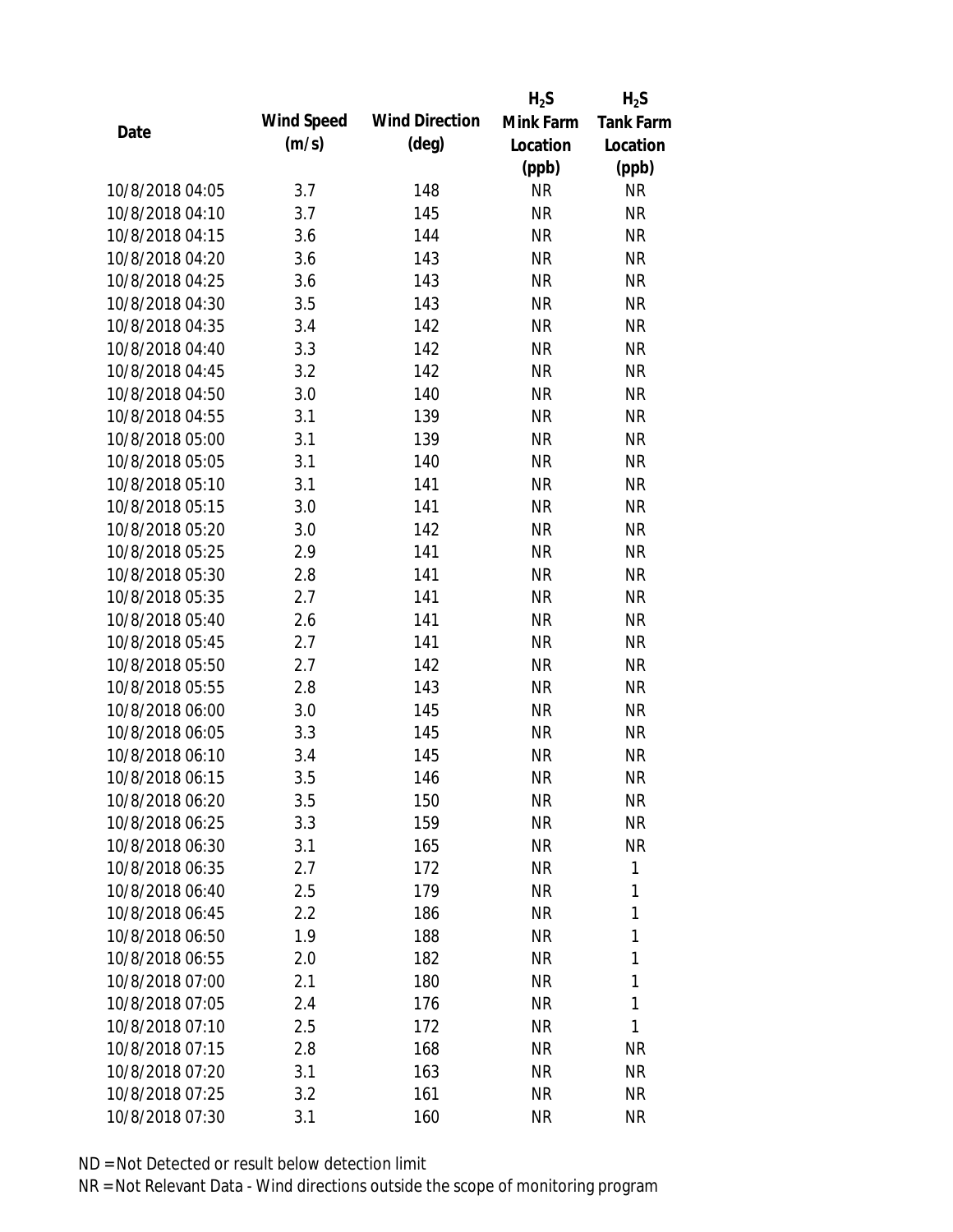|                 |            |                       | $H_2S$    | $H_2S$           |
|-----------------|------------|-----------------------|-----------|------------------|
|                 | Wind Speed | <b>Wind Direction</b> | Mink Farm | <b>Tank Farm</b> |
| Date            | (m/s)      | $(\text{deg})$        | Location  | Location         |
|                 |            |                       | (ppb)     | (ppb)            |
| 10/8/2018 07:35 | 3.1        | 158                   | <b>NR</b> | <b>NR</b>        |
| 10/8/2018 07:40 | 3.1        | 157                   | <b>NR</b> | <b>NR</b>        |
| 10/8/2018 07:45 | 3.1        | 157                   | <b>NR</b> | <b>NR</b>        |
| 10/8/2018 07:50 | 3.1        | 157                   | <b>NR</b> | <b>NR</b>        |
| 10/8/2018 07:55 | 3.2        | 156                   | <b>NR</b> | <b>NR</b>        |
| 10/8/2018 08:00 | 3.3        | 157                   | <b>NR</b> | <b>NR</b>        |
| 10/8/2018 08:05 | 3.3        | 158                   | <b>NR</b> | <b>NR</b>        |
| 10/8/2018 08:10 | 3.5        | 160                   | <b>NR</b> | <b>NR</b>        |
| 10/8/2018 08:15 | 3.6        | 162                   | <b>NR</b> | <b>NR</b>        |
| 10/8/2018 08:20 | 3.7        | 163                   | <b>NR</b> | <b>NR</b>        |
| 10/8/2018 08:25 | 3.8        | 164                   | <b>NR</b> | <b>NR</b>        |
| 10/8/2018 08:30 | 4.0        | 166                   | <b>NR</b> | <b>NR</b>        |
| 10/8/2018 08:35 | 4.1        | 167                   | <b>NR</b> | <b>NR</b>        |
| 10/8/2018 08:40 | 4.3        | 167                   | <b>NR</b> | <b>NR</b>        |
| 10/8/2018 08:45 | 4.4        | 166                   | <b>NR</b> | <b>NR</b>        |
| 10/8/2018 08:50 | 4.4        | 166                   | <b>NR</b> | <b>NR</b>        |
| 10/8/2018 08:55 | 4.3        | 164                   | <b>NR</b> | <b>NR</b>        |
| 10/8/2018 09:00 | 4.3        | 163                   | <b>NR</b> | <b>NR</b>        |
| 10/8/2018 09:05 | 4.3        | 162                   | <b>NR</b> | <b>NR</b>        |
| 10/8/2018 09:10 | 4.2        | 160                   | <b>NR</b> | <b>NR</b>        |
| 10/8/2018 09:15 | 4.2        | 158                   | <b>NR</b> | <b>NR</b>        |
| 10/8/2018 09:20 | 4.4        | 158                   | <b>NR</b> | <b>NR</b>        |
| 10/8/2018 09:25 | 4.5        | 158                   | <b>NR</b> | <b>NR</b>        |
| 10/8/2018 09:30 | 4.6        | 159                   | <b>NR</b> | <b>NR</b>        |
| 10/8/2018 09:35 | 4.6        | 159                   | <b>NR</b> | <b>NR</b>        |
| 10/8/2018 09:40 | 4.7        | 159                   | <b>NR</b> | <b>NR</b>        |
| 10/8/2018 09:45 | 4.7        | 160                   | <b>NR</b> | <b>NR</b>        |
| 10/8/2018 09:50 | 4.5        | 161                   | <b>NR</b> | <b>NR</b>        |
| 10/8/2018 09:55 | 4.5        | 162                   | <b>NR</b> | <b>NR</b>        |
| 10/8/2018 10:00 | 4.3        | 163                   | NR        | NR               |
| 10/8/2018 10:05 | 4.3        | 165                   | <b>NR</b> | <b>NR</b>        |
| 10/8/2018 10:10 | 4.3        | 165                   | <b>NR</b> | NR               |
| 10/8/2018 10:15 | 4.2        | 166                   | <b>NR</b> | NR               |
| 10/8/2018 10:20 | 4.2        | 167                   | <b>NR</b> | <b>NR</b>        |
| 10/8/2018 10:25 | 4.2        | 168                   | <b>NR</b> | <b>NR</b>        |
| 10/8/2018 10:30 | 4.2        | 170                   | <b>NR</b> | 1                |
| 10/8/2018 10:35 | 4.2        | 170                   | <b>NR</b> | 1                |
| 10/8/2018 10:40 | 4.1        | 172                   | <b>NR</b> | 1                |
| 10/8/2018 10:45 | 4.1        | 175                   | <b>NR</b> | 1                |
| 10/8/2018 10:50 | 4.0        | 175                   | <b>NR</b> | 1                |
| 10/8/2018 10:55 | 3.9        | 176                   | <b>NR</b> | 1                |
| 10/8/2018 11:00 | 3.8        | 178                   | <b>NR</b> | 1                |
|                 |            |                       |           |                  |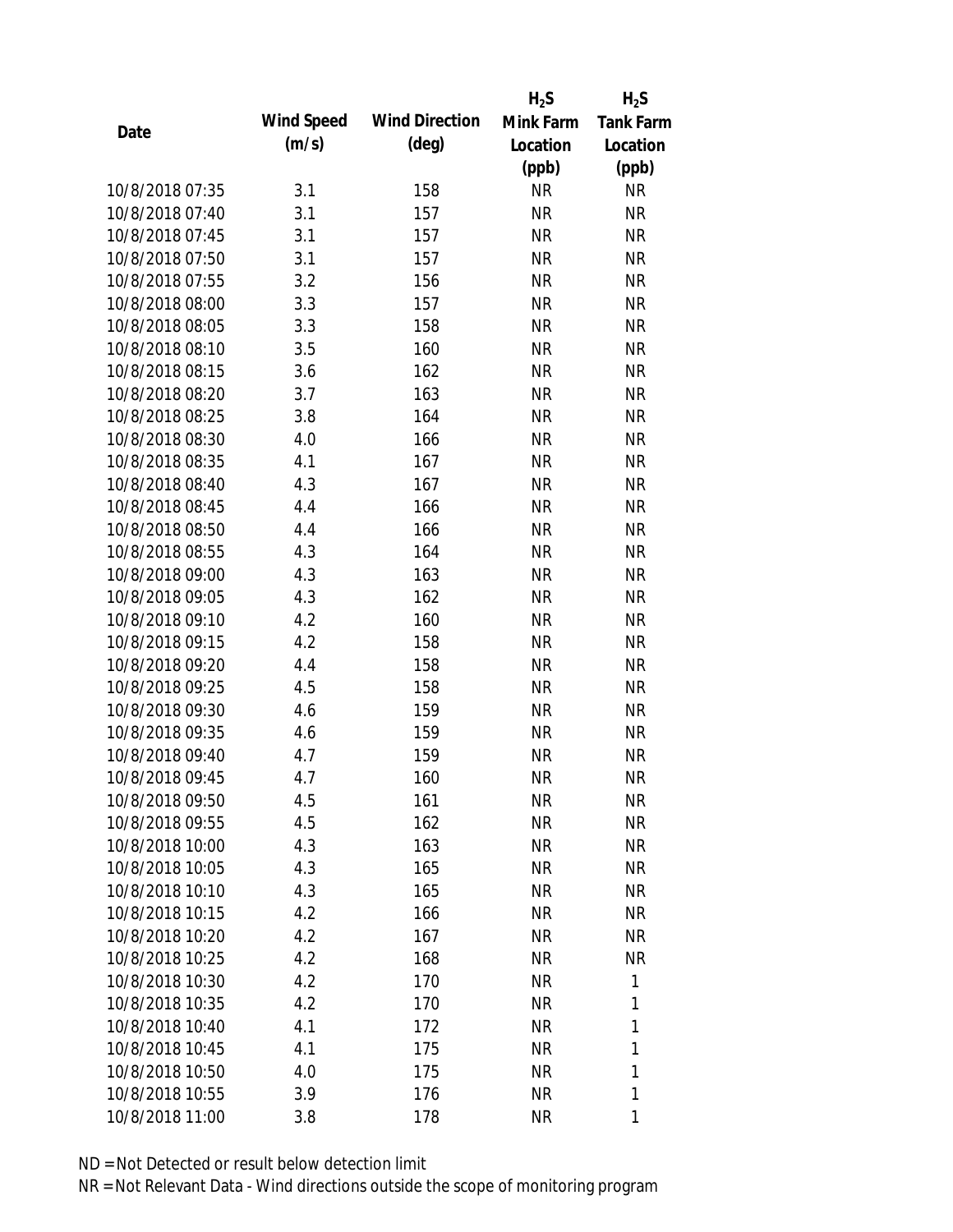|                 |            |                       | $H_2S$    | $H_2S$           |
|-----------------|------------|-----------------------|-----------|------------------|
|                 | Wind Speed | <b>Wind Direction</b> | Mink Farm | <b>Tank Farm</b> |
| Date            | (m/s)      | $(\text{deg})$        | Location  | Location         |
|                 |            |                       | (ppb)     | (ppb)            |
| 10/8/2018 11:05 | 3.8        | 179                   | <b>NR</b> | 1                |
| 10/8/2018 11:10 | 3.7        | 181                   | <b>NR</b> | 1                |
| 10/8/2018 11:15 | 3.5        | 183                   | <b>NR</b> | 1                |
| 10/8/2018 11:20 | 3.3        | 185                   | <b>NR</b> | 1                |
| 10/8/2018 11:25 | 3.3        | 188                   | <b>NR</b> | 1                |
| 10/8/2018 11:30 | 3.4        | 190                   | <b>NR</b> | 1                |
| 10/8/2018 11:35 | 3.3        | 192                   | <b>NR</b> | 1                |
| 10/8/2018 11:40 | 3.4        | 193                   | <b>NR</b> | 1                |
| 10/8/2018 11:45 | 3.6        | 196                   | <b>NR</b> | 1                |
| 10/8/2018 11:50 | 4.1        | 200                   | <b>NR</b> | 1                |
| 10/8/2018 11:55 | 4.3        | 199                   | <b>NR</b> | 1                |
| 10/8/2018 12:00 | 4.3        | 200                   | <b>NR</b> | 1                |
| 10/8/2018 12:05 | 4.4        | 201                   | <b>NR</b> | 1                |
| 10/8/2018 12:10 | 4.4        | 205                   | <b>NR</b> | 1                |
| 10/8/2018 12:15 | 4.4        | 203                   | <b>NR</b> | 1                |
| 10/8/2018 12:20 | 4.2        | 203                   | <b>NR</b> | 1                |
| 10/8/2018 12:25 | 4.2        | 207                   | <b>NR</b> | 1                |
| 10/8/2018 12:30 | 4.3        | 210                   | <b>NR</b> | 1                |
| 10/8/2018 12:35 | 4.3        | 211                   | <b>NR</b> | 1                |
| 10/8/2018 12:40 | 4.3        | 211                   | <b>NR</b> | 1                |
| 10/8/2018 12:45 | 4.3        | 212                   | <b>NR</b> | 1                |
| 10/8/2018 12:50 | 4.3        | 211                   | <b>NR</b> | 1                |
| 10/8/2018 12:55 | 4.6        | 210                   | <b>NR</b> | 1                |
| 10/8/2018 13:00 | 4.7        | 210                   | <b>NR</b> | 1                |
| 10/8/2018 13:05 | 4.8        | 208                   | <b>NR</b> | 1                |
| 10/8/2018 13:10 | 5.0        | 204                   | <b>NR</b> | 1                |
| 10/8/2018 13:15 | 5.1        | 205                   | <b>NR</b> | 1                |
| 10/8/2018 13:20 | 5.3        | 203                   | <b>NR</b> | 1                |
| 10/8/2018 13:25 | 5.2        | 202                   | <b>NR</b> | 1                |
| 10/8/2018 13:30 | 5.0        | 199                   | <b>NR</b> | 1                |
| 10/8/2018 13:35 | 5.1        | 198                   | NR        | 1                |
| 10/8/2018 13:40 | 5.2        | 202                   | NR        | 1                |
| 10/8/2018 13:45 | 5.3        | 203                   | <b>NR</b> | 1                |
| 10/8/2018 13:50 | 5.4        | 204                   | <b>NR</b> | 1                |
| 10/8/2018 13:55 | 5.5        | 204                   | <b>NR</b> | 1                |
| 10/8/2018 14:00 | 5.9        | 207                   | NR        | 1                |
| 10/8/2018 14:05 | 6.2        | 210                   | NR        | 1                |
| 10/8/2018 14:10 | 6.3        | 211                   | NR        | 1                |
| 10/8/2018 14:15 | 6.2        | 209                   | <b>NR</b> | 1                |
| 10/8/2018 14:20 | 6.1        | 212                   | <b>NR</b> | 1                |
| 10/8/2018 14:25 | 6.0        | 213                   | <b>NR</b> | 1                |
|                 |            |                       |           |                  |
| 10/8/2018 14:30 | 5.7        | 213                   | <b>NR</b> | 1                |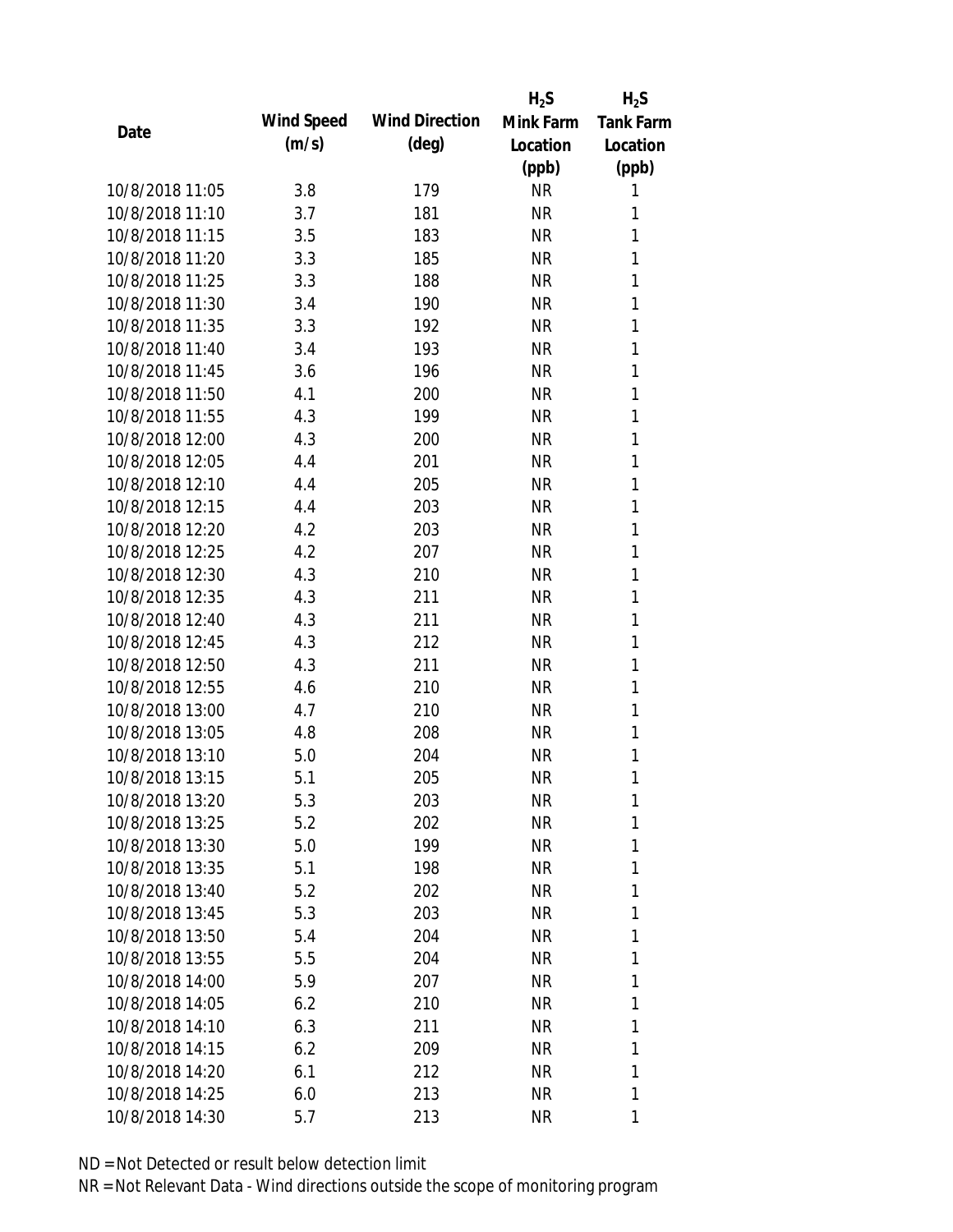|                 |            |                       | $H_2S$    | $H_2S$           |
|-----------------|------------|-----------------------|-----------|------------------|
| Date            | Wind Speed | <b>Wind Direction</b> | Mink Farm | <b>Tank Farm</b> |
|                 | (m/s)      | $(\text{deg})$        | Location  | Location         |
|                 |            |                       | (ppb)     | (ppb)            |
| 10/8/2018 14:35 | 5.6        | 213                   | <b>NR</b> | 1                |
| 10/8/2018 14:40 | 5.6        | 213                   | <b>NR</b> | 1                |
| 10/8/2018 14:45 | 5.7        | 216                   | <b>NR</b> | 1                |
| 10/8/2018 14:50 | 5.8        | 217                   | <b>NR</b> | 1                |
| 10/8/2018 14:55 | 6.0        | 219                   | <b>NR</b> | 1                |
| 10/8/2018 15:00 | 5.9        | 219                   | <b>NR</b> | 1                |
| 10/8/2018 15:05 | 5.8        | 218                   | <b>NR</b> | 1                |
| 10/8/2018 15:10 | 5.7        | 217                   | <b>NR</b> | 1                |
| 10/8/2018 15:15 | 5.7        | 215                   | <b>NR</b> | 1                |
| 10/8/2018 15:20 | 5.4        | 214                   | <b>NR</b> | 1                |
| 10/8/2018 15:25 | 5.1        | 213                   | <b>NR</b> | 1                |
| 10/8/2018 15:30 | 5.1        | 210                   | <b>NR</b> | 1                |
| 10/8/2018 15:35 | 4.9        | 207                   | <b>NR</b> | 1                |
| 10/8/2018 15:40 | 4.9        | 204                   | <b>NR</b> | 1                |
| 10/8/2018 15:45 | 5.0        | 203                   | <b>NR</b> | 1                |
| 10/8/2018 15:50 | 5.2        | 203                   | <b>NR</b> | 1                |
| 10/8/2018 15:55 | 5.1        | 202                   | <b>NR</b> | 1                |
| 10/8/2018 16:00 | 5.0        | 202                   | <b>NR</b> | 1                |
| 10/8/2018 16:05 | 5.2        | 201                   | <b>NR</b> | 1                |
| 10/8/2018 16:10 | 5.4        | 201                   | <b>NR</b> | 1                |
| 10/8/2018 16:15 | 5.3        | 202                   | <b>NR</b> | 1                |
| 10/8/2018 16:20 | 5.2        | 201                   | <b>NR</b> | 1                |
| 10/8/2018 16:25 | 5.4        | 200                   | <b>NR</b> | 1                |
| 10/8/2018 16:30 | 5.5        | 201                   | <b>NR</b> | 1                |
| 10/8/2018 16:35 | 5.5        | 203                   | <b>NR</b> | 1                |
| 10/8/2018 16:40 | 5.4        | 204                   | <b>NR</b> | 1                |
| 10/8/2018 16:45 | 5.3        | 203                   | <b>NR</b> | 1                |
| 10/8/2018 16:50 | 5.2        | 203                   | <b>NR</b> | 1                |
| 10/8/2018 16:55 | 5.2        | 203                   | <b>NR</b> | 1                |
| 10/8/2018 17:00 | 5.2        | 202                   | <b>NR</b> | 1                |
| 10/8/2018 17:05 | 5.1        | 202                   | <b>NR</b> | 1                |
| 10/8/2018 17:10 | 5.0        | 202                   | <b>NR</b> | 1                |
| 10/8/2018 17:15 | 4.8        | 202                   | <b>NR</b> | 1                |
| 10/8/2018 17:20 | 4.7        | 202                   | <b>NR</b> | 1                |
| 10/8/2018 17:25 | 4.6        | 202                   | <b>NR</b> | 1                |
| 10/8/2018 17:30 | 4.4        | 203                   | <b>NR</b> | 1                |
| 10/8/2018 17:35 | 4.1        | 201                   | NR        | 1                |
| 10/8/2018 17:40 | 3.8        | 201                   | <b>NR</b> | 1                |
| 10/8/2018 17:45 | 3.7        | 200                   | <b>NR</b> | 1                |
| 10/8/2018 17:50 | 3.5        | 198                   | <b>NR</b> | 1                |
| 10/8/2018 17:55 | 3.4        | 196                   | <b>NR</b> | 1                |
| 10/8/2018 18:00 | 3.2        | 194                   | NR        | 1                |
|                 |            |                       |           |                  |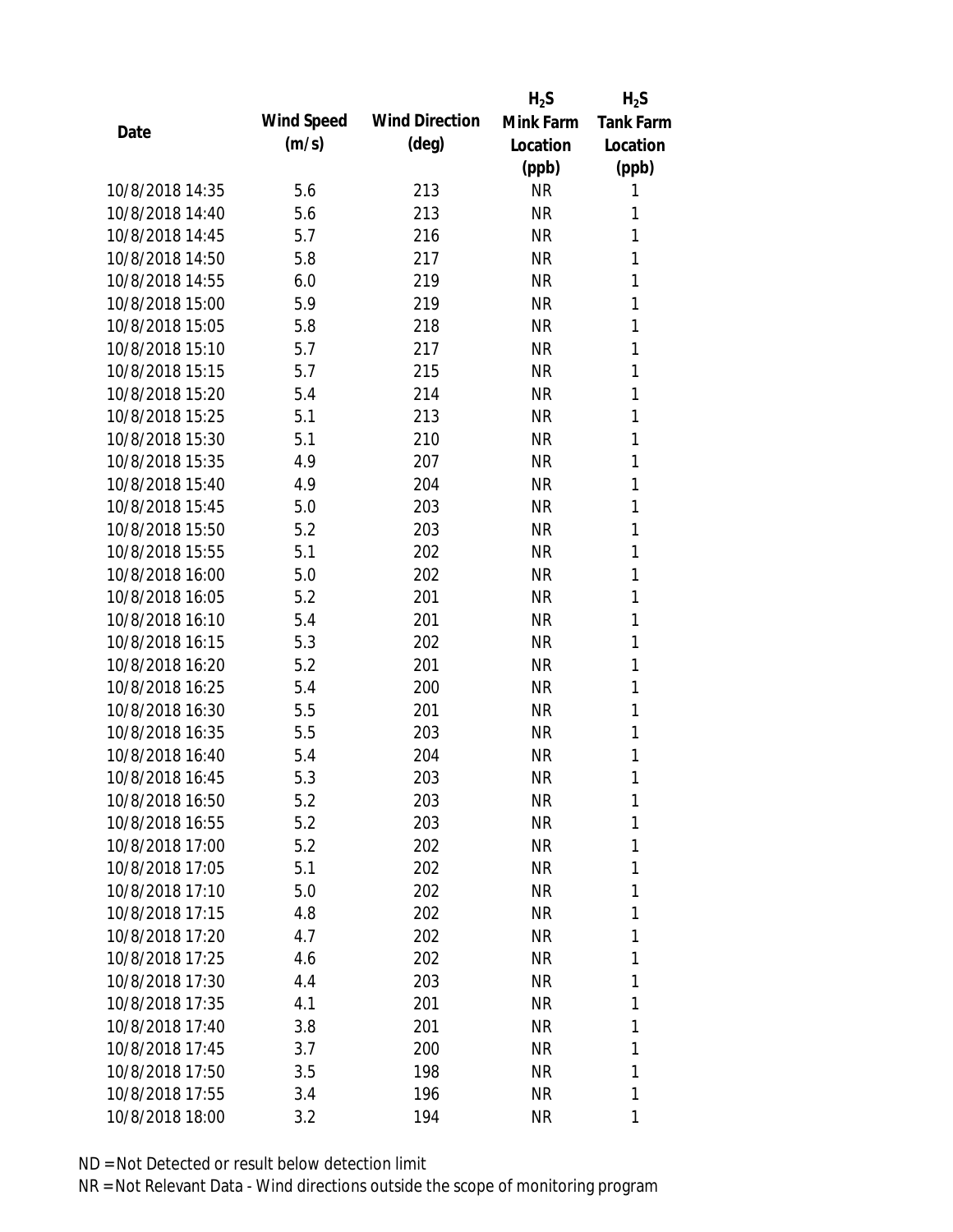|                 |            |                       | $H_2S$    | $H_2S$           |
|-----------------|------------|-----------------------|-----------|------------------|
|                 | Wind Speed | <b>Wind Direction</b> | Mink Farm | <b>Tank Farm</b> |
| Date            | (m/s)      | $(\text{deg})$        | Location  | Location         |
|                 |            |                       | (ppb)     | (ppb)            |
| 10/8/2018 18:05 | 3.0        | 192                   | <b>NR</b> | 1                |
| 10/8/2018 18:10 | 3.0        | 191                   | <b>NR</b> | 1                |
| 10/8/2018 18:15 | 3.0        | 190                   | <b>NR</b> | 1                |
| 10/8/2018 18:20 | 3.0        | 190                   | <b>NR</b> | 1                |
| 10/8/2018 18:25 | 3.0        | 189                   | <b>NR</b> | 1                |
| 10/8/2018 18:30 | 3.1        | 188                   | <b>NR</b> | 1                |
| 10/8/2018 18:35 | 3.1        | 187                   | <b>NR</b> | 1                |
| 10/8/2018 18:40 | 3.2        | 187                   | <b>NR</b> | 1                |
| 10/8/2018 18:45 | 3.2        | 185                   | <b>NR</b> | 1                |
| 10/8/2018 18:50 | 3.2        | 183                   | <b>NR</b> | 1                |
| 10/8/2018 18:55 | 3.2        | 182                   | <b>NR</b> | 1                |
| 10/8/2018 19:00 | 3.2        | 181                   | <b>NR</b> | $\overline{2}$   |
| 10/8/2018 19:05 | 3.2        | 178                   | <b>NR</b> | $\overline{2}$   |
| 10/8/2018 19:10 | 3.2        | 176                   | <b>NR</b> | $\mathbf{1}$     |
| 10/8/2018 19:15 | 3.3        | 175                   | <b>NR</b> | $\mathbf{1}$     |
| 10/8/2018 19:20 | 3.4        | 175                   | <b>NR</b> | 1                |
| 10/8/2018 19:25 | 3.5        | 174                   | <b>NR</b> | 1                |
| 10/8/2018 19:30 | 3.6        | 173                   | <b>NR</b> | 1                |
| 10/8/2018 19:35 | 3.6        | 172                   | <b>NR</b> | 1                |
| 10/8/2018 19:40 | 3.5        | 171                   | <b>NR</b> | $\mathbf{1}$     |
| 10/8/2018 19:45 | 3.5        | 168                   | <b>NR</b> | <b>NR</b>        |
| 10/8/2018 19:50 | 3.4        | 165                   | <b>NR</b> | <b>NR</b>        |
| 10/8/2018 19:55 | 3.4        | 163                   | <b>NR</b> | <b>NR</b>        |
| 10/8/2018 20:00 | 3.3        | 161                   | <b>NR</b> | <b>NR</b>        |
| 10/8/2018 20:05 | 3.3        | 160                   | <b>NR</b> | <b>NR</b>        |
| 10/8/2018 20:10 | 3.3        | 159                   | <b>NR</b> | <b>NR</b>        |
| 10/8/2018 20:15 | 3.4        | 160                   | <b>NR</b> | <b>NR</b>        |
| 10/8/2018 20:20 | 3.4        | 161                   | <b>NR</b> | <b>NR</b>        |
| 10/8/2018 20:25 | 3.5        | 162                   | <b>NR</b> | <b>NR</b>        |
| 10/8/2018 20:30 | 3.7        | 163                   | <b>NR</b> | <b>NR</b>        |
| 10/8/2018 20:35 | 3.8        | 165                   | <b>NR</b> | <b>NR</b>        |
| 10/8/2018 20:40 | 3.8        | 166                   | <b>NR</b> | NR               |
| 10/8/2018 20:45 | 3.9        | 167                   | <b>NR</b> | NR               |
| 10/8/2018 20:50 | 3.9        | 167                   | <b>NR</b> | <b>NR</b>        |
| 10/8/2018 20:55 | 3.8        | 166                   | <b>NR</b> | <b>NR</b>        |
| 10/8/2018 21:00 | 3.7        | 166                   | <b>NR</b> | <b>NR</b>        |
| 10/8/2018 21:05 | 3.7        | 166                   | <b>NR</b> | <b>NR</b>        |
| 10/8/2018 21:10 | 3.9        | 167                   | <b>NR</b> | <b>NR</b>        |
| 10/8/2018 21:15 | 4.0        | 167                   | <b>NR</b> | NR               |
| 10/8/2018 21:20 | 4.1        | 167                   | <b>NR</b> | NR               |
| 10/8/2018 21:25 | 4.1        | 167                   | <b>NR</b> | <b>NR</b>        |
|                 |            |                       |           |                  |
| 10/8/2018 21:30 | 4.2        | 167                   | <b>NR</b> | <b>NR</b>        |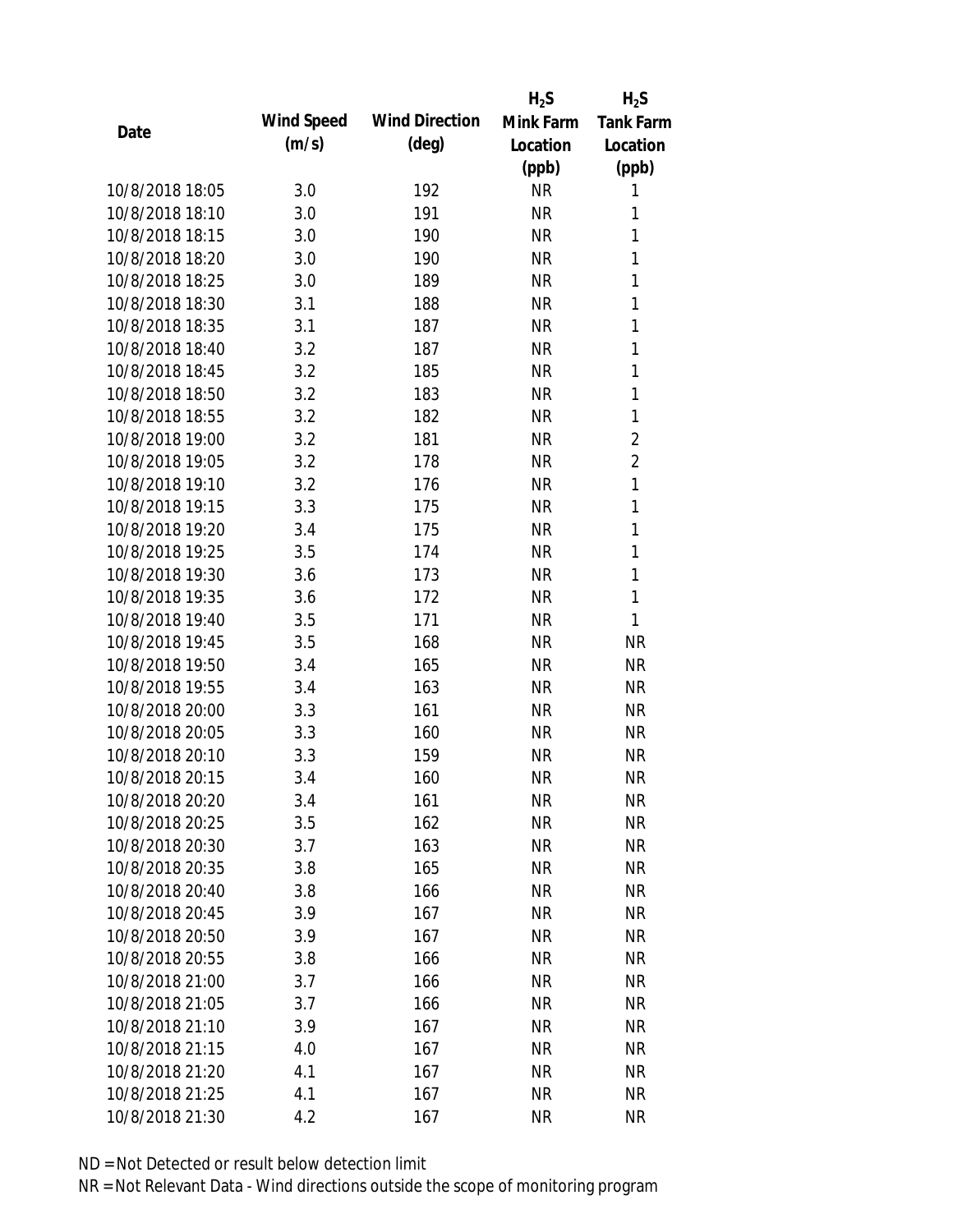|                 |            |                       | $H_2S$    | $H_2S$           |
|-----------------|------------|-----------------------|-----------|------------------|
|                 | Wind Speed | <b>Wind Direction</b> | Mink Farm | <b>Tank Farm</b> |
| Date            | (m/s)      | $(\text{deg})$        | Location  | Location         |
|                 |            |                       | (ppb)     | (ppb)            |
| 10/8/2018 21:35 | 4.1        | 167                   | <b>NR</b> | <b>NR</b>        |
| 10/8/2018 21:40 | 3.9        | 166                   | <b>NR</b> | <b>NR</b>        |
| 10/8/2018 21:45 | 3.8        | 166                   | <b>NR</b> | <b>NR</b>        |
| 10/8/2018 21:50 | 3.6        | 165                   | <b>NR</b> | <b>NR</b>        |
| 10/8/2018 21:55 | 3.6        | 164                   | <b>NR</b> | <b>NR</b>        |
| 10/8/2018 22:00 | 3.5        | 164                   | <b>NR</b> | <b>NR</b>        |
| 10/8/2018 22:05 | 3.7        | 165                   | <b>NR</b> | <b>NR</b>        |
| 10/8/2018 22:10 | 3.7        | 165                   | <b>NR</b> | <b>NR</b>        |
| 10/8/2018 22:15 | 3.7        | 165                   | <b>NR</b> | <b>NR</b>        |
| 10/8/2018 22:20 | 3.9        | 166                   | <b>NR</b> | <b>NR</b>        |
| 10/8/2018 22:25 | 4.0        | 168                   | <b>NR</b> | <b>NR</b>        |
| 10/8/2018 22:30 | 4.2        | 169                   | <b>NR</b> | <b>NR</b>        |
| 10/8/2018 22:35 | 4.2        | 169                   | <b>NR</b> | <b>NR</b>        |
| 10/8/2018 22:40 | 4.2        | 169                   | <b>NR</b> | <b>NR</b>        |
| 10/8/2018 22:45 | 4.3        | 170                   | <b>NR</b> | 1                |
| 10/8/2018 22:50 | 4.4        | 171                   | <b>NR</b> | 1                |
| 10/8/2018 22:55 | 4.4        | 172                   | <b>NR</b> | 1                |
| 10/8/2018 23:00 | 4.3        | 172                   | <b>NR</b> | $\mathbf{1}$     |
| 10/8/2018 23:05 | 4.3        | 172                   | <b>NR</b> | 1                |
| 10/8/2018 23:10 | 4.3        | 172                   | <b>NR</b> | 1                |
| 10/8/2018 23:15 | 4.3        | 172                   | <b>NR</b> | 1                |
| 10/8/2018 23:20 | 4.2        | 172                   | <b>NR</b> | 1                |
| 10/8/2018 23:25 | 4.3        | 172                   | <b>NR</b> | 1                |
| 10/8/2018 23:30 | 4.5        | 172                   | <b>NR</b> | $\mathbf{1}$     |
| 10/8/2018 23:35 | 4.5        | 172                   | <b>NR</b> | 1                |
| 10/8/2018 23:40 | 4.6        | 172                   | <b>NR</b> | 1                |
| 10/8/2018 23:45 | 4.6        | 171                   | <b>NR</b> | 1                |
| 10/8/2018 23:50 | 4.7        | 171                   | <b>NR</b> | 1                |
| 10/8/2018 23:55 | 4.7        | 172                   | NR        | 1                |
| 10/8/2018 24:00 | 4.6        | 173                   | NR        | 1                |
| 10/9/2018 00:05 | 4.5        | 173                   | NR        | 1                |
| 10/9/2018 00:10 | 4.5        | 173                   | NR        | 1                |
| 10/9/2018 00:15 | 4.5        | 175                   | NR        | 1                |
| 10/9/2018 00:20 | 4.4        | 176                   | NR        | 1                |
| 10/9/2018 00:25 | 4.4        | 177                   | NR        | 1                |
| 10/9/2018 00:30 | 4.5        | 177                   | NR        | 1                |
| 10/9/2018 00:35 | 4.6        | 177                   | NR        | 1                |
| 10/9/2018 00:40 | 4.7        | 177                   | NR        | 1                |
| 10/9/2018 00:45 | 4.7        | 176                   | NR        | 1                |
| 10/9/2018 00:50 | 4.7        | 175                   | NR        | 1                |
| 10/9/2018 00:55 | 4.8        | 174                   | <b>NR</b> | 1                |
|                 |            |                       |           |                  |
| 10/9/2018 01:00 | 4.7        | 175                   | <b>NR</b> | 1                |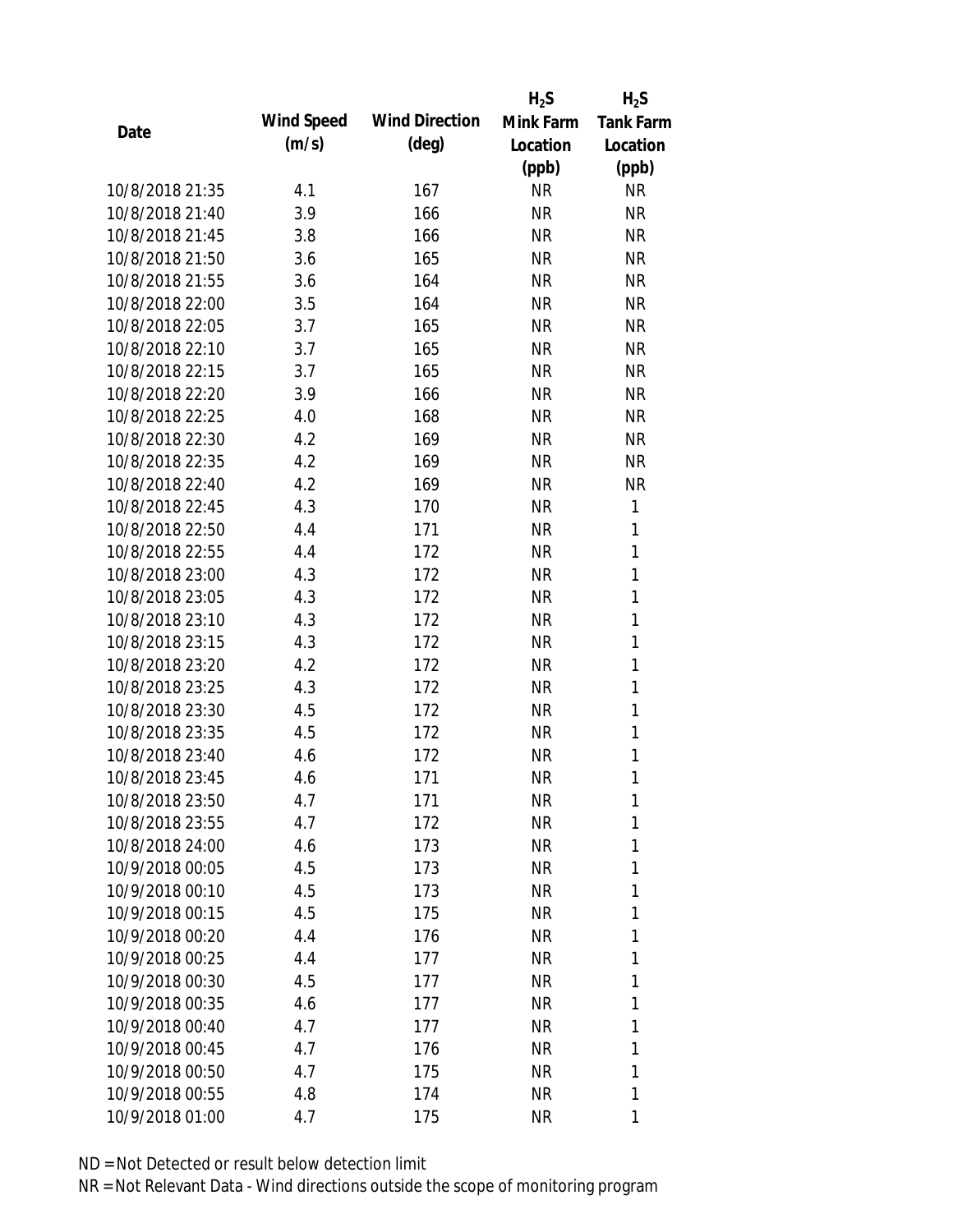|                 |            |                       | $H_2S$    | $H_2S$           |
|-----------------|------------|-----------------------|-----------|------------------|
| Date            | Wind Speed | <b>Wind Direction</b> | Mink Farm | <b>Tank Farm</b> |
|                 | (m/s)      | $(\text{deg})$        | Location  | Location         |
|                 |            |                       | (ppb)     | (ppb)            |
| 10/9/2018 01:05 | 4.7        | 176                   | <b>NR</b> | 1                |
| 10/9/2018 01:10 | 4.6        | 176                   | <b>NR</b> | 1                |
| 10/9/2018 01:15 | 4.5        | 179                   | <b>NR</b> | 1                |
| 10/9/2018 01:20 | 4.6        | 180                   | <b>NR</b> | 1                |
| 10/9/2018 01:25 | 4.6        | 182                   | <b>NR</b> | 1                |
| 10/9/2018 01:30 | 4.7        | 183                   | <b>NR</b> | 1                |
| 10/9/2018 01:35 | 4.7        | 183                   | <b>NR</b> | 1                |
| 10/9/2018 01:40 | 4.7        | 185                   | <b>NR</b> | 1                |
| 10/9/2018 01:45 | 4.7        | 184                   | <b>NR</b> | 1                |
| 10/9/2018 01:50 | 4.7        | 183                   | <b>NR</b> | 1                |
| 10/9/2018 01:55 | 4.7        | 181                   | <b>NR</b> | 1                |
| 10/9/2018 02:00 | 4.6        | 180                   | <b>NR</b> | 1                |
| 10/9/2018 02:05 | 4.6        | 180                   | <b>NR</b> | 1                |
| 10/9/2018 02:10 | 4.6        | 179                   | <b>NR</b> | 1                |
| 10/9/2018 02:15 | 4.4        | 179                   | <b>NR</b> | 1                |
| 10/9/2018 02:20 | 4.4        | 179                   | <b>NR</b> | 1                |
| 10/9/2018 02:25 | 4.2        | 180                   | <b>NR</b> | 1                |
| 10/9/2018 02:30 | 4.1        | 180                   | <b>NR</b> | 1                |
| 10/9/2018 02:35 | 4.1        | 181                   | <b>NR</b> | 1                |
| 10/9/2018 02:40 | 4.1        | 181                   | <b>NR</b> | 1                |
| 10/9/2018 02:45 | 4.1        | 181                   | <b>NR</b> | 1                |
| 10/9/2018 02:50 | 4.0        | 181                   | <b>NR</b> | 1                |
| 10/9/2018 02:55 | 4.2        | 180                   | <b>NR</b> | 1                |
| 10/9/2018 03:00 | 4.2        | 179                   | <b>NR</b> | 1                |
| 10/9/2018 03:05 | 4.3        | 178                   | <b>NR</b> | 1                |
| 10/9/2018 03:10 | 4.3        | 176                   | <b>NR</b> | 1                |
| 10/9/2018 03:15 | 4.4        | 174                   | <b>NR</b> | 1                |
| 10/9/2018 03:20 | 4.6        | 173                   | <b>NR</b> | 1                |
| 10/9/2018 03:25 | 4.6        | 172                   | <b>NR</b> | 1                |
| 10/9/2018 03:30 | 4.5        | 171                   | <b>NR</b> | 1                |
| 10/9/2018 03:35 | 4.5        | 170                   | <b>NR</b> | 1                |
| 10/9/2018 03:40 | 4.5        | 170                   | <b>NR</b> | 1                |
| 10/9/2018 03:45 | 4.5        | 170                   | <b>NR</b> | 1                |
| 10/9/2018 03:50 | 4.4        | 169                   | <b>NR</b> | <b>NR</b>        |
| 10/9/2018 03:55 | 4.4        | 169                   | <b>NR</b> | NR               |
| 10/9/2018 04:00 | 4.5        | 169                   | <b>NR</b> | <b>NR</b>        |
| 10/9/2018 04:05 | 4.5        | 170                   | NR        | 1                |
| 10/9/2018 04:10 | 4.5        | 170                   | NR        | 1                |
| 10/9/2018 04:15 | 4.5        | 171                   | <b>NR</b> | 1                |
| 10/9/2018 04:20 | 4.3        | 172                   | <b>NR</b> | 1                |
| 10/9/2018 04:25 | 4.2        | 172                   | <b>NR</b> | 1                |
| 10/9/2018 04:30 | 4.1        | 172                   | <b>NR</b> | 1                |
|                 |            |                       |           |                  |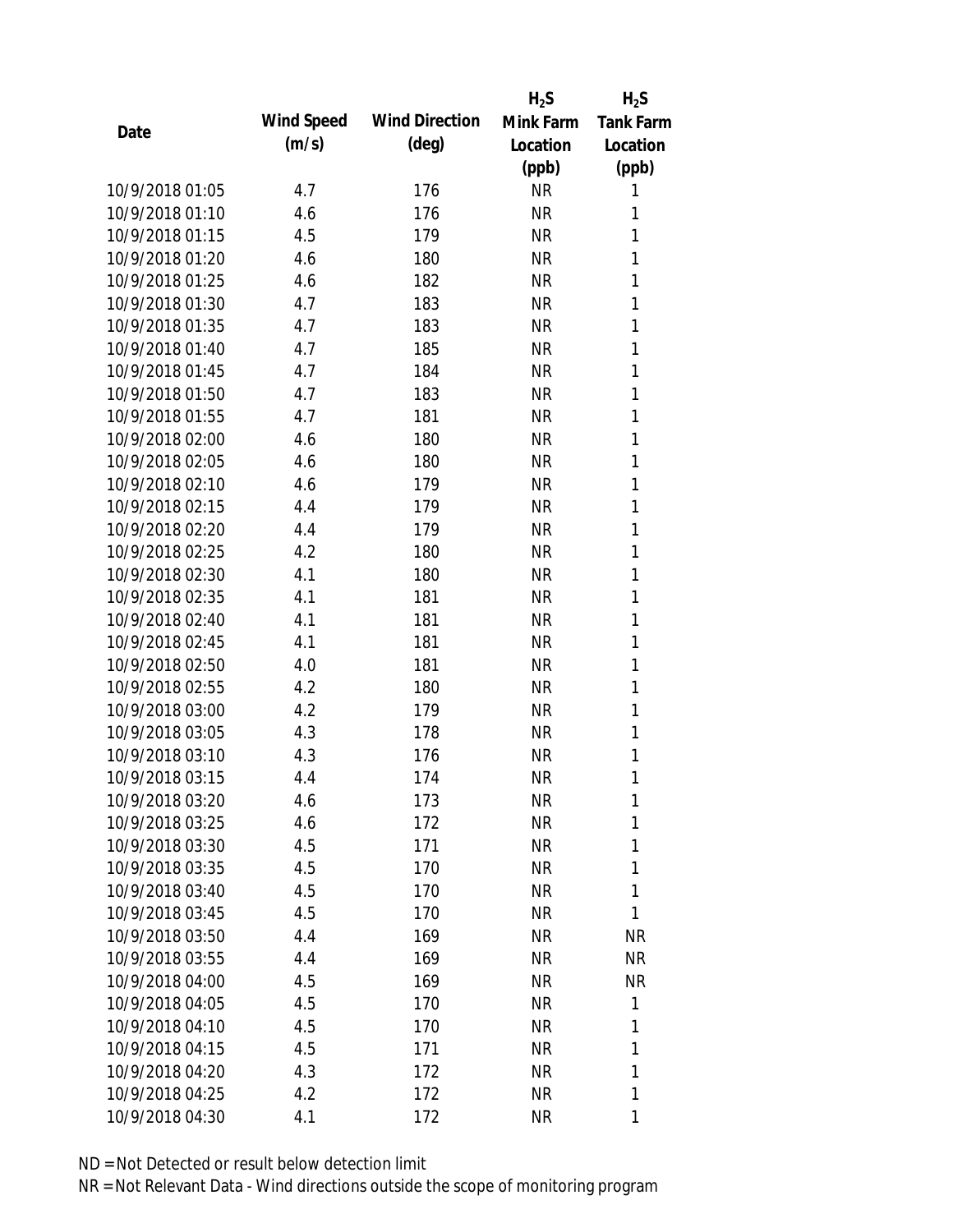|                 |            |                       | $H_2S$    | $H_2S$           |
|-----------------|------------|-----------------------|-----------|------------------|
|                 | Wind Speed | <b>Wind Direction</b> | Mink Farm | <b>Tank Farm</b> |
| Date            | (m/s)      | $(\text{deg})$        | Location  | Location         |
|                 |            |                       | (ppb)     | (ppb)            |
| 10/9/2018 04:35 | 4.1        | 173                   | <b>NR</b> | 1                |
| 10/9/2018 04:40 | 4.0        | 173                   | <b>NR</b> | 1                |
| 10/9/2018 04:45 | 4.0        | 172                   | <b>NR</b> | $\mathbf{1}$     |
| 10/9/2018 04:50 | 4.1        | 171                   | <b>NR</b> | $\mathbf{1}$     |
| 10/9/2018 04:55 | 4.1        | 170                   | <b>NR</b> | 1                |
| 10/9/2018 05:00 | 4.0        | 169                   | <b>NR</b> | <b>NR</b>        |
| 10/9/2018 05:05 | 3.9        | 168                   | <b>NR</b> | <b>NR</b>        |
| 10/9/2018 05:10 | 3.8        | 167                   | <b>NR</b> | <b>NR</b>        |
| 10/9/2018 05:15 | 3.8        | 167                   | <b>NR</b> | <b>NR</b>        |
| 10/9/2018 05:20 | 3.8        | 167                   | <b>NR</b> | <b>NR</b>        |
| 10/9/2018 05:25 | 3.7        | 167                   | <b>NR</b> | <b>NR</b>        |
| 10/9/2018 05:30 | 3.8        | 167                   | <b>NR</b> | <b>NR</b>        |
| 10/9/2018 05:35 | 3.9        | 168                   | <b>NR</b> | <b>NR</b>        |
| 10/9/2018 05:40 | 4.0        | 168                   | <b>NR</b> | <b>NR</b>        |
| 10/9/2018 05:45 | 4.0        | 168                   | <b>NR</b> | <b>NR</b>        |
| 10/9/2018 05:50 | 4.0        | 167                   | <b>NR</b> | <b>NR</b>        |
| 10/9/2018 05:55 | 4.0        | 167                   | <b>NR</b> | <b>NR</b>        |
| 10/9/2018 06:00 | 4.0        | 167                   | <b>NR</b> | <b>NR</b>        |
| 10/9/2018 06:05 | 4.0        | 166                   | <b>NR</b> | <b>NR</b>        |
| 10/9/2018 06:10 | 4.0        | 167                   | <b>NR</b> | <b>NR</b>        |
| 10/9/2018 06:15 | 4.0        | 167                   | <b>NR</b> | <b>NR</b>        |
| 10/9/2018 06:20 | 4.0        | 166                   | <b>NR</b> | <b>NR</b>        |
| 10/9/2018 06:25 | 4.0        | 165                   | <b>NR</b> | <b>NR</b>        |
| 10/9/2018 06:30 | 4.0        | 165                   | <b>NR</b> | <b>NR</b>        |
| 10/9/2018 06:35 | 4.1        | 164                   | <b>NR</b> | <b>NR</b>        |
| 10/9/2018 06:40 | 4.1        | 164                   | <b>NR</b> | <b>NR</b>        |
| 10/9/2018 06:45 | 4.1        | 164                   | <b>NR</b> | <b>NR</b>        |
| 10/9/2018 06:50 | 4.2        | 166                   | <b>NR</b> | <b>NR</b>        |
| 10/9/2018 06:55 | 4.2        | 167                   | <b>NR</b> | <b>NR</b>        |
| 10/9/2018 07:00 | 4.2        | 168                   | <b>NR</b> | <b>NR</b>        |
| 10/9/2018 07:05 | 4.2        | 169                   | <b>NR</b> | <b>NR</b>        |
| 10/9/2018 07:10 |            |                       |           |                  |
|                 | 4.2        | 170                   | <b>NR</b> | 1<br>1           |
| 10/9/2018 07:15 | 4.2        | 170                   | <b>NR</b> |                  |
| 10/9/2018 07:20 | 4.2        | 169                   | <b>NR</b> | <b>NR</b>        |
| 10/9/2018 07:25 | 4.2        | 168                   | <b>NR</b> | <b>NR</b>        |
| 10/9/2018 07:30 | 4.3        | 167                   | <b>NR</b> | <b>NR</b>        |
| 10/9/2018 07:35 | 4.4        | 167                   | <b>NR</b> | NR               |
| 10/9/2018 07:40 | 4.5        | 167                   | <b>NR</b> | NR               |
| 10/9/2018 07:45 | 4.6        | 168                   | <b>NR</b> | NR               |
| 10/9/2018 07:50 | 4.7        | 168                   | <b>NR</b> | NR               |
| 10/9/2018 07:55 | 4.6        | 168                   | <b>NR</b> | <b>NR</b>        |
| 10/9/2018 08:00 | 4.7        | 169                   | <b>NR</b> | <b>NR</b>        |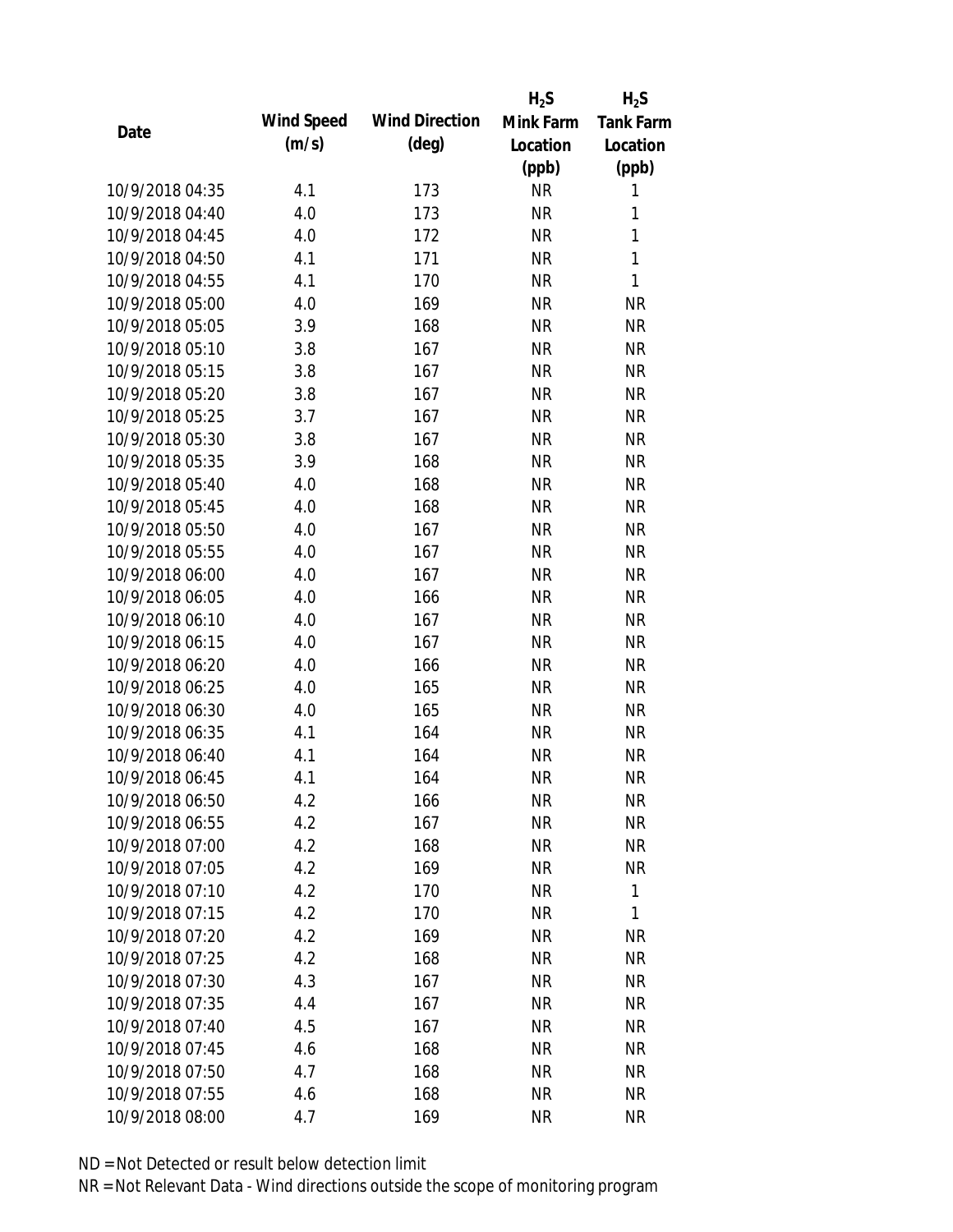|                 |            |                       | $H_2S$    | $H_2S$           |
|-----------------|------------|-----------------------|-----------|------------------|
|                 | Wind Speed | <b>Wind Direction</b> | Mink Farm | <b>Tank Farm</b> |
| Date            | (m/s)      | $(\text{deg})$        | Location  | Location         |
|                 |            |                       | (ppb)     | (ppb)            |
| 10/9/2018 08:05 | 4.6        | 169                   | <b>NR</b> | <b>NR</b>        |
| 10/9/2018 08:10 | 4.6        | 169                   | <b>NR</b> | <b>NR</b>        |
| 10/9/2018 08:15 | 4.4        | 170                   | <b>NR</b> | $\mathbf{1}$     |
| 10/9/2018 08:20 | 4.3        | 171                   | <b>NR</b> | 1                |
| 10/9/2018 08:25 | 4.4        | 173                   | <b>NR</b> | $\mathbf{1}$     |
| 10/9/2018 08:30 | 4.4        | 174                   | <b>NR</b> | 1                |
| 10/9/2018 08:35 | 4.5        | 175                   | <b>NR</b> | 1                |
| 10/9/2018 08:40 | 4.5        | 176                   | <b>NR</b> | 1                |
| 10/9/2018 08:45 | 4.6        | 175                   | <b>NR</b> | 1                |
| 10/9/2018 08:50 | 4.6        | 174                   | <b>NR</b> | 1                |
| 10/9/2018 08:55 | 4.7        | 173                   | <b>NR</b> | 1                |
| 10/9/2018 09:00 | 4.5        | 171                   | <b>NR</b> | 1                |
| 10/9/2018 09:05 | 4.5        | 171                   | <b>NR</b> | 1                |
| 10/9/2018 09:10 | 4.6        | 168                   | <b>NR</b> | <b>NR</b>        |
| 10/9/2018 09:15 | 4.6        | 169                   | <b>NR</b> | <b>NR</b>        |
| 10/9/2018 09:20 | 4.4        | 172                   | <b>NR</b> | 1                |
| 10/9/2018 09:25 | 4.2        | 174                   | <b>NR</b> | 1                |
| 10/9/2018 09:30 | 4.1        | 178                   | <b>NR</b> | 1                |
| 10/9/2018 09:35 | 3.9        | 180                   | <b>NR</b> | 1                |
| 10/9/2018 09:40 | 3.7        | 184                   | <b>NR</b> | 1                |
| 10/9/2018 09:45 | 3.7        | 184                   | <b>NR</b> | 1                |
| 10/9/2018 09:50 | 3.7        | 184                   | <b>NR</b> | 1                |
| 10/9/2018 09:55 | 3.8        | 183                   | <b>NR</b> | 1                |
| 10/9/2018 10:00 | 3.9        | 185                   | <b>NR</b> | 1                |
| 10/9/2018 10:05 | 4.0        | 185                   | <b>NR</b> | 1                |
| 10/9/2018 10:10 | 4.0        | 187                   | <b>NR</b> | 1                |
| 10/9/2018 10:15 | 4.2        | 188                   | <b>NR</b> | 1                |
| 10/9/2018 10:20 | 4.1        | 190                   | <b>NR</b> | 1                |
| 10/9/2018 10:25 | 4.1        | 195                   | NR        | <b>ND</b>        |
| 10/9/2018 10:30 | 4.1        | 193                   | NR        | <b>ND</b>        |
| 10/9/2018 10:35 | 4.1        | 193                   | NR        | 1                |
| 10/9/2018 10:40 | 4.1        | 192                   | NR        | 1                |
| 10/9/2018 10:45 | 4.1        | 191                   | NR        | 1                |
| 10/9/2018 10:50 | 4.4        | 189                   | <b>NR</b> | 1                |
| 10/9/2018 10:55 | 4.4        | 186                   | NR        | 1                |
| 10/9/2018 11:00 | 4.4        | 187                   | NR        | 1                |
| 10/9/2018 11:05 | 4.4        | 187                   | NR        | 1                |
| 10/9/2018 11:10 | 4.4        | 191                   | NR        | 1                |
| 10/9/2018 11:15 | 4.4        | 191                   | NR        | 1                |
| 10/9/2018 11:20 | 4.5        | 193                   | NR        | 1                |
| 10/9/2018 11:25 | 4.6        | 194                   | <b>NR</b> | 1                |
|                 |            |                       |           |                  |
| 10/9/2018 11:30 | 4.6        | 190                   | <b>NR</b> | 1                |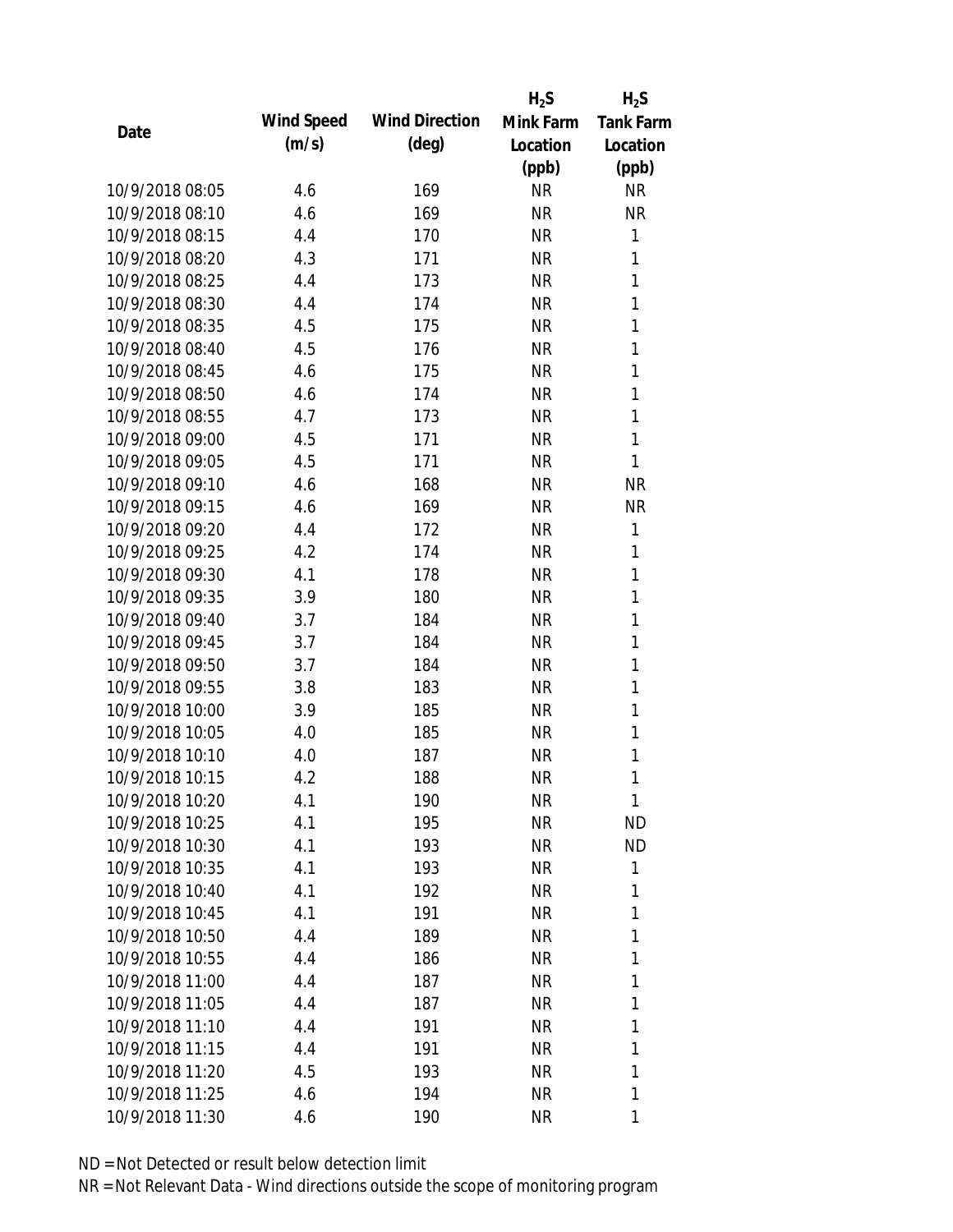|                 |            |                       | $H_2S$    | $H_2S$           |
|-----------------|------------|-----------------------|-----------|------------------|
| Date            | Wind Speed | <b>Wind Direction</b> | Mink Farm | <b>Tank Farm</b> |
|                 | (m/s)      | $(\text{deg})$        | Location  | Location         |
|                 |            |                       | (ppb)     | (ppb)            |
| 10/9/2018 11:35 | 4.8        | 190                   | <b>NR</b> | 1                |
| 10/9/2018 11:40 | 4.8        | 189                   | <b>NR</b> | 1                |
| 10/9/2018 11:45 | 4.6        | 190                   | <b>NR</b> | 1                |
| 10/9/2018 11:50 | 4.6        | 191                   | <b>NR</b> | 1                |
| 10/9/2018 11:55 | 4.4        | 193                   | <b>NR</b> | 1                |
| 10/9/2018 12:00 | 4.5        | 198                   | <b>NR</b> | 1                |
| 10/9/2018 12:05 | 4.6        | 200                   | <b>NR</b> | 1                |
| 10/9/2018 12:10 | 4.6        | 201                   | <b>NR</b> | 1                |
| 10/9/2018 12:15 | 4.8        | 203                   | <b>NR</b> | 1                |
| 10/9/2018 12:20 | 4.8        | 202                   | <b>NR</b> | 1                |
| 10/9/2018 12:25 | 5.0        | 201                   | <b>NR</b> | 1                |
| 10/9/2018 12:30 | 4.9        | 200                   | <b>NR</b> | 1                |
| 10/9/2018 12:35 | 5.0        | 203                   | <b>NR</b> | 1                |
| 10/9/2018 12:40 | 5.0        | 202                   | <b>NR</b> | 1                |
| 10/9/2018 12:45 | 4.8        | 199                   | <b>NR</b> | 1                |
| 10/9/2018 12:50 | 4.6        | 200                   | <b>NR</b> | 1                |
| 10/9/2018 12:55 | 4.7        | 200                   | <b>NR</b> | 1                |
| 10/9/2018 13:00 | 4.7        | 198                   | <b>NR</b> | 1                |
| 10/9/2018 13:05 | 4.5        | 195                   | <b>NR</b> | 1                |
| 10/9/2018 13:10 | 4.6        | 195                   | <b>NR</b> | 1                |
| 10/9/2018 13:15 | 4.8        | 196                   | <b>NR</b> | 1                |
| 10/9/2018 13:20 | 5.0        | 195                   | <b>NR</b> | 1                |
| 10/9/2018 13:25 | 4.9        | 195                   | <b>NR</b> | 1                |
| 10/9/2018 13:30 | 4.7        | 195                   | <b>NR</b> | 1                |
| 10/9/2018 13:35 | 4.7        | 193                   | <b>NR</b> | 1                |
| 10/9/2018 13:40 | 4.6        | 187                   | <b>NR</b> | 1                |
| 10/9/2018 13:45 | 4.6        | 187                   | <b>NR</b> | 1                |
| 10/9/2018 13:50 | 4.5        | 185                   | <b>NR</b> | 1                |
| 10/9/2018 13:55 | 4.6        | 182                   | <b>NR</b> | 1                |
| 10/9/2018 14:00 | 4.7        | 181                   | <b>NR</b> | 1                |
| 10/9/2018 14:05 | 4.7        | 180                   | <b>NR</b> | 1                |
| 10/9/2018 14:10 | 4.8        | 182                   | <b>NR</b> | 1                |
| 10/9/2018 14:15 | 5.0        | 179                   | <b>NR</b> | 1                |
| 10/9/2018 14:20 | 5.1        | 177                   | <b>NR</b> | 1                |
| 10/9/2018 14:25 | 5.2        | 177                   | <b>NR</b> | 1                |
| 10/9/2018 14:30 | 5.2        | 176                   | <b>NR</b> | 1                |
| 10/9/2018 14:35 | 5.2        | 177                   | <b>NR</b> | 1                |
| 10/9/2018 14:40 | 5.1        | 178                   | NR        | 1                |
| 10/9/2018 14:45 | 4.8        | 182                   | <b>NR</b> | 1                |
| 10/9/2018 14:50 | 4.8        | 181                   | <b>NR</b> | <b>ND</b>        |
| 10/9/2018 14:55 | 4.6        | 181                   | <b>NR</b> | 1                |
| 10/9/2018 15:00 | 4.6        | 179                   | <b>NR</b> | <b>ND</b>        |
|                 |            |                       |           |                  |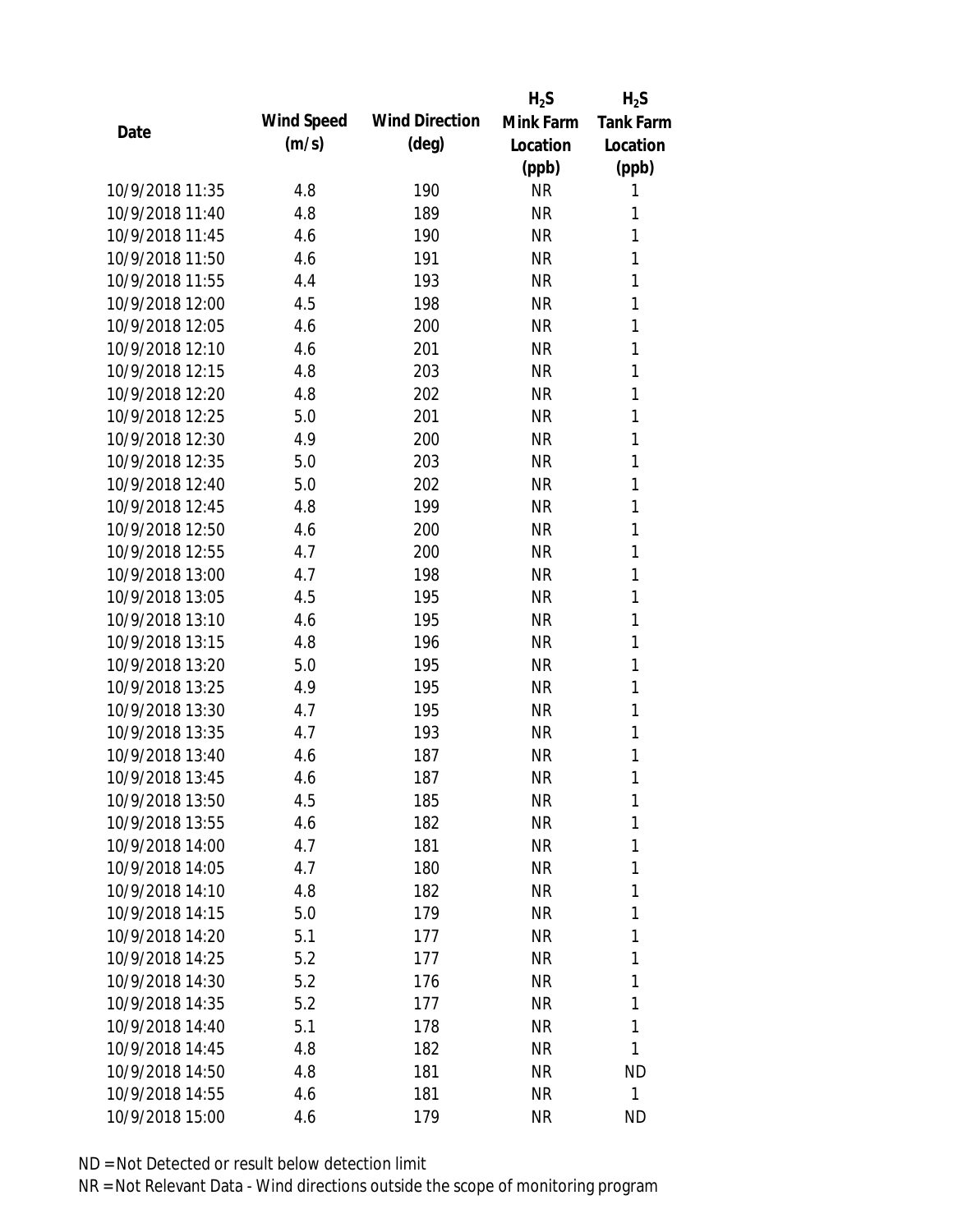|                 |            |                       | $H_2S$    | $H_2S$           |
|-----------------|------------|-----------------------|-----------|------------------|
|                 | Wind Speed | <b>Wind Direction</b> | Mink Farm | <b>Tank Farm</b> |
| Date            | (m/s)      | $(\text{deg})$        | Location  | Location         |
|                 |            |                       | (ppb)     | (ppb)            |
| 10/9/2018 15:05 | 4.7        | 179                   | <b>NR</b> | <b>ND</b>        |
| 10/9/2018 15:10 | 4.6        | 179                   | <b>NR</b> | 1                |
| 10/9/2018 15:15 | 4.5        | 178                   | <b>NR</b> | 1                |
| 10/9/2018 15:20 | 4.4        | 180                   | <b>NR</b> | 1                |
| 10/9/2018 15:25 | 4.2        | 182                   | <b>NR</b> | 1                |
| 10/9/2018 15:30 | 4.2        | 181                   | <b>NR</b> | 1                |
| 10/9/2018 15:35 | 4.1        | 180                   | <b>NR</b> | 1                |
| 10/9/2018 15:40 | 4.6        | 178                   | <b>NR</b> | 1                |
| 10/9/2018 15:45 | 4.6        | 179                   | <b>NR</b> | 1                |
| 10/9/2018 15:50 | 4.4        | 183                   | <b>NR</b> | 1                |
| 10/9/2018 15:55 | 4.1        | 186                   | <b>NR</b> | 1                |
| 10/9/2018 16:00 | 3.9        | 193                   | <b>NR</b> | 1                |
| 10/9/2018 16:05 | 3.6        | 197                   | <b>NR</b> | 1                |
| 10/9/2018 16:10 | 2.9        | 203                   | <b>NR</b> | $\mathbf{1}$     |
| 10/9/2018 16:15 | 2.6        | 201                   | <b>NR</b> | $\mathbf{1}$     |
| 10/9/2018 16:20 | 2.4        | 196                   | <b>NR</b> | 1                |
| 10/9/2018 16:25 | 2.2        | 190                   | <b>NR</b> | 1                |
| 10/9/2018 16:30 | 2.1        | 183                   | <b>NR</b> | 1                |
| 10/9/2018 16:35 | 2.0        | 179                   | <b>NR</b> | 1                |
| 10/9/2018 16:40 | 1.9        | 172                   | <b>NR</b> | $\mathbf{1}$     |
| 10/9/2018 16:45 | 1.9        | 169                   | <b>NR</b> | <b>NR</b>        |
| 10/9/2018 16:50 | 1.9        | 165                   | <b>NR</b> | <b>NR</b>        |
| 10/9/2018 16:55 | 2.0        | 161                   | <b>NR</b> | <b>NR</b>        |
| 10/9/2018 17:00 | 2.0        | 156                   | <b>NR</b> | <b>NR</b>        |
| 10/9/2018 17:05 | 2.0        | 152                   | <b>NR</b> | <b>NR</b>        |
| 10/9/2018 17:10 | 2.1        | 149                   | <b>NR</b> | <b>NR</b>        |
| 10/9/2018 17:15 | 2.2        | 146                   | <b>NR</b> | <b>NR</b>        |
| 10/9/2018 17:20 | 2.3        | 147                   | <b>NR</b> | <b>NR</b>        |
| 10/9/2018 17:25 | 2.3        | 148                   | <b>NR</b> | <b>NR</b>        |
| 10/9/2018 17:30 | 2.4        | 151                   | <b>NR</b> | <b>NR</b>        |
| 10/9/2018 17:35 | 2.4        | 150                   | <b>NR</b> | <b>NR</b>        |
| 10/9/2018 17:40 | 2.5        | 149                   | <b>NR</b> | <b>NR</b>        |
| 10/9/2018 17:45 | 2.6        | 147                   | <b>NR</b> | <b>NR</b>        |
| 10/9/2018 17:50 | 2.7        | 144                   | <b>NR</b> | <b>NR</b>        |
| 10/9/2018 17:55 | 2.8        | 144                   | <b>NR</b> | <b>NR</b>        |
| 10/9/2018 18:00 | 2.9        | 145                   | <b>NR</b> | <b>NR</b>        |
| 10/9/2018 18:05 | 2.9        | 146                   | <b>NR</b> | NR               |
| 10/9/2018 18:10 | 2.9        | 147                   | <b>NR</b> | NR               |
| 10/9/2018 18:15 | 3.0        | 148                   | <b>NR</b> | NR               |
| 10/9/2018 18:20 | 3.2        | 151                   | <b>NR</b> | NR               |
| 10/9/2018 18:25 | 3.3        | 152                   | <b>NR</b> | <b>NR</b>        |
| 10/9/2018 18:30 | 3.5        | 154                   | <b>NR</b> | <b>NR</b>        |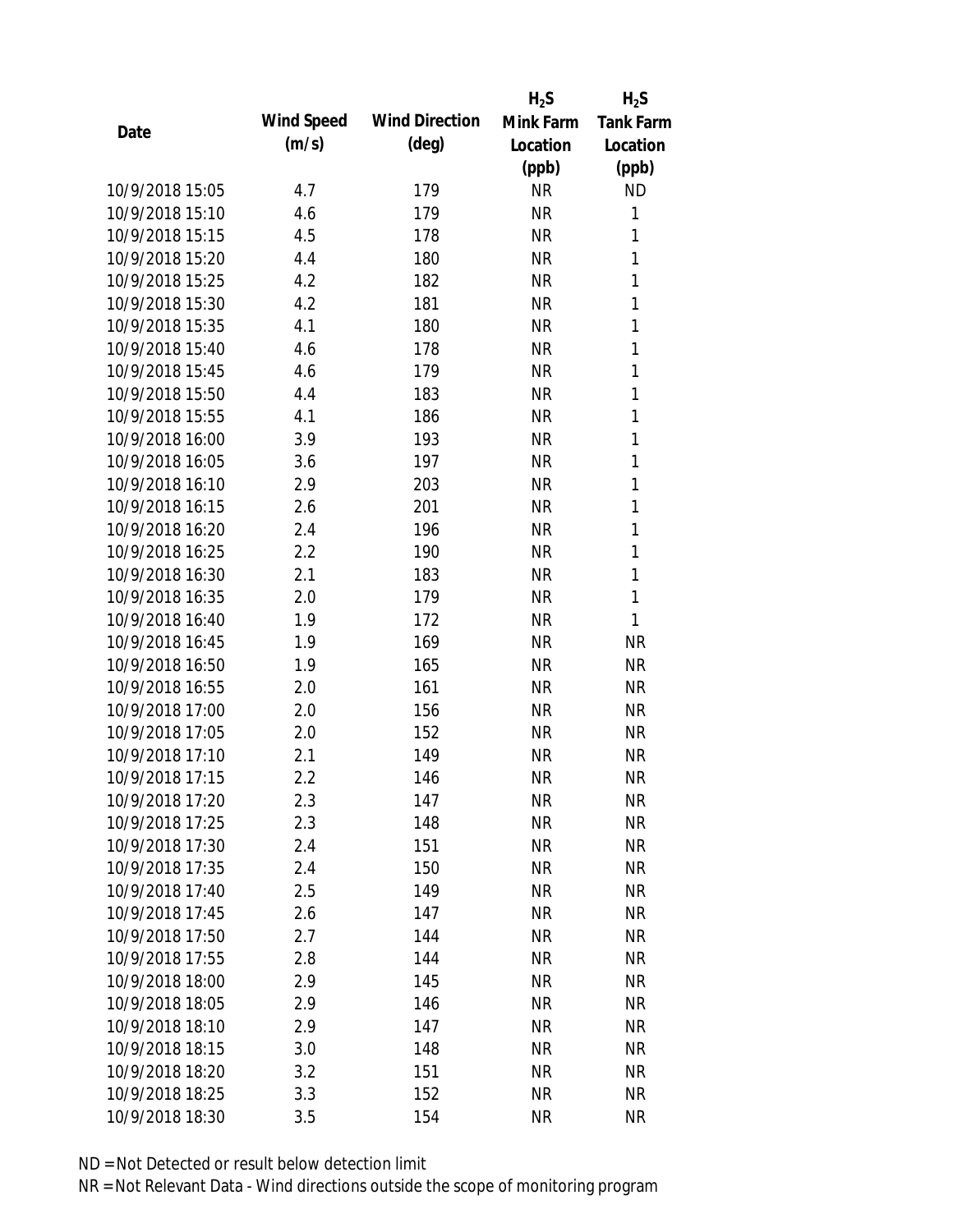|                 |            |                       | $H_2S$    | $H_2S$           |
|-----------------|------------|-----------------------|-----------|------------------|
|                 | Wind Speed | <b>Wind Direction</b> | Mink Farm | <b>Tank Farm</b> |
| Date            | (m/s)      | $(\text{deg})$        | Location  | Location         |
|                 |            |                       | (ppb)     | (ppb)            |
| 10/9/2018 18:35 | 3.7        | 156                   | <b>NR</b> | <b>NR</b>        |
| 10/9/2018 18:40 | 4.0        | 158                   | <b>NR</b> | <b>NR</b>        |
| 10/9/2018 18:45 | 4.2        | 159                   | <b>NR</b> | <b>NR</b>        |
| 10/9/2018 18:50 | 4.2        | 159                   | <b>NR</b> | <b>NR</b>        |
| 10/9/2018 18:55 | 4.4        | 160                   | <b>NR</b> | <b>NR</b>        |
| 10/9/2018 19:00 | 4.6        | 159                   | <b>NR</b> | <b>NR</b>        |
| 10/9/2018 19:05 | 4.7        | 159                   | <b>NR</b> | <b>NR</b>        |
| 10/9/2018 19:10 | 4.7        | 159                   | <b>NR</b> | <b>NR</b>        |
| 10/9/2018 19:15 | 4.7        | 159                   | <b>NR</b> | <b>NR</b>        |
| 10/9/2018 19:20 | 4.9        | 160                   | <b>NR</b> | <b>NR</b>        |
| 10/9/2018 19:25 | 4.8        | 160                   | <b>NR</b> | <b>NR</b>        |
| 10/9/2018 19:30 | 4.8        | 160                   | <b>NR</b> | <b>NR</b>        |
| 10/9/2018 19:35 | 4.8        | 159                   | <b>NR</b> | <b>NR</b>        |
| 10/9/2018 19:40 | 4.8        | 159                   | <b>NR</b> | <b>NR</b>        |
| 10/9/2018 19:45 | 4.9        | 158                   | <b>NR</b> | <b>NR</b>        |
| 10/9/2018 19:50 | 4.8        | 159                   | <b>NR</b> | <b>NR</b>        |
| 10/9/2018 19:55 | 4.9        | 159                   | <b>NR</b> | <b>NR</b>        |
| 10/9/2018 20:00 | 4.9        | 159                   | <b>NR</b> | <b>NR</b>        |
| 10/9/2018 20:05 | 5.1        | 160                   | <b>NR</b> | <b>NR</b>        |
| 10/9/2018 20:10 | 5.1        | 160                   | <b>NR</b> | <b>NR</b>        |
| 10/9/2018 20:15 | 5.1        | 161                   | <b>NR</b> | <b>NR</b>        |
| 10/9/2018 20:20 | 5.0        | 161                   | <b>NR</b> | <b>NR</b>        |
| 10/9/2018 20:25 | 4.9        | 161                   | <b>NR</b> | <b>NR</b>        |
| 10/9/2018 20:30 | 4.8        | 161                   | <b>NR</b> | <b>NR</b>        |
| 10/9/2018 20:35 | 4.7        | 161                   | <b>NR</b> | <b>NR</b>        |
| 10/9/2018 20:40 | 4.7        | 160                   | <b>NR</b> | <b>NR</b>        |
| 10/9/2018 20:45 | 4.8        | 160                   | <b>NR</b> | <b>NR</b>        |
| 10/9/2018 20:50 | 4.8        | 159                   | <b>NR</b> | <b>NR</b>        |
| 10/9/2018 20:55 | 4.8        | 158                   | <b>NR</b> | <b>NR</b>        |
| 10/9/2018 21:00 | 4.8        | 158                   | <b>NR</b> | <b>NR</b>        |
| 10/9/2018 21:05 | 4.9        | 157                   | <b>NR</b> | <b>NR</b>        |
| 10/9/2018 21:10 | 4.8        | 157                   | <b>NR</b> | <b>NR</b>        |
| 10/9/2018 21:15 | 4.8        | 156                   | <b>NR</b> | <b>NR</b>        |
| 10/9/2018 21:20 | 4.9        | 157                   | <b>NR</b> | <b>NR</b>        |
| 10/9/2018 21:25 | 4.9        | 157                   | <b>NR</b> | <b>NR</b>        |
| 10/9/2018 21:30 | 5.0        | 157                   | <b>NR</b> | <b>NR</b>        |
| 10/9/2018 21:35 | 4.9        | 157                   | <b>NR</b> | <b>NR</b>        |
| 10/9/2018 21:40 | 4.9        | 157                   | <b>NR</b> | <b>NR</b>        |
| 10/9/2018 21:45 | 4.9        | 157                   | <b>NR</b> | <b>NR</b>        |
| 10/9/2018 21:50 | 4.9        | 157                   | <b>NR</b> | NR               |
| 10/9/2018 21:55 | 4.9        | 158                   | <b>NR</b> | <b>NR</b>        |
| 10/9/2018 22:00 | 5.0        | 157                   | <b>NR</b> | <b>NR</b>        |
|                 |            |                       |           |                  |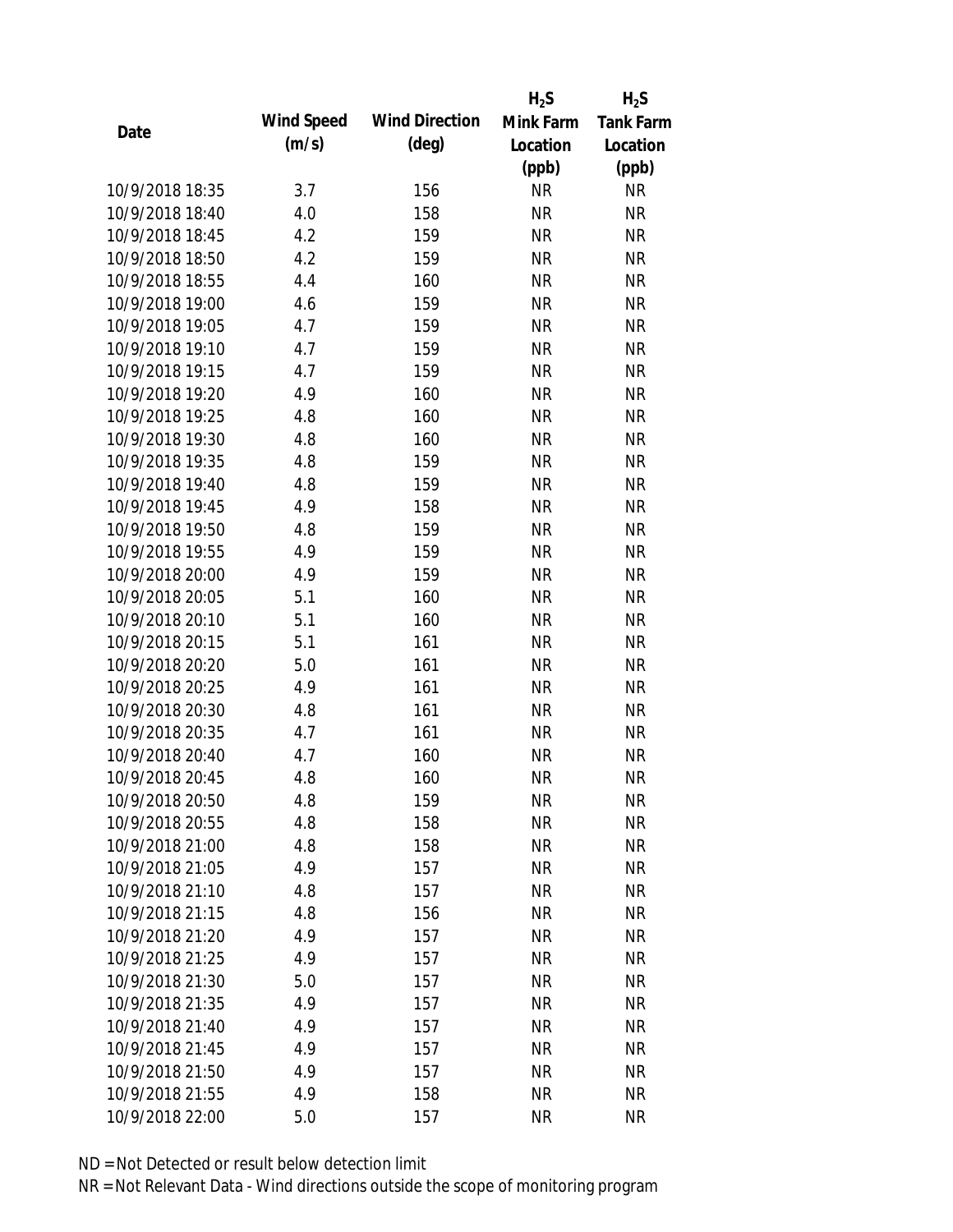|                  |            |                       | $H_2S$    | $H_2S$           |
|------------------|------------|-----------------------|-----------|------------------|
|                  | Wind Speed | <b>Wind Direction</b> | Mink Farm | <b>Tank Farm</b> |
| Date             | (m/s)      | $(\text{deg})$        | Location  | Location         |
|                  |            |                       | (ppb)     | (ppb)            |
| 10/9/2018 22:05  | 5.1        | 157                   | <b>NR</b> | <b>NR</b>        |
| 10/9/2018 22:10  | 5.2        | 158                   | <b>NR</b> | <b>NR</b>        |
| 10/9/2018 22:15  | 5.4        | 158                   | <b>NR</b> | <b>NR</b>        |
| 10/9/2018 22:20  | 5.4        | 159                   | <b>NR</b> | <b>NR</b>        |
| 10/9/2018 22:25  | 5.5        | 158                   | <b>NR</b> | <b>NR</b>        |
| 10/9/2018 22:30  | 5.5        | 159                   | <b>NR</b> | <b>NR</b>        |
| 10/9/2018 22:35  | 5.4        | 159                   | <b>NR</b> | <b>NR</b>        |
| 10/9/2018 22:40  | 5.3        | 160                   | <b>NR</b> | <b>NR</b>        |
| 10/9/2018 22:45  | 5.3        | 160                   | <b>NR</b> | <b>NR</b>        |
| 10/9/2018 22:50  | 5.2        | 160                   | <b>NR</b> | <b>NR</b>        |
| 10/9/2018 22:55  | 5.2        | 161                   | <b>NR</b> | <b>NR</b>        |
| 10/9/2018 23:00  | 5.3        | 160                   | <b>NR</b> | <b>NR</b>        |
| 10/9/2018 23:05  | 5.5        | 160                   | <b>NR</b> | <b>NR</b>        |
| 10/9/2018 23:10  | 5.5        | 160                   | <b>NR</b> | <b>NR</b>        |
| 10/9/2018 23:15  | 5.6        | 160                   | <b>NR</b> | <b>NR</b>        |
| 10/9/2018 23:20  | 5.7        | 160                   | <b>NR</b> | <b>NR</b>        |
| 10/9/2018 23:25  | 5.7        | 160                   | <b>NR</b> | <b>NR</b>        |
| 10/9/2018 23:30  | 5.7        | 162                   | <b>NR</b> | <b>NR</b>        |
| 10/9/2018 23:35  | 5.5        | 164                   | <b>NR</b> | <b>NR</b>        |
| 10/9/2018 23:40  | 5.7        | 165                   | <b>NR</b> | <b>NR</b>        |
| 10/9/2018 23:45  | 5.6        | 166                   | <b>NR</b> | <b>NR</b>        |
| 10/9/2018 23:50  | 5.6        | 167                   | <b>NR</b> | <b>NR</b>        |
| 10/9/2018 23:55  | 5.7        | 168                   | <b>NR</b> | <b>NR</b>        |
| 10/9/2018 24:00  | 5.7        | 167                   | <b>NR</b> | <b>NR</b>        |
| 10/10/2018 00:05 | 5.6        | 167                   | <b>NR</b> | <b>NR</b>        |
| 10/10/2018 00:10 | 5.5        | 167                   | <b>NR</b> | <b>NR</b>        |
| 10/10/2018 00:15 | 5.5        | 167                   | <b>NR</b> | <b>NR</b>        |
| 10/10/2018 00:20 | 5.5        | 166                   | <b>NR</b> | <b>NR</b>        |
| 10/10/2018 00:25 | 5.6        | 167                   | <b>NR</b> | <b>NR</b>        |
| 10/10/2018 00:30 | 5.7        | 168                   | <b>NR</b> | <b>NR</b>        |
| 10/10/2018 00:35 | 5.7        | 168                   | <b>NR</b> | <b>NR</b>        |
| 10/10/2018 00:40 | 5.6        | 168                   | <b>NR</b> | NR               |
| 10/10/2018 00:45 | 5.5        | 168                   | <b>NR</b> | <b>NR</b>        |
| 10/10/2018 00:50 | 5.5        | 169                   | <b>NR</b> | <b>NR</b>        |
| 10/10/2018 00:55 | 5.4        | 167                   | <b>NR</b> | <b>NR</b>        |
| 10/10/2018 01:00 | 5.2        | 167                   | <b>NR</b> | <b>NR</b>        |
| 10/10/2018 01:05 | 5.3        | 166                   | <b>NR</b> | <b>NR</b>        |
| 10/10/2018 01:10 | 5.2        | 167                   | <b>NR</b> | <b>NR</b>        |
| 10/10/2018 01:15 | 5.0        | 166                   | <b>NR</b> | <b>NR</b>        |
| 10/10/2018 01:20 | 4.9        | 168                   | <b>NR</b> | NR               |
| 10/10/2018 01:25 | 5.0        | 169                   | <b>NR</b> | <b>NR</b>        |
|                  |            |                       |           |                  |
| 10/10/2018 01:30 | 5.1        | 171                   | <b>NR</b> | 1                |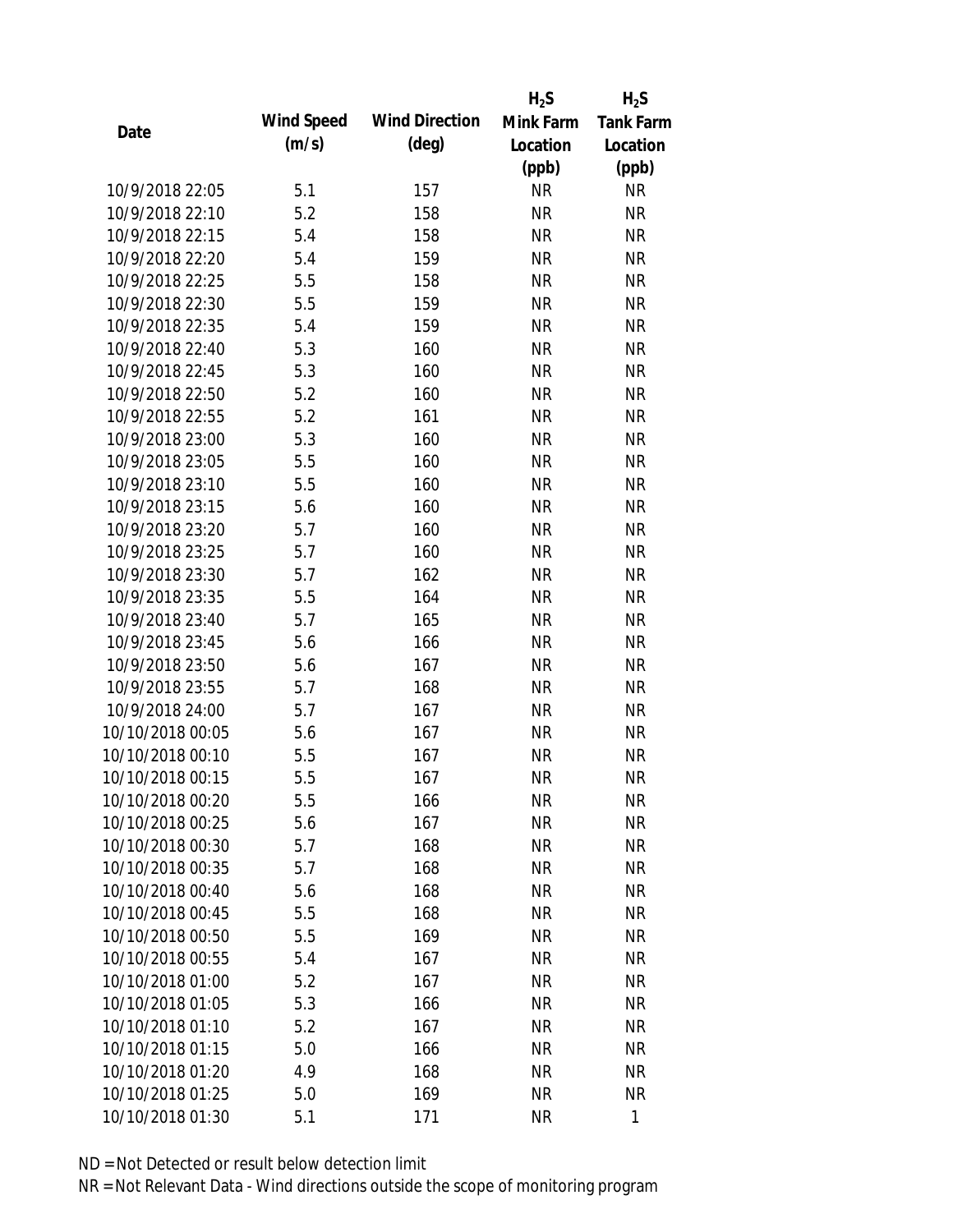|                  |            |                       | $H_2S$    | $H_2S$    |
|------------------|------------|-----------------------|-----------|-----------|
| Date             | Wind Speed | <b>Wind Direction</b> | Mink Farm | Tank Farm |
|                  | (m/s)      | $(\text{deg})$        | Location  | Location  |
|                  |            |                       | (ppb)     | (ppb)     |
| 10/10/2018 01:35 | 5.1        | 172                   | <b>NR</b> | 1         |
| 10/10/2018 01:40 | 5.1        | 172                   | <b>NR</b> | 1         |
| 10/10/2018 01:45 | 5.1        | 172                   | <b>NR</b> | 1         |
| 10/10/2018 01:50 | 5.0        | 173                   | <b>NR</b> | 1         |
| 10/10/2018 01:55 | 5.0        | 173                   | <b>NR</b> | 1         |
| 10/10/2018 02:00 | 5.0        | 172                   | <b>NR</b> | 1         |
| 10/10/2018 02:05 | 5.0        | 172                   | <b>NR</b> | 1         |
| 10/10/2018 02:10 | 5.1        | 172                   | <b>NR</b> | 1         |
| 10/10/2018 02:15 | 5.2        | 173                   | <b>NR</b> | 1         |
| 10/10/2018 02:20 | 5.3        | 172                   | <b>NR</b> | 1         |
| 10/10/2018 02:25 | 5.4        | 172                   | <b>NR</b> | 1         |
| 10/10/2018 02:30 | 5.4        | 172                   | <b>NR</b> | 1         |
| 10/10/2018 02:35 | 5.3        | 173                   | <b>NR</b> | 1         |
| 10/10/2018 02:40 | 5.2        | 174                   | <b>NR</b> | 1         |
| 10/10/2018 02:45 | 5.2        | 174                   | <b>NR</b> | 1         |
| 10/10/2018 02:50 | 5.2        | 174                   | <b>NR</b> | 1         |
| 10/10/2018 02:55 | 5.0        | 175                   | <b>NR</b> | 1         |
| 10/10/2018 03:00 | 4.9        | 177                   | <b>NR</b> | 1         |
| 10/10/2018 03:05 | 5.0        | 177                   | <b>NR</b> | 1         |
| 10/10/2018 03:10 | 5.0        | 177                   | <b>NR</b> | 1         |
| 10/10/2018 03:15 | 5.0        | 177                   | <b>NR</b> | 1         |
| 10/10/2018 03:20 | 4.9        | 177                   | <b>NR</b> | 1         |
| 10/10/2018 03:25 | 4.9        | 177                   | <b>NR</b> | 1         |
| 10/10/2018 03:30 | 4.9        | 176                   | <b>NR</b> | 1         |
| 10/10/2018 03:35 | 4.9        | 176                   | <b>NR</b> | 1         |
| 10/10/2018 03:40 | 4.9        | 175                   | <b>NR</b> | 1         |
| 10/10/2018 03:45 | 4.9        | 176                   | <b>NR</b> | 1         |
| 10/10/2018 03:50 | 4.9        | 176                   | <b>NR</b> | 1         |
| 10/10/2018 03:55 | 4.9        | 176                   | <b>NR</b> | 1         |
| 10/10/2018 04:00 | 4.9        | 176                   | NR        | 1         |
| 10/10/2018 04:05 | 4.9        | 176                   | NR        | 1         |
| 10/10/2018 04:10 | 5.0        | 176                   | NR        | 1         |
| 10/10/2018 04:15 | 4.9        | 175                   | NR        | 1         |
| 10/10/2018 04:20 | 5.0        | 175                   | <b>NR</b> | 1         |
| 10/10/2018 04:25 | 5.1        | 175                   | NR        | 1         |
| 10/10/2018 04:30 | 5.0        | 175                   | NR        | 1         |
| 10/10/2018 04:35 | 5.1        | 174                   | NR        | 1         |
| 10/10/2018 04:40 |            |                       |           | 1         |
| 10/10/2018 04:45 | 5.1<br>5.2 | 174                   | NR<br>NR  | 1         |
| 10/10/2018 04:50 |            | 174                   |           | 1         |
|                  | 5.3        | 173                   | <b>NR</b> |           |
| 10/10/2018 04:55 | 5.2        | 172                   | NR        | 1         |
| 10/10/2018 05:00 | 5.4        | 171                   | <b>NR</b> | 1         |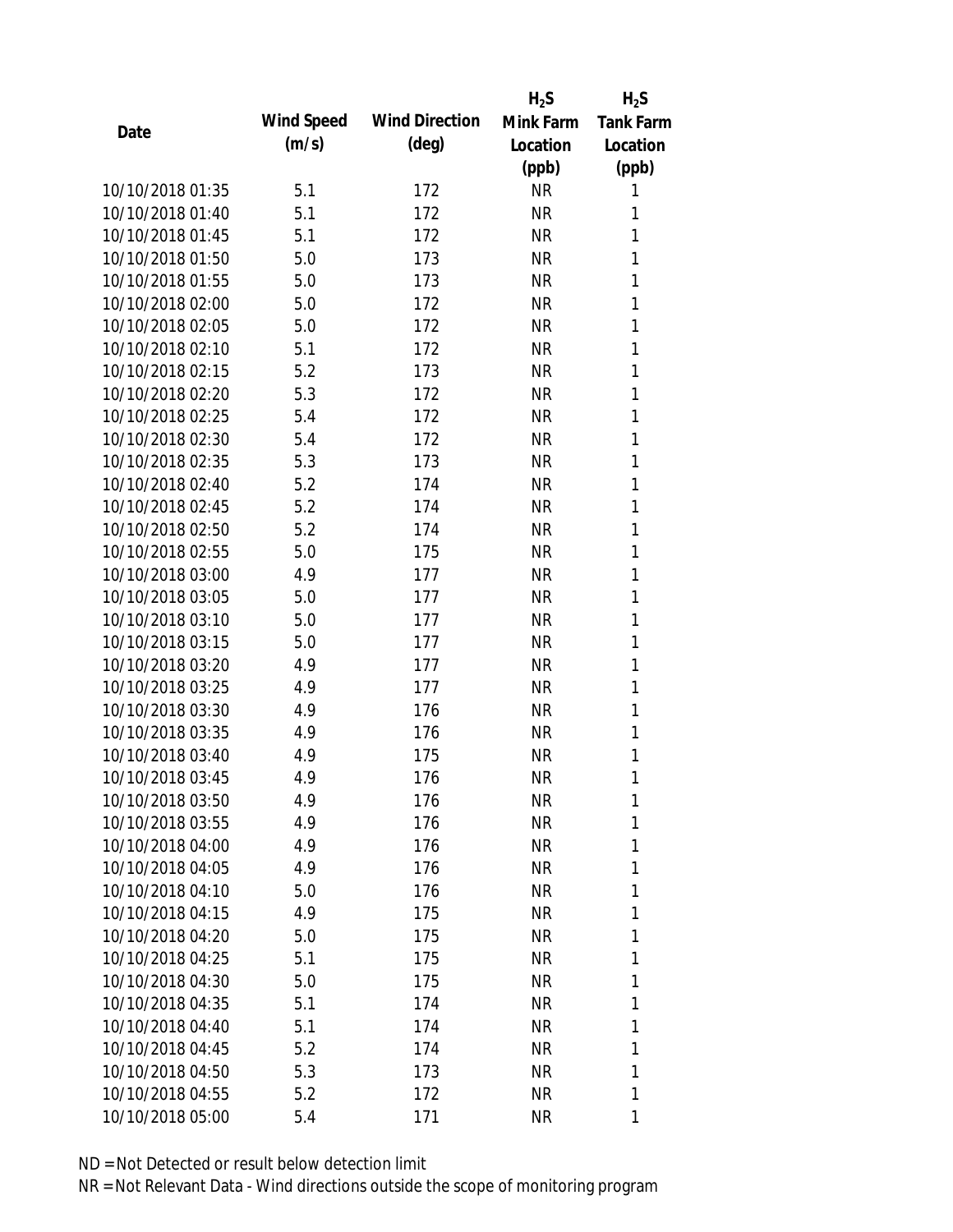|                  |            |                       | $H_2S$    | $H_2S$           |
|------------------|------------|-----------------------|-----------|------------------|
|                  | Wind Speed | <b>Wind Direction</b> | Mink Farm | <b>Tank Farm</b> |
| Date             | (m/s)      | $(\text{deg})$        | Location  | Location         |
|                  |            |                       | (ppb)     | (ppb)            |
| 10/10/2018 05:05 | 5.4        | 171                   | <b>NR</b> | 1                |
| 10/10/2018 05:10 | 5.4        | 172                   | <b>NR</b> | 1                |
| 10/10/2018 05:15 | 5.4        | 173                   | <b>NR</b> | 1                |
| 10/10/2018 05:20 | 5.2        | 174                   | <b>NR</b> | <b>ND</b>        |
| 10/10/2018 05:25 | 5.2        | 176                   | <b>NR</b> | <b>ND</b>        |
| 10/10/2018 05:30 | 5.0        | 177                   | <b>NR</b> | <b>ND</b>        |
| 10/10/2018 05:35 | 4.8        | 179                   | <b>NR</b> | 1                |
| 10/10/2018 05:40 | 4.8        | 179                   | <b>NR</b> | $\mathbf{1}$     |
| 10/10/2018 05:45 | 4.6        | 179                   | <b>NR</b> | $\mathbf{1}$     |
| 10/10/2018 05:50 | 4.7        | 178                   | <b>NR</b> | $\mathbf{1}$     |
| 10/10/2018 05:55 | 4.7        | 177                   | <b>NR</b> | 1                |
| 10/10/2018 06:00 | 4.7        | 176                   | <b>NR</b> | $\mathbf{1}$     |
| 10/10/2018 06:05 | 4.8        | 174                   | <b>NR</b> | 1                |
| 10/10/2018 06:10 | 4.8        | 173                   | <b>NR</b> | $\mathbf{1}$     |
| 10/10/2018 06:15 | 5.0        | 172                   | <b>NR</b> | $\mathbf{1}$     |
| 10/10/2018 06:20 | 5.0        | 170                   | <b>NR</b> | 1                |
| 10/10/2018 06:25 | 5.1        | 170                   | <b>NR</b> | $\overline{2}$   |
| 10/10/2018 06:30 | 5.2        | 169                   | <b>NR</b> | <b>NR</b>        |
| 10/10/2018 06:35 | 5.2        | 168                   | <b>NR</b> | <b>NR</b>        |
| 10/10/2018 06:40 | 5.3        | 167                   | <b>NR</b> | <b>NR</b>        |
| 10/10/2018 06:45 | 5.4        | 167                   | <b>NR</b> | <b>NR</b>        |
| 10/10/2018 06:50 | 5.5        | 167                   | <b>NR</b> | <b>NR</b>        |
| 10/10/2018 06:55 | 5.5        | 166                   | <b>NR</b> | <b>NR</b>        |
| 10/10/2018 07:00 | 5.5        | 166                   | <b>NR</b> | <b>NR</b>        |
| 10/10/2018 07:05 | 5.7        | 167                   | <b>NR</b> | <b>NR</b>        |
| 10/10/2018 07:10 | 5.8        | 168                   | <b>NR</b> | <b>NR</b>        |
| 10/10/2018 07:15 | 5.7        | 168                   | <b>NR</b> | <b>NR</b>        |
| 10/10/2018 07:20 | 5.7        | 169                   | <b>NR</b> | <b>NR</b>        |
| 10/10/2018 07:25 | 5.7        | 170                   | <b>NR</b> | 1                |
| 10/10/2018 07:30 | 5.8        | 170                   | <b>NR</b> | 1                |
| 10/10/2018 07:35 | 5.6        | 170                   | <b>NR</b> | 1                |
| 10/10/2018 07:40 | 5.6        | 171                   | <b>NR</b> | 1                |
| 10/10/2018 07:45 | 5.6        | 171                   | <b>NR</b> | 1                |
| 10/10/2018 07:50 | 5.7        | 171                   | <b>NR</b> | 1                |
| 10/10/2018 07:55 | 5.7        | 170                   | <b>NR</b> | 1                |
| 10/10/2018 08:00 | 5.7        | 169                   | <b>NR</b> | <b>NR</b>        |
| 10/10/2018 08:05 | 5.7        | 168                   | <b>NR</b> | <b>NR</b>        |
| 10/10/2018 08:10 | 5.7        | 167                   | <b>NR</b> | <b>NR</b>        |
| 10/10/2018 08:15 | 5.7        | 167                   | <b>NR</b> | NR               |
| 10/10/2018 08:20 | 5.4        | 168                   | <b>NR</b> | NR               |
| 10/10/2018 08:25 | 5.2        | 169                   | <b>NR</b> | <b>NR</b>        |
|                  |            |                       |           |                  |
| 10/10/2018 08:30 | 5.2        | 171                   | <b>NR</b> | 1                |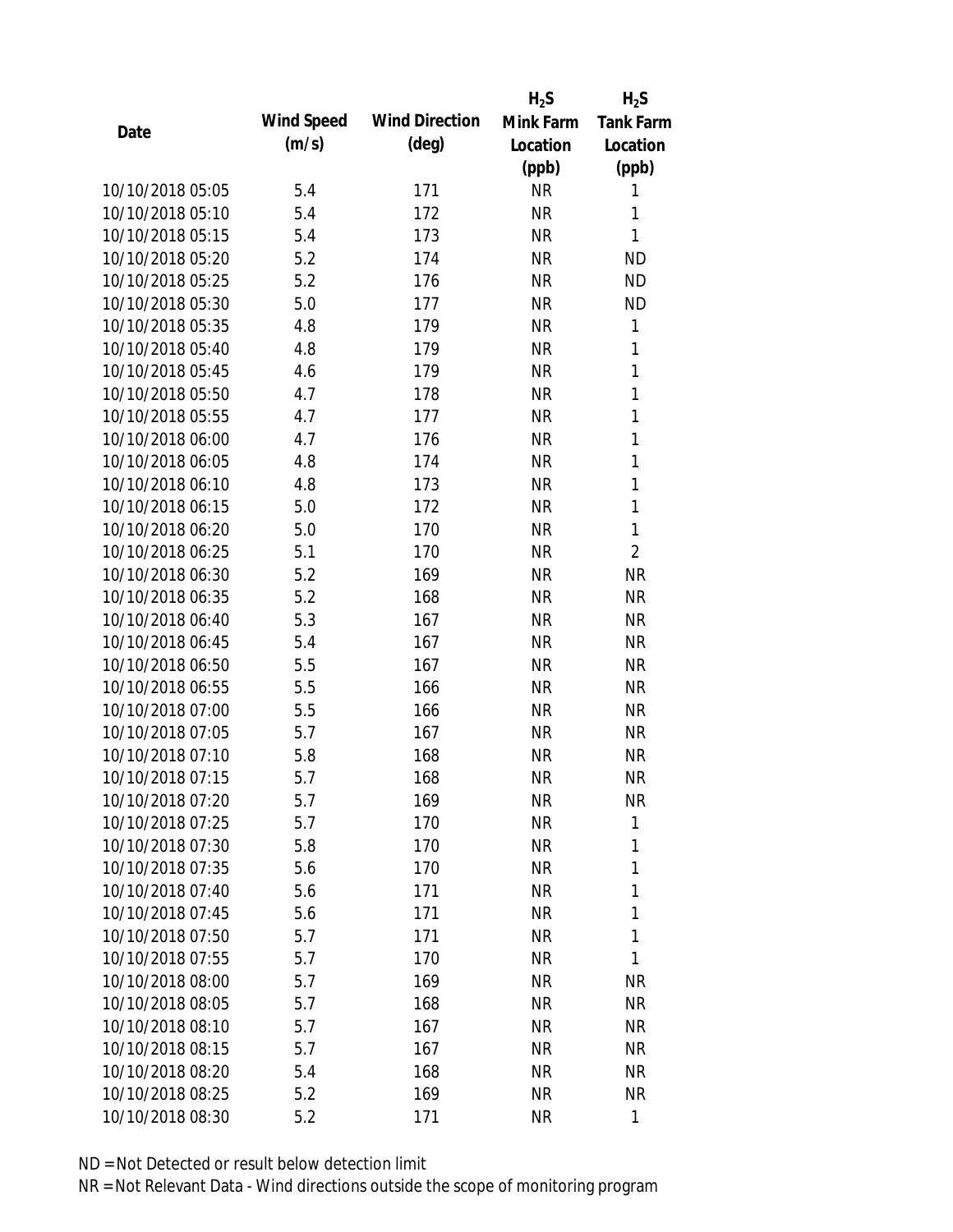|                  |            |                       | $H_2S$    | $H_2S$           |
|------------------|------------|-----------------------|-----------|------------------|
|                  | Wind Speed | <b>Wind Direction</b> | Mink Farm | <b>Tank Farm</b> |
| Date             | (m/s)      | $(\text{deg})$        | Location  | Location         |
|                  |            |                       | (ppb)     | (ppb)            |
| 10/10/2018 08:35 | 5.2        | 172                   | <b>NR</b> | 1                |
| 10/10/2018 08:40 | 5.4        | 173                   | <b>NR</b> | 1                |
| 10/10/2018 08:45 | 5.3        | 175                   | <b>NR</b> | 1                |
| 10/10/2018 08:50 | 5.5        | 174                   | <b>NR</b> | 1                |
| 10/10/2018 08:55 | 5.7        | 174                   | <b>NR</b> | 1                |
| 10/10/2018 09:00 | 5.7        | 174                   | <b>NR</b> | 1                |
| 10/10/2018 09:05 | 5.8        | 175                   | <b>NR</b> | 1                |
| 10/10/2018 09:10 | 5.9        | 174                   | <b>NR</b> | <b>ND</b>        |
| 10/10/2018 09:15 | 6.1        | 174                   | <b>NR</b> | 1                |
| 10/10/2018 09:20 | 6.1        | 174                   | <b>NR</b> | 1                |
| 10/10/2018 09:25 | 6.0        | 174                   | <b>NR</b> | 1                |
| 10/10/2018 09:30 | 6.0        | 175                   | <b>NR</b> | 1                |
| 10/10/2018 09:35 | 5.9        | 175                   | <b>NR</b> | 1                |
| 10/10/2018 09:40 | 5.7        | 175                   | <b>NR</b> | 1                |
| 10/10/2018 09:45 | 5.6        | 175                   | <b>NR</b> | 1                |
| 10/10/2018 09:50 | 5.5        | 175                   | <b>NR</b> | 1                |
| 10/10/2018 09:55 | 5.4        | 175                   | <b>NR</b> | 1                |
| 10/10/2018 10:00 | 5.3        | 176                   | <b>NR</b> | $\mathbf{1}$     |
| 10/10/2018 10:05 | 5.2        | 178                   | <b>NR</b> | 1                |
| 10/10/2018 10:10 | 5.0        | 180                   | <b>NR</b> | 1                |
| 10/10/2018 10:15 | 4.9        | 180                   | <b>NR</b> | 1                |
| 10/10/2018 10:20 | 4.9        | 179                   | <b>NR</b> | 1                |
| 10/10/2018 10:25 | 4.9        | 179                   | <b>NR</b> | $\mathbf{1}$     |
| 10/10/2018 10:30 | 5.0        | 178                   | <b>NR</b> | 1                |
| 10/10/2018 10:35 | 5.2        | 176                   | <b>NR</b> | 1                |
| 10/10/2018 10:40 | 5.2        | 177                   | <b>NR</b> | 1                |
| 10/10/2018 10:45 | 5.6        | 179                   | <b>NR</b> | 1                |
| 10/10/2018 10:50 | 5.7        | 181                   | <b>NR</b> | 1                |
| 10/10/2018 10:55 | 5.8        | 181                   | <b>NR</b> | 1                |
| 10/10/2018 11:00 | 5.7        | 181                   | <b>NR</b> | $\overline{2}$   |
| 10/10/2018 11:05 | 5.8        | 180                   | <b>NR</b> | $\overline{2}$   |
| 10/10/2018 11:10 | 5.8        | 177                   | <b>NR</b> | 1                |
| 10/10/2018 11:15 | 5.6        | 175                   | <b>NR</b> | 1                |
| 10/10/2018 11:20 | 5.4        | 174                   | <b>NR</b> | 1                |
| 10/10/2018 11:25 | 5.3        | 175                   | <b>NR</b> | 1                |
| 10/10/2018 11:30 | 5.2        | 178                   | <b>NR</b> | 1                |
| 10/10/2018 11:35 | 5.0        | 180                   | <b>NR</b> | 1                |
| 10/10/2018 11:40 | 5.2        | 180                   | NR        | 1                |
| 10/10/2018 11:45 | 5.2        | 181                   | <b>NR</b> | 1                |
| 10/10/2018 11:50 |            |                       |           | 1                |
|                  | 5.0        | 181                   | <b>NR</b> |                  |
| 10/10/2018 11:55 | 4.9        | 181                   | <b>NR</b> | 1                |
| 10/10/2018 12:00 | 4.9        | 179                   | <b>NR</b> | 1                |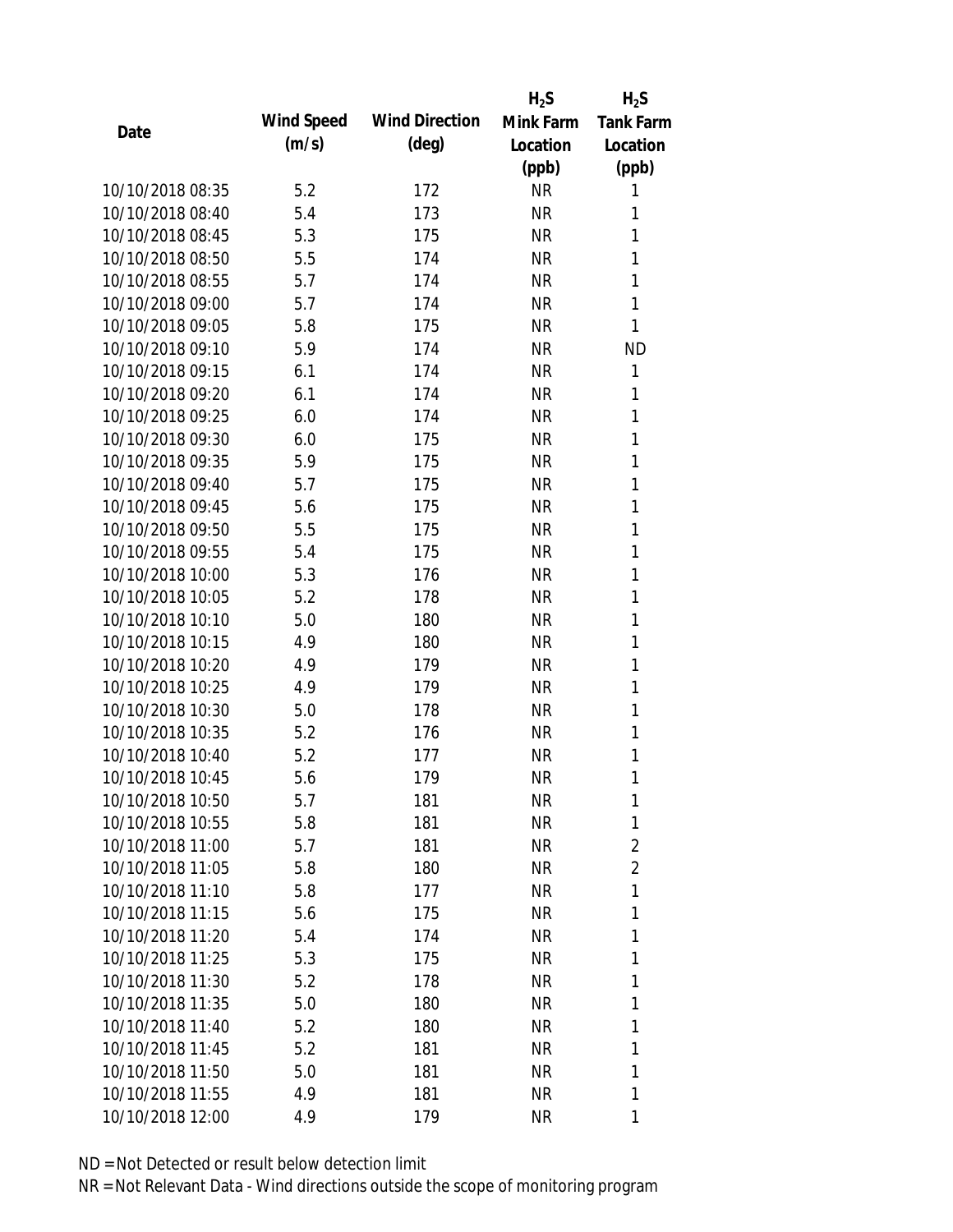|                  |            |                       | $H_2S$    | $H_2S$           |
|------------------|------------|-----------------------|-----------|------------------|
| Date             | Wind Speed | <b>Wind Direction</b> | Mink Farm | <b>Tank Farm</b> |
|                  | (m/s)      | $(\text{deg})$        | Location  | Location         |
|                  |            |                       | (ppb)     | (ppb)            |
| 10/10/2018 12:05 | 5.0        | 178                   | <b>NR</b> | 1                |
| 10/10/2018 12:10 | 4.7        | 179                   | <b>NR</b> | 1                |
| 10/10/2018 12:15 | 4.4        | 182                   | <b>NR</b> | 1                |
| 10/10/2018 12:20 | 4.3        | 187                   | <b>NR</b> | 1                |
| 10/10/2018 12:25 | 4.0        | 191                   | <b>NR</b> | 1                |
| 10/10/2018 12:30 | 3.7        | 195                   | <b>NR</b> | 1                |
| 10/10/2018 12:35 | 3.3        | 199                   | <b>NR</b> | 1                |
| 10/10/2018 12:40 | 3.1        | 200                   | <b>NR</b> | 1                |
| 10/10/2018 12:45 | 2.9        | 201                   | <b>NR</b> | 1                |
| 10/10/2018 12:50 | 3.0        | 199                   | <b>NR</b> | 1                |
| 10/10/2018 12:55 | 3.0        | 196                   | <b>NR</b> | 1                |
| 10/10/2018 13:00 | 3.2        | 195                   | <b>NR</b> | 1                |
| 10/10/2018 13:05 | 3.2        | 194                   | <b>NR</b> | 1                |
| 10/10/2018 13:10 | 3.2        | 195                   | <b>NR</b> | 1                |
| 10/10/2018 13:15 | 3.2        | 196                   | <b>NR</b> | 1                |
| 10/10/2018 13:20 | 3.4        | 197                   | <b>NR</b> | 1                |
| 10/10/2018 13:25 | 3.6        | 198                   | <b>NR</b> | 1                |
| 10/10/2018 13:30 | 3.8        | 197                   | <b>NR</b> | 1                |
| 10/10/2018 13:35 | 4.0        | 198                   | <b>NR</b> | 1                |
| 10/10/2018 13:40 | 4.2        | 197                   | <b>NR</b> | 1                |
| 10/10/2018 13:45 | 4.3        | 196                   | <b>NR</b> | 1                |
| 10/10/2018 13:50 | 4.3        | 196                   | <b>NR</b> | 1                |
| 10/10/2018 13:55 | 4.4        | 197                   | <b>NR</b> | 1                |
| 10/10/2018 14:00 | 4.5        | 197                   | <b>NR</b> | 1                |
| 10/10/2018 14:05 | 4.4        | 197                   | <b>NR</b> | 1                |
| 10/10/2018 14:10 | 4.5        | 195                   | <b>NR</b> | 1                |
| 10/10/2018 14:15 | 4.5        | 194                   | <b>NR</b> | 1                |
| 10/10/2018 14:20 | 4.5        | 198                   | <b>NR</b> | 1                |
| 10/10/2018 14:25 | 4.5        | 204                   | <b>NR</b> | 1                |
| 10/10/2018 14:30 | 4.6        | 212                   | <b>NR</b> | 1                |
| 10/10/2018 14:35 | 4.7        | 224                   | NR        | 1                |
| 10/10/2018 14:40 | 4.8        | 237                   | 1         | 1                |
| 10/10/2018 14:45 | 4.9        | 246                   | 1         | 1                |
| 10/10/2018 14:50 | 4.9        | 250                   | 1         | 1                |
| 10/10/2018 14:55 | 4.6        | 252                   | 1         | 1                |
| 10/10/2018 15:00 | 4.4        | 254                   | 1         | 1                |
| 10/10/2018 15:05 | 4.1        | 255                   | 1         | 1                |
| 10/10/2018 15:10 | 3.8        | 255                   | 1         | 1                |
| 10/10/2018 15:15 | 3.7        | 255                   | 1         | 1                |
| 10/10/2018 15:20 | 3.6        | 255                   | 1         | 1                |
| 10/10/2018 15:25 | 3.4        | 253                   | 1         | 1                |
| 10/10/2018 15:30 | 3.3        | 252                   | 1         | 1                |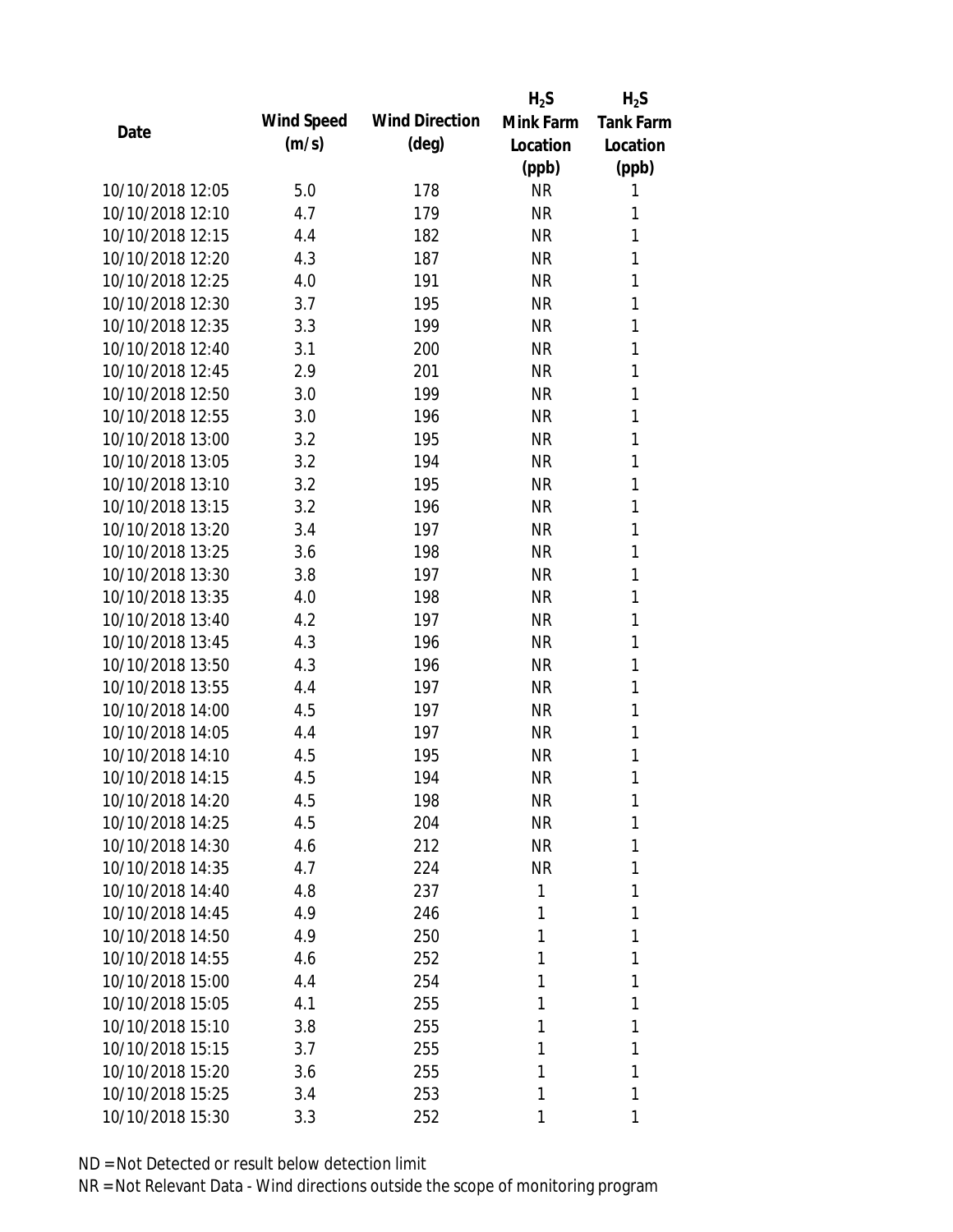|                  |            |                       | $H_2S$    | $H_2S$           |
|------------------|------------|-----------------------|-----------|------------------|
|                  | Wind Speed | <b>Wind Direction</b> | Mink Farm | <b>Tank Farm</b> |
| Date             | (m/s)      | $(\text{deg})$        | Location  | Location         |
|                  |            |                       | (ppb)     | (ppb)            |
| 10/10/2018 15:35 | 3.2        | 245                   | 1         | 1                |
| 10/10/2018 15:40 | 3.1        | 239                   | 1         | 1                |
| 10/10/2018 15:45 | 3.0        | 236                   | 1         | 1                |
| 10/10/2018 15:50 | 3.1        | 238                   | 1         | 1                |
| 10/10/2018 15:55 | 3.3        | 241                   | 1         | 1                |
| 10/10/2018 16:00 | 3.3        | 240                   | 1         | 1                |
| 10/10/2018 16:05 | 3.4        | 239                   | 1         | 1                |
| 10/10/2018 16:10 | 3.5        | 237                   | 1         | 1                |
| 10/10/2018 16:15 | 3.6        | 233                   | 1         | 1                |
| 10/10/2018 16:20 | 3.5        | 226                   | <b>NR</b> | 1                |
| 10/10/2018 16:25 | 3.5        | 219                   | <b>NR</b> | 1                |
| 10/10/2018 16:30 | 3.7        | 214                   | <b>NR</b> | 1                |
| 10/10/2018 16:35 | 3.9        | 214                   | <b>NR</b> | 1                |
| 10/10/2018 16:40 | 3.9        | 215                   | <b>NR</b> | 1                |
| 10/10/2018 16:45 | 4.0        | 214                   | <b>NR</b> | 1                |
| 10/10/2018 16:50 | 3.9        | 213                   | <b>NR</b> | 1                |
| 10/10/2018 16:55 | 3.8        | 213                   | <b>NR</b> | 1                |
| 10/10/2018 17:00 | 3.8        | 218                   | <b>NR</b> | 1                |
| 10/10/2018 17:05 | 3.8        | 220                   | <b>NR</b> | 1                |
| 10/10/2018 17:10 | 3.6        | 221                   | <b>NR</b> | 1                |
| 10/10/2018 17:15 | 3.6        | 223                   | <b>NR</b> | 1                |
| 10/10/2018 17:20 | 3.8        | 225                   | <b>NR</b> | 1                |
| 10/10/2018 17:25 | 3.9        | 225                   | <b>NR</b> | 1                |
| 10/10/2018 17:30 | 3.8        | 224                   | <b>NR</b> | 1                |
| 10/10/2018 17:35 | 4.0        | 221                   | <b>NR</b> | 1                |
| 10/10/2018 17:40 | 4.3        | 222                   | <b>NR</b> | 1                |
| 10/10/2018 17:45 | 4.5        | 222                   | <b>NR</b> | 1                |
| 10/10/2018 17:50 | 4.4        | 221                   | <b>NR</b> | 1                |
| 10/10/2018 17:55 | 4.6        | 220                   | <b>NR</b> | 1                |
| 10/10/2018 18:00 | 4.9        | 217                   | <b>NR</b> | 1                |
| 10/10/2018 18:05 | 4.8        | 217                   | <b>NR</b> | 1                |
| 10/10/2018 18:10 | 4.7        | 215                   | <b>NR</b> | 1                |
| 10/10/2018 18:15 | 4.6        | 213                   | <b>NR</b> | 1                |
| 10/10/2018 18:20 | 4.6        | 212                   | <b>NR</b> | 1                |
| 10/10/2018 18:25 | 4.5        | 210                   | <b>NR</b> | 1                |
| 10/10/2018 18:30 | 4.3        | 208                   | <b>NR</b> | 1                |
| 10/10/2018 18:35 | 4.4        | 208                   | <b>NR</b> | 1                |
| 10/10/2018 18:40 | 4.4        | 211                   | NR        | 1                |
| 10/10/2018 18:45 | 4.7        | 219                   | <b>NR</b> | 1                |
| 10/10/2018 18:50 | 5.1        | 228                   | <b>NR</b> | 1                |
| 10/10/2018 18:55 | 5.5        | 237                   | 1         | 1                |
| 10/10/2018 19:00 | 6.0        | 248                   | 1         | 1                |
|                  |            |                       |           |                  |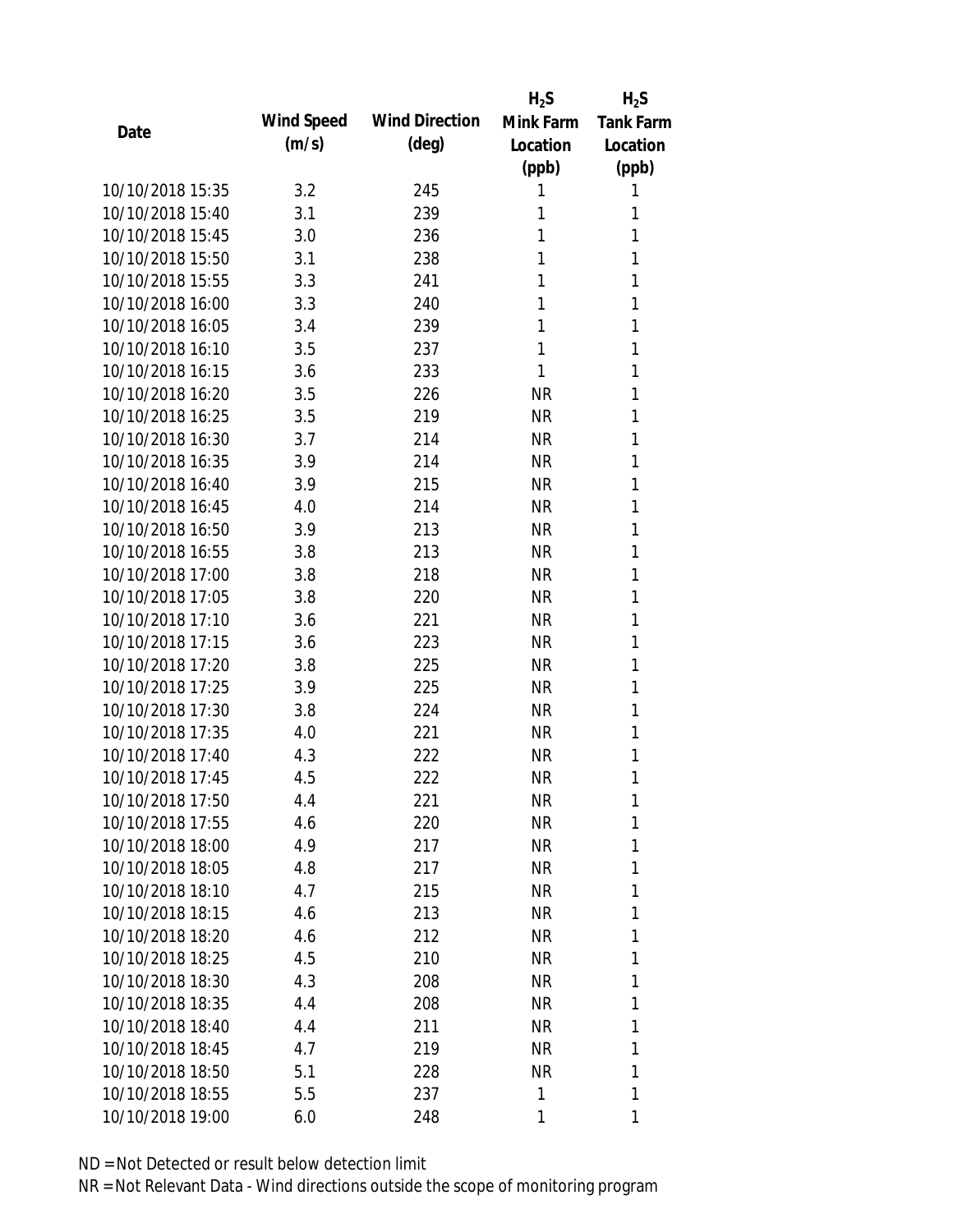|                  |            |                       | $H_2S$    | $H_2S$           |
|------------------|------------|-----------------------|-----------|------------------|
| Date             | Wind Speed | <b>Wind Direction</b> | Mink Farm | <b>Tank Farm</b> |
|                  | (m/s)      | $(\text{deg})$        | Location  | Location         |
|                  |            |                       | (ppb)     | (ppb)            |
| 10/10/2018 19:05 | 6.3        | 256                   | 1         | 1                |
| 10/10/2018 19:10 | 6.8        | 259                   | 1         | 1                |
| 10/10/2018 19:15 | 7.0        | 257                   | 1         | 1                |
| 10/10/2018 19:20 | 7.1        | 256                   | 1         | 1                |
| 10/10/2018 19:25 | 7.1        | 255                   | 1         | 1                |
| 10/10/2018 19:30 | 6.9        | 252                   | 1         | 1                |
| 10/10/2018 19:35 | 7.0        | 250                   | 1         | 1                |
| 10/10/2018 19:40 | 6.9        | 251                   | 1         | 1                |
| 10/10/2018 19:45 | 6.9        | 251                   | 1         | 1                |
| 10/10/2018 19:50 | 7.1        | 251                   | 1         | 1                |
| 10/10/2018 19:55 | 7.2        | 252                   | 1         | 1                |
| 10/10/2018 20:00 | 7.3        | 254                   | 1         | 1                |
| 10/10/2018 20:05 | 7.3        | 255                   | 1         | 1                |
| 10/10/2018 20:10 | 7.3        | 255                   | 1         | 1                |
| 10/10/2018 20:15 | 7.4        | 259                   | 1         | 1                |
| 10/10/2018 20:20 | 7.2        | 260                   | 1         | 1                |
| 10/10/2018 20:25 | 7.3        | 261                   | 1         | 1                |
| 10/10/2018 20:30 | 7.2        | 261                   | 1         | 1                |
| 10/10/2018 20:35 | 7.2        | 261                   | 1         | 1                |
| 10/10/2018 20:40 | 7.3        | 259                   | 1         | 1                |
| 10/10/2018 20:45 | 7.2        | 258                   | 1         | 1                |
| 10/10/2018 20:50 | 7.0        | 258                   | 1         | 1                |
| 10/10/2018 20:55 | 6.8        | 259                   | 1         | 1                |
| 10/10/2018 21:00 | 6.8        | 261                   | 1         | 1                |
| 10/10/2018 21:05 | 6.9        | 264                   | 1         | 1                |
| 10/10/2018 21:10 | 6.8        | 265                   | 1         | 1                |
| 10/10/2018 21:15 | 6.7        | 266                   | 1         | 1                |
| 10/10/2018 21:20 | 6.7        | 268                   | 1         | 1                |
| 10/10/2018 21:25 | 6.9        | 267                   | 1         | 1                |
| 10/10/2018 21:30 | 6.8        | 267                   | 1         | 1                |
| 10/10/2018 21:35 | 6.6        | 266                   | 1         | 1                |
| 10/10/2018 21:40 | 6.5        | 269                   | 1         | 1                |
| 10/10/2018 21:45 | 6.7        | 269                   | 1         | 1                |
| 10/10/2018 21:50 | 7.1        | 267                   | 1         | 1                |
| 10/10/2018 21:55 | 7.1        | 267                   | 1         | 1                |
| 10/10/2018 22:00 | 6.9        | 266                   | 1         | 1                |
| 10/10/2018 22:05 | 7.2        | 269                   | 1         | 1                |
| 10/10/2018 22:10 | 7.3        | 268                   | 1         | 1                |
| 10/10/2018 22:15 | 7.3        | 269                   | 1         | 1                |
| 10/10/2018 22:20 | 7.0        | 271                   | 1         | 1                |
| 10/10/2018 22:25 | 6.8        | 271                   | 1         | 1                |
| 10/10/2018 22:30 | 7.0        | 271                   | 1         | 1                |
|                  |            |                       |           |                  |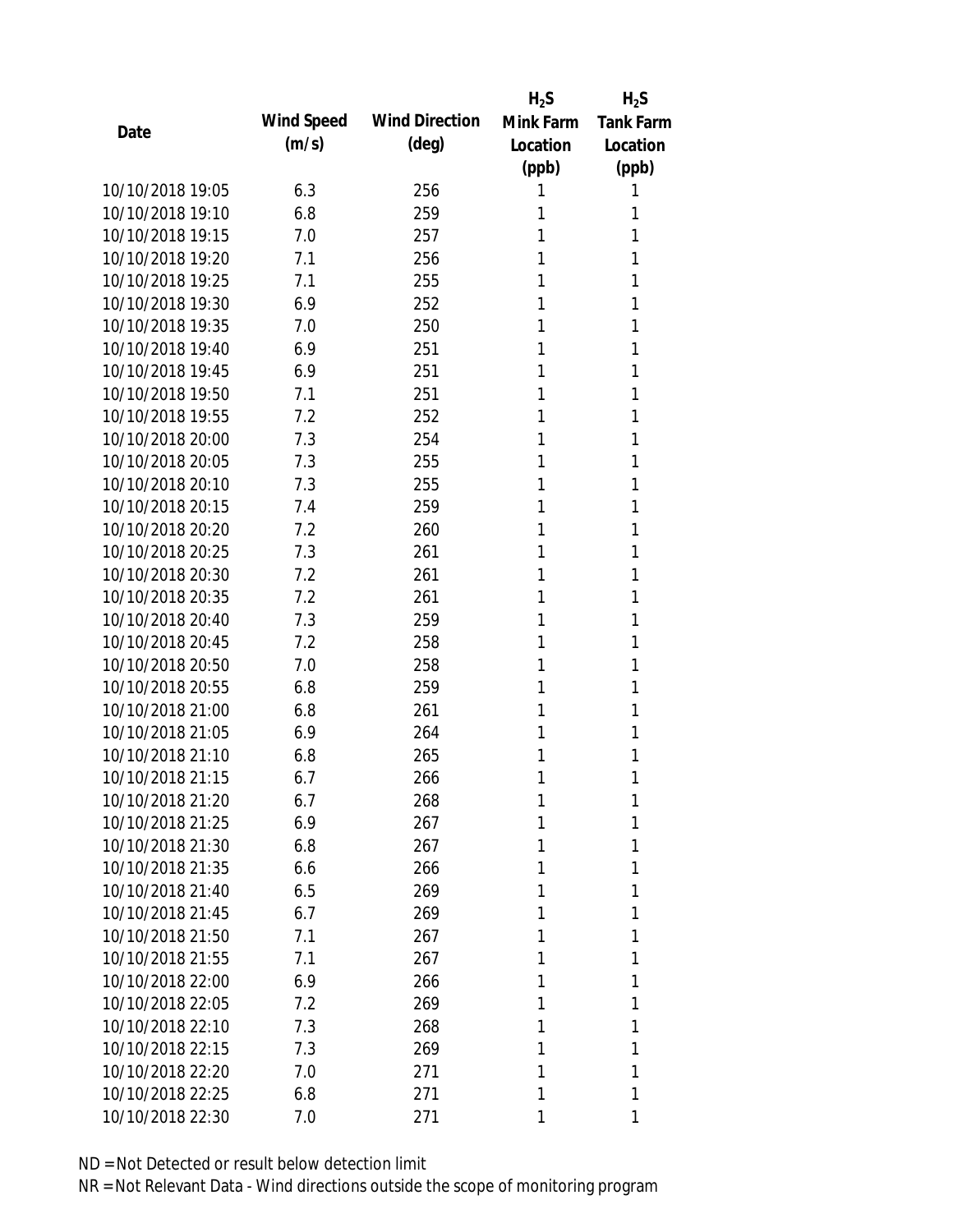|                  |            |                       | $H_2S$    | $H_2S$           |
|------------------|------------|-----------------------|-----------|------------------|
| Date             | Wind Speed | <b>Wind Direction</b> | Mink Farm | <b>Tank Farm</b> |
|                  | (m/s)      | (deg)                 | Location  | Location         |
|                  |            |                       | (ppb)     | (ppb)            |
| 10/10/2018 22:35 | 6.7        | 268                   | 1         | 1                |
| 10/10/2018 22:40 | 6.4        | 268                   | 1         | 1                |
| 10/10/2018 22:45 | 6.2        | 266                   | 1         | 1                |
| 10/10/2018 22:50 | 6.0        | 267                   | 1         | 1                |
| 10/10/2018 22:55 | 6.0        | 267                   | 1         | 1                |
| 10/10/2018 23:00 | 6.2        | 267                   | 1         | 1                |
| 10/10/2018 23:05 | 6.3        | 269                   | 1         | 1                |
| 10/10/2018 23:10 | 6.7        | 268                   | 1         | 1                |
| 10/10/2018 23:15 | 6.9        | 269                   | 1         | 1                |
| 10/10/2018 23:20 | 6.8        | 268                   | 1         | 1                |
| 10/10/2018 23:25 | 6.9        | 268                   | 1         | 1                |
| 10/10/2018 23:30 | 6.8        | 267                   | 1         | 1                |
| 10/10/2018 23:35 | 6.9        | 265                   | 1         | 1                |
| 10/10/2018 23:40 | 7.0        | 266                   | 1         | 1                |
| 10/10/2018 23:45 | 6.9        | 267                   | 1         | 1                |
| 10/10/2018 23:50 | 7.2        | 270                   | 1         | 1                |
| 10/10/2018 23:55 | 7.1        | 274                   | 1         | 1                |
| 10/10/2018 24:00 | 7.0        | 276                   | 1         | <b>NR</b>        |
| 10/11/2018 00:05 | 6.8        | 275                   | 1         | 1                |
| 10/11/2018 00:10 | 6.4        | 273                   | 1         | 1                |
| 10/11/2018 00:15 | 6.3        | 270                   | 1         | 1                |
| 10/11/2018 00:20 | 6.3        | 269                   | 1         | 1                |
| 10/11/2018 00:25 | 6.1        | 264                   | 1         | 1                |
| 10/11/2018 00:30 | 6.4        | 260                   | 1         | 1                |
| 10/11/2018 00:35 | 6.4        | 259                   | 1         | 1                |
| 10/11/2018 00:40 | 6.4        | 258                   | 1         | 1                |
| 10/11/2018 00:45 | 6.3        | 259                   | 1         | 1                |
| 10/11/2018 00:50 | 6.0        | 259                   | 1         | 1                |
| 10/11/2018 00:55 | 6.3        | 262                   | 1         | 1                |
| 10/11/2018 01:00 | 6.3        | 268                   | 1         | 1                |
| 10/11/2018 01:05 | 6.3        | 271                   | 1         | 1                |
| 10/11/2018 01:10 | 6.4        | 274                   | 1         | 1                |
| 10/11/2018 01:15 | 6.5        | 277                   | 1         | <b>NR</b>        |
| 10/11/2018 01:20 | 6.5        | 276                   | 1         | <b>NR</b>        |
| 10/11/2018 01:25 | 6.1        | 275                   | 1         | 1                |
| 10/11/2018 01:30 | 6.0        | 272                   | 1         | 1                |
| 10/11/2018 01:35 | 6.1        | 272                   | 1         | 1                |
| 10/11/2018 01:40 | 5.9        | 270                   | 1         | 1                |
| 10/11/2018 01:45 | 6.0        | 267                   | 1         | 1                |
| 10/11/2018 01:50 | 6.5        | 267                   | 1         | 1                |
| 10/11/2018 01:55 | 6.7        | 267                   | 1         | 1                |
| 10/11/2018 02:00 | 6.9        | 267                   | 1         | 1                |
|                  |            |                       |           |                  |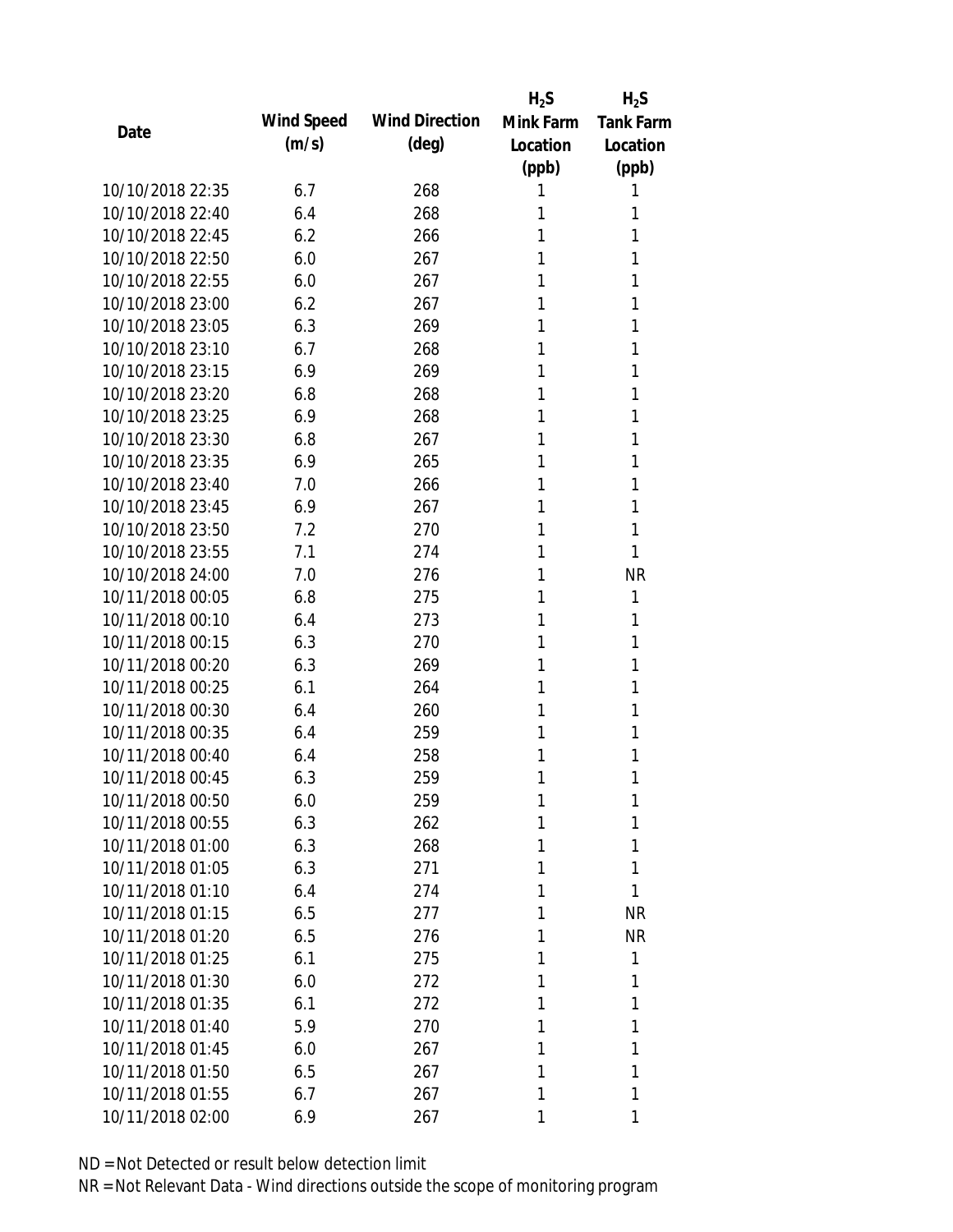|                  |            |                       | $H_2S$    | $H_2S$           |
|------------------|------------|-----------------------|-----------|------------------|
| Date             | Wind Speed | <b>Wind Direction</b> | Mink Farm | <b>Tank Farm</b> |
|                  | (m/s)      | $(\text{deg})$        | Location  | Location         |
|                  |            |                       | (ppb)     | (ppb)            |
| 10/11/2018 02:05 | 6.8        | 267                   | 1         | 1                |
| 10/11/2018 02:10 | 7.0        | 267                   | 1         | 1                |
| 10/11/2018 02:15 | 7.0        | 266                   | 1         | 1                |
| 10/11/2018 02:20 | 7.0        | 266                   | 1         | 1                |
| 10/11/2018 02:25 | 7.0        | 264                   | 1         | 1                |
| 10/11/2018 02:30 | 7.0        | 263                   | 1         | 1                |
| 10/11/2018 02:35 | 6.9        | 261                   | 1         | 1                |
| 10/11/2018 02:40 | 6.5        | 260                   | 1         | 1                |
| 10/11/2018 02:45 | 6.4        | 260                   | 1         | 1                |
| 10/11/2018 02:50 | 6.3        | 260                   | 1         | 1                |
| 10/11/2018 02:55 | 6.0        | 261                   | 1         | 1                |
| 10/11/2018 03:00 | 5.7        | 262                   | 1         | $\overline{2}$   |
| 10/11/2018 03:05 | 5.7        | 264                   | 1         | 1                |
| 10/11/2018 03:10 | 5.7        | 265                   | 1         | 1                |
| 10/11/2018 03:15 | 5.7        | 264                   | 1         | 1                |
| 10/11/2018 03:20 | 5.2        | 263                   | 1         | $\overline{2}$   |
| 10/11/2018 03:25 | 5.1        | 262                   | 1         | 1                |
| 10/11/2018 03:30 | 5.1        | 261                   | 1         | 1                |
| 10/11/2018 03:35 | 5.2        | 260                   | 1         | 1                |
| 10/11/2018 03:40 | 5.2        | 259                   | 1         | 1                |
| 10/11/2018 03:45 | 5.2        | 260                   | 1         | 1                |
| 10/11/2018 03:50 | 5.5        | 262                   | 1         | 1                |
| 10/11/2018 03:55 | 5.7        | 263                   | 1         | 1                |
| 10/11/2018 04:00 | 5.8        | 265                   | 1         | 1                |
| 10/11/2018 04:05 | 5.8        | 266                   | 1         | 1                |
| 10/11/2018 04:10 | 5.6        | 267                   | 1         | 1                |
| 10/11/2018 04:15 | 5.6        | 266                   | 1         | 1                |
| 10/11/2018 04:20 | 5.3        | 266                   | 1         | 1                |
| 10/11/2018 04:25 | 5.3        | 264                   | 1         | 1                |
| 10/11/2018 04:30 | 5.2        | 263                   | 1         | 1                |
| 10/11/2018 04:35 | 5.2        | 262                   | 1         | 1                |
| 10/11/2018 04:40 | 5.2        | 261                   | 1         | 1                |
| 10/11/2018 04:45 | 5.1        | 260                   | 1         | 1                |
| 10/11/2018 04:50 | 5.3        | 260                   | 1         | 1                |
| 10/11/2018 04:55 | 5.4        | 261                   | 1         | 1                |
| 10/11/2018 05:00 | 5.4        | 261                   | 1         | 1                |
| 10/11/2018 05:05 | 5.6        | 261                   | 1         | 1                |
| 10/11/2018 05:10 | 5.7        | 261                   | 1         | 1                |
| 10/11/2018 05:15 | 5.8        | 262                   | 1         | 1                |
| 10/11/2018 05:20 | 5.8        | 261                   | 1         | 1                |
| 10/11/2018 05:25 | 5.6        | 260                   | 1         | 1                |
| 10/11/2018 05:30 | 5.5        | 261                   | 1         | 1                |
|                  |            |                       |           |                  |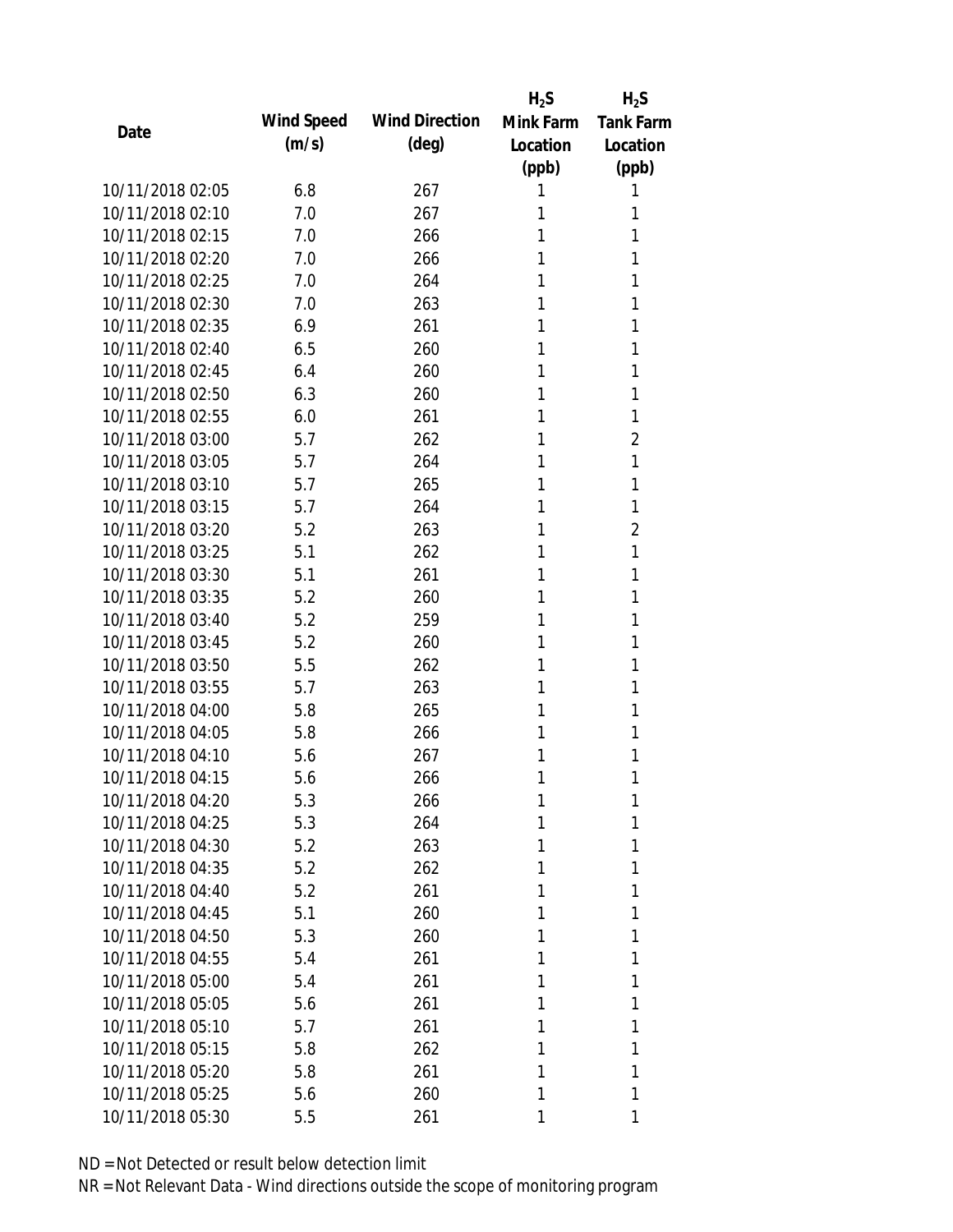|                  |            |                       | $H_2S$         | $H_2S$           |
|------------------|------------|-----------------------|----------------|------------------|
| Date             | Wind Speed | <b>Wind Direction</b> | Mink Farm      | <b>Tank Farm</b> |
|                  | (m/s)      | $(\text{deg})$        | Location       | Location         |
|                  |            |                       | (ppb)          | (ppb)            |
| 10/11/2018 05:35 | 5.5        | 261                   | 1              | 1                |
| 10/11/2018 05:40 | 5.6        | 265                   | 1              | 1                |
| 10/11/2018 05:45 | 5.6        | 269                   | 1              | 1                |
| 10/11/2018 05:50 | 5.8        | 276                   | 1              | <b>NR</b>        |
| 10/11/2018 05:55 | 6.1        | 281                   | 1              | <b>NR</b>        |
| 10/11/2018 06:00 | 6.4        | 286                   | $\overline{2}$ | <b>NR</b>        |
| 10/11/2018 06:05 | 6.5        | 290                   | 2              | <b>NR</b>        |
| 10/11/2018 06:10 | 6.5        | 290                   | $\overline{2}$ | <b>NR</b>        |
| 10/11/2018 06:15 | 6.6        | 290                   | $\overline{2}$ | <b>NR</b>        |
| 10/11/2018 06:20 | 6.4        | 288                   | $\overline{2}$ | <b>NR</b>        |
| 10/11/2018 06:25 | 6.2        | 287                   | $\overline{2}$ | <b>NR</b>        |
| 10/11/2018 06:30 | 6.2        | 286                   | $\overline{2}$ | <b>NR</b>        |
| 10/11/2018 06:35 | 6.1        | 284                   | $\overline{2}$ | <b>NR</b>        |
| 10/11/2018 06:40 | 6.1        | 283                   | $\overline{2}$ | <b>NR</b>        |
| 10/11/2018 06:45 | 6.1        | 282                   | $\overline{2}$ | <b>NR</b>        |
| 10/11/2018 06:50 | 6.3        | 280                   | $\overline{2}$ | <b>NR</b>        |
| 10/11/2018 06:55 | 6.2        | 277                   | 1              | <b>NR</b>        |
| 10/11/2018 07:00 | 6.0        | 274                   | 1              | $\overline{2}$   |
| 10/11/2018 07:05 | 6.1        | 273                   | 1              | $\overline{2}$   |
| 10/11/2018 07:10 | 6.2        | 268                   | 1              | $\overline{2}$   |
| 10/11/2018 07:15 | 5.9        | 266                   | 1              | $\overline{2}$   |
| 10/11/2018 07:20 | 5.8        | 265                   | 1              | $\mathbf{1}$     |
| 10/11/2018 07:25 | 5.8        | 265                   | 1              | 1                |
| 10/11/2018 07:30 | 5.9        | 266                   | 1              | 1                |
| 10/11/2018 07:35 | 5.7        | 267                   | 1              | 1                |
| 10/11/2018 07:40 | 5.6        | 270                   | 1              | 1                |
| 10/11/2018 07:45 | 5.9        | 272                   | $\overline{2}$ | 1                |
| 10/11/2018 07:50 | 5.9        | 273                   | 2              | 1                |
| 10/11/2018 07:55 | 5.9        | 274                   | 2              | 1                |
| 10/11/2018 08:00 | 5.8        | 275                   | 2              | 1                |
| 10/11/2018 08:05 | 5.7        | 274                   | 2              | 1                |
| 10/11/2018 08:10 | 5.7        | 275                   | $\overline{2}$ | 1                |
| 10/11/2018 08:15 | 5.4        | 274                   | 2              | 1                |
| 10/11/2018 08:20 | 5.4        | 274                   | $\overline{2}$ | 1                |
| 10/11/2018 08:25 | 5.3        | 272                   | 1              | $\overline{2}$   |
| 10/11/2018 08:30 | 5.3        | 272                   | 1              | 1                |
| 10/11/2018 08:35 | 5.4        | 272                   | 1              | 1                |
| 10/11/2018 08:40 | 5.3        | 272                   | 1              | 1                |
| 10/11/2018 08:45 | 5.6        | 272                   | 1              | 1                |
| 10/11/2018 08:50 | 5.7        | 272                   | 1              | 1                |
| 10/11/2018 08:55 | 5.9        | 274                   | 1              | 1                |
| 10/11/2018 09:00 |            |                       | 1              | 1                |
|                  | 6.1        | 275                   |                |                  |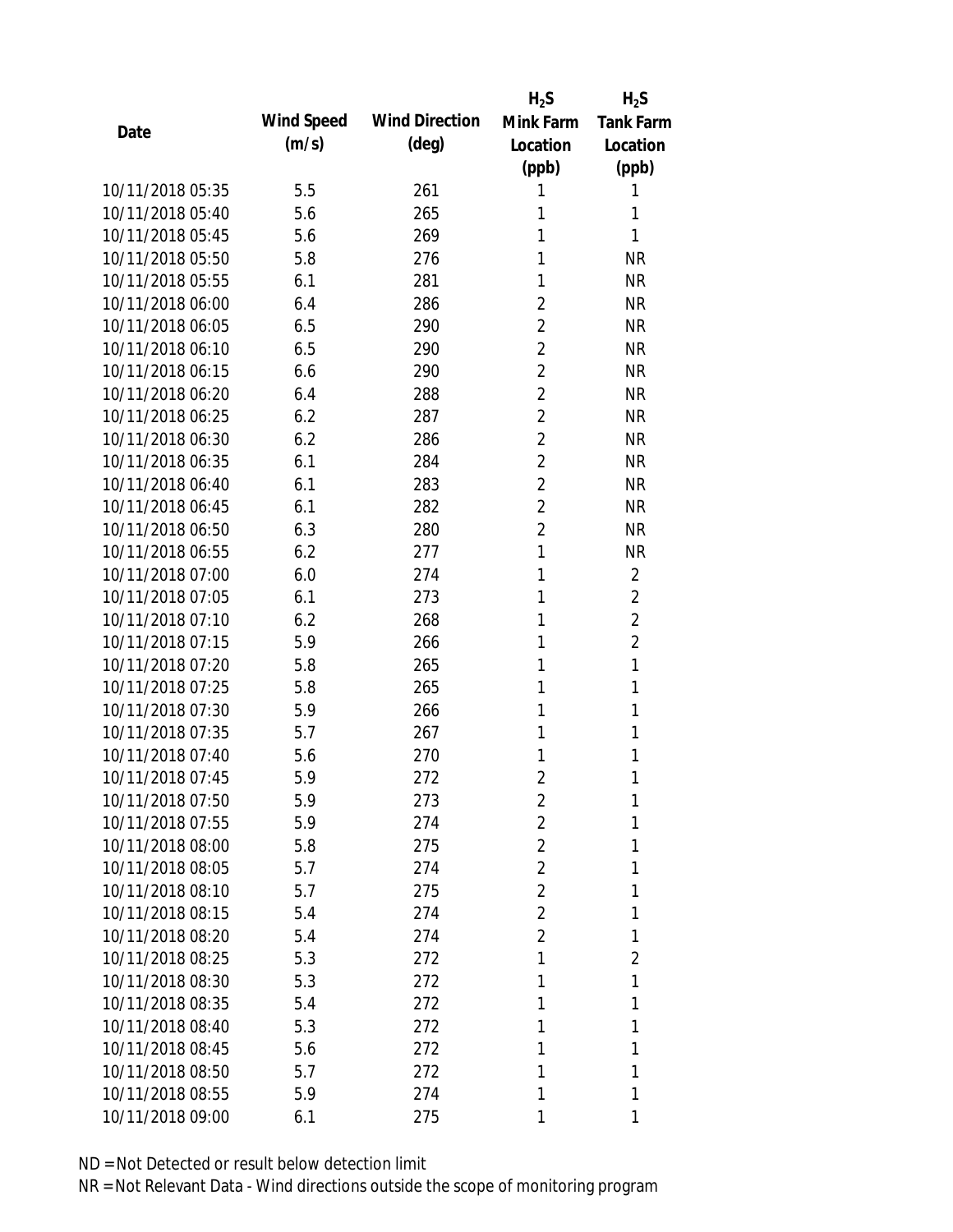|                  |            |                       | $H_2S$         | $H_2S$           |
|------------------|------------|-----------------------|----------------|------------------|
| Date             | Wind Speed | <b>Wind Direction</b> | Mink Farm      | <b>Tank Farm</b> |
|                  | (m/s)      | $(\text{deg})$        | Location       | Location         |
|                  |            |                       | (ppb)          | (ppb)            |
| 10/11/2018 09:05 | 6.2        | 277                   | 1              | <b>NR</b>        |
| 10/11/2018 09:10 | 6.5        | 278                   | $\overline{2}$ | <b>NR</b>        |
| 10/11/2018 09:15 | 6.5        | 280                   | $\overline{2}$ | <b>NR</b>        |
| 10/11/2018 09:20 | 6.4        | 281                   | $\overline{2}$ | <b>NR</b>        |
| 10/11/2018 09:25 | 6.5        | 283                   | $\overline{2}$ | <b>NR</b>        |
| 10/11/2018 09:30 | 6.4        | 281                   | 3              | <b>NR</b>        |
| 10/11/2018 09:35 | 6.4        | 280                   | 3              | <b>NR</b>        |
| 10/11/2018 09:40 | 6.3        | 280                   | 3              | <b>NR</b>        |
| 10/11/2018 09:45 | 6.3        | 279                   | 3              | <b>NR</b>        |
| 10/11/2018 09:50 | 6.4        | 278                   | 3              | <b>NR</b>        |
| 10/11/2018 09:55 | 6.1        | 278                   | 3              | <b>NR</b>        |
| 10/11/2018 10:00 | 6.0        | 281                   | 3              | <b>NR</b>        |
| 10/11/2018 10:05 | 5.8        | 281                   | $\overline{2}$ | <b>NR</b>        |
| 10/11/2018 10:10 | 5.8        | 281                   | $\mathbf{1}$   | <b>NR</b>        |
| 10/11/2018 10:15 | 5.7        | 282                   | 1              | <b>NR</b>        |
| 10/11/2018 10:20 | 5.7        | 283                   | 1              | <b>NR</b>        |
| 10/11/2018 10:25 | 5.6        | 282                   | 1              | <b>NR</b>        |
| 10/11/2018 10:30 | 5.7        | 279                   | 1              | <b>NR</b>        |
| 10/11/2018 10:35 | 5.7        | 281                   | $\mathbf{1}$   | <b>NR</b>        |
| 10/11/2018 10:40 | 5.5        | 282                   | 1              | <b>NR</b>        |
| 10/11/2018 10:45 | 5.6        | 284                   | 1              | <b>NR</b>        |
| 10/11/2018 10:50 | 5.5        | 286                   | 1              | <b>NR</b>        |
| 10/11/2018 10:55 | 5.5        | 287                   | 1              | <b>NR</b>        |
| 10/11/2018 11:00 | 5.4        | 288                   | 1              | <b>NR</b>        |
| 10/11/2018 11:05 | 5.3        | 287                   | 1              | <b>NR</b>        |
| 10/11/2018 11:10 | 5.1        | 285                   | 1              | <b>NR</b>        |
| 10/11/2018 11:15 | 4.9        | 284                   | 1              | <b>NR</b>        |
| 10/11/2018 11:20 | 5.0        | 284                   | 1              | <b>NR</b>        |
| 10/11/2018 11:25 | 5.0        | 285                   | 1              | <b>NR</b>        |
| 10/11/2018 11:30 | 4.9        | 287                   | 1              | <b>NR</b>        |
| 10/11/2018 11:35 | 4.9        | 291                   | 1              | <b>NR</b>        |
| 10/11/2018 11:40 | 5.1        | 295                   | 1              | <b>NR</b>        |
| 10/11/2018 11:45 | 5.3        | 292                   | 1              | <b>NR</b>        |
| 10/11/2018 11:50 | 5.2        | 292                   | 1              | <b>NR</b>        |
| 10/11/2018 11:55 | 5.4        | 287                   | 1              | <b>NR</b>        |
| 10/11/2018 12:00 | 5.7        | 287                   | 1              | <b>NR</b>        |
| 10/11/2018 12:05 | 6.1        | 286                   | 1              | <b>NR</b>        |
| 10/11/2018 12:10 | 6.3        | 284                   | 1              | <b>NR</b>        |
| 10/11/2018 12:15 | 6.3        | 285                   | 1              | <b>NR</b>        |
| 10/11/2018 12:20 | 6.4        | 281                   | 1              | <b>NR</b>        |
| 10/11/2018 12:25 | 6.4        | 284                   | 1              | <b>NR</b>        |
| 10/11/2018 12:30 | 6.2        | 281                   | 1              | <b>NR</b>        |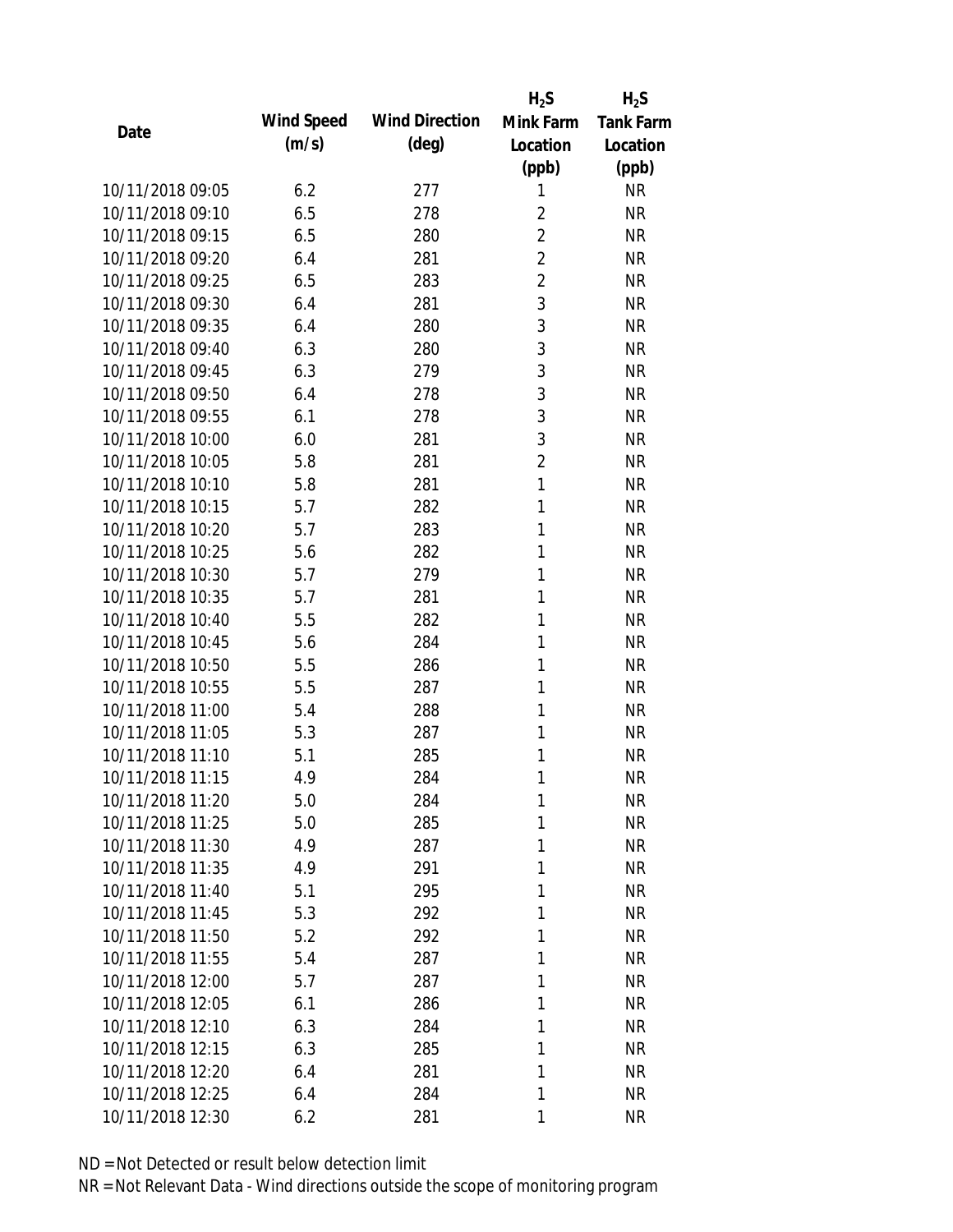|                  |            |                       | $H_2S$         | $H_2S$           |
|------------------|------------|-----------------------|----------------|------------------|
| Date             | Wind Speed | <b>Wind Direction</b> | Mink Farm      | <b>Tank Farm</b> |
|                  | (m/s)      | $(\text{deg})$        | Location       | Location         |
|                  |            |                       | (ppb)          | (ppb)            |
| 10/11/2018 12:35 | 6.1        | 280                   | 1              | <b>NR</b>        |
| 10/11/2018 12:40 | 5.9        | 280                   | 1              | <b>NR</b>        |
| 10/11/2018 12:45 | 6.0        | 280                   | 1              | <b>NR</b>        |
| 10/11/2018 12:50 | 5.9        | 282                   | 1              | <b>NR</b>        |
| 10/11/2018 12:55 | 5.9        | 282                   | 1              | <b>NR</b>        |
| 10/11/2018 13:00 | 6.1        | 282                   | 1              | <b>NR</b>        |
| 10/11/2018 13:05 | 6.1        | 281                   | 1              | <b>NR</b>        |
| 10/11/2018 13:10 | 6.1        | 281                   | 1              | <b>NR</b>        |
| 10/11/2018 13:15 | 6.1        | 280                   | 1              | <b>NR</b>        |
| 10/11/2018 13:20 | 6.3        | 279                   | 1              | <b>NR</b>        |
| 10/11/2018 13:25 | 6.4        | 279                   | 1              | <b>NR</b>        |
| 10/11/2018 13:30 | 6.2        | 280                   | 1              | <b>NR</b>        |
| 10/11/2018 13:35 | 6.2        | 282                   | 1              | <b>NR</b>        |
| 10/11/2018 13:40 | 6.3        | 284                   | 1              | <b>NR</b>        |
| 10/11/2018 13:45 | 6.1        | 288                   | 1              | <b>NR</b>        |
| 10/11/2018 13:50 | 5.9        | 290                   | 1              | <b>NR</b>        |
| 10/11/2018 13:55 | 5.9        | 292                   | 1              | <b>NR</b>        |
| 10/11/2018 14:00 | 5.9        | 292                   | 1              | <b>NR</b>        |
| 10/11/2018 14:05 | 5.8        | 291                   | 1              | <b>NR</b>        |
| 10/11/2018 14:10 | 5.7        | 289                   | 1              | <b>NR</b>        |
| 10/11/2018 14:15 | 5.7        | 285                   | 1              | <b>NR</b>        |
| 10/11/2018 14:20 | 5.9        | 284                   | 1              | <b>NR</b>        |
| 10/11/2018 14:25 | 5.8        | 281                   | 1              | <b>NR</b>        |
| 10/11/2018 14:30 | 5.7        | 285                   | 1              | <b>NR</b>        |
| 10/11/2018 14:35 | 5.6        | 286                   | 1              | <b>NR</b>        |
| 10/11/2018 14:40 | 5.6        | 285                   | 1              | <b>NR</b>        |
| 10/11/2018 14:45 | 5.8        | 288                   | 1              | <b>NR</b>        |
| 10/11/2018 14:50 | 5.6        | 286                   | 1              | <b>NR</b>        |
| 10/11/2018 14:55 | 5.6        | 289                   | 1              | <b>NR</b>        |
| 10/11/2018 15:00 | 5.7        | 285                   | 1              | <b>NR</b>        |
| 10/11/2018 15:05 | 5.6        | 285                   | 1              | <b>NR</b>        |
| 10/11/2018 15:10 | 5.7        | 286                   | 1              | <b>NR</b>        |
| 10/11/2018 15:15 | 5.7        | 283                   | 1              | <b>NR</b>        |
| 10/11/2018 15:20 | 5.6        | 285                   | 1              | <b>NR</b>        |
| 10/11/2018 15:25 | 5.4        | 286                   | 1              | <b>NR</b>        |
| 10/11/2018 15:30 | 5.5        | 286                   | 1              | <b>NR</b>        |
| 10/11/2018 15:35 | 5.6        | 286                   | 1              | <b>NR</b>        |
| 10/11/2018 15:40 | 5.5        | 290                   | 1              | <b>NR</b>        |
| 10/11/2018 15:45 | 5.4        | 293                   | 1              | <b>NR</b>        |
| 10/11/2018 15:50 | 5.7        | 294                   | 1              | <b>NR</b>        |
| 10/11/2018 15:55 | 6.0        | 293                   | 1              | <b>NR</b>        |
| 10/11/2018 16:00 | 5.9        | 296                   | $\overline{2}$ | <b>NR</b>        |
|                  |            |                       |                |                  |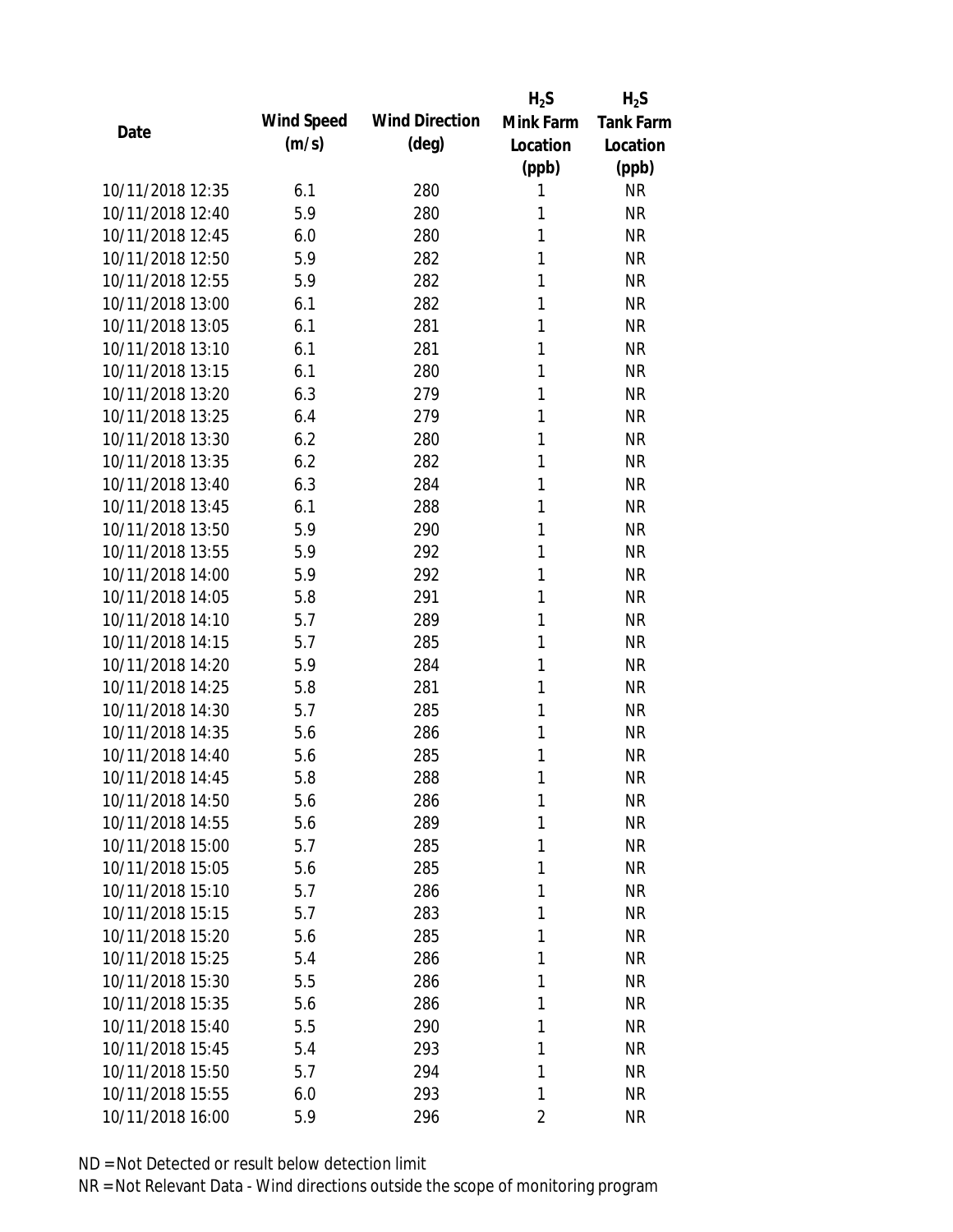|                  |            |                       | $H_2S$         | $H_2S$           |
|------------------|------------|-----------------------|----------------|------------------|
| Date             | Wind Speed | <b>Wind Direction</b> | Mink Farm      | <b>Tank Farm</b> |
|                  | (m/s)      | $(\text{deg})$        | Location       | Location         |
|                  |            |                       | (ppb)          | (ppb)            |
| 10/11/2018 16:05 | 5.8        | 299                   | $\overline{2}$ | <b>NR</b>        |
| 10/11/2018 16:10 | 5.9        | 298                   | $\overline{2}$ | <b>NR</b>        |
| 10/11/2018 16:15 | 5.9        | 297                   | $\overline{2}$ | <b>NR</b>        |
| 10/11/2018 16:20 | 5.8        | 300                   | $\overline{2}$ | <b>NR</b>        |
| 10/11/2018 16:25 | 5.7        | 298                   | $\overline{2}$ | <b>NR</b>        |
| 10/11/2018 16:30 | 5.8        | 297                   | $\overline{2}$ | <b>NR</b>        |
| 10/11/2018 16:35 | 5.7        | 295                   | $\overline{2}$ | <b>NR</b>        |
| 10/11/2018 16:40 | 5.5        | 294                   | $\mathbf{1}$   | <b>NR</b>        |
| 10/11/2018 16:45 | 5.7        | 294                   | 1              | <b>NR</b>        |
| 10/11/2018 16:50 | 5.6        | 292                   | 1              | <b>NR</b>        |
| 10/11/2018 16:55 | 5.7        | 294                   | 1              | <b>NR</b>        |
| 10/11/2018 17:00 | 5.6        | 297                   | 1              | <b>NR</b>        |
| 10/11/2018 17:05 | 5.6        | 296                   | 1              | <b>NR</b>        |
| 10/11/2018 17:10 | 5.5        | 295                   | 1              | <b>NR</b>        |
| 10/11/2018 17:15 | 5.5        | 294                   | 1              | <b>NR</b>        |
| 10/11/2018 17:20 | 5.4        | 294                   | 1              | <b>NR</b>        |
| 10/11/2018 17:25 | 5.2        | 291                   | 1              | <b>NR</b>        |
| 10/11/2018 17:30 | 5.1        | 289                   | 1              | <b>NR</b>        |
| 10/11/2018 17:35 | 5.2        | 288                   | 1              | <b>NR</b>        |
| 10/11/2018 17:40 | 5.1        | 288                   | 1              | <b>NR</b>        |
| 10/11/2018 17:45 | 4.9        | 290                   | 1              | <b>NR</b>        |
| 10/11/2018 17:50 | 4.8        | 290                   | 1              | <b>NR</b>        |
| 10/11/2018 17:55 | 4.9        | 291                   | 1              | <b>NR</b>        |
| 10/11/2018 18:00 | 4.8        | 291                   | 1              | <b>NR</b>        |
| 10/11/2018 18:05 | 4.9        | 293                   | 1              | <b>NR</b>        |
| 10/11/2018 18:10 | 4.8        | 294                   | 1              | <b>NR</b>        |
| 10/11/2018 18:15 | 4.9        | 293                   | 1              | <b>NR</b>        |
| 10/11/2018 18:20 | 4.8        | 293                   | 1              | <b>NR</b>        |
| 10/11/2018 18:25 | 4.6        | 293                   | 1              | <b>NR</b>        |
| 10/11/2018 18:30 | 4.4        | 294                   | 1              | <b>NR</b>        |
| 10/11/2018 18:35 | 4.3        | 293                   | 1              | <b>NR</b>        |
| 10/11/2018 18:40 | 4.5        | 293                   | 1              | <b>NR</b>        |
| 10/11/2018 18:45 | 4.3        | 292                   | 1              | <b>NR</b>        |
| 10/11/2018 18:50 | 4.4        | 292                   | 1              | <b>NR</b>        |
| 10/11/2018 18:55 | 4.4        | 293                   | 1              | <b>NR</b>        |
| 10/11/2018 19:00 | 4.3        | 293                   | 1              | <b>NR</b>        |
| 10/11/2018 19:05 | 4.1        | 294                   | 1              | <b>NR</b>        |
| 10/11/2018 19:10 | 3.9        | 296                   | 1              | <b>NR</b>        |
| 10/11/2018 19:15 | 3.8        | 299                   | 1              | <b>NR</b>        |
| 10/11/2018 19:20 | 3.7        | 299                   | 1              | <b>NR</b>        |
| 10/11/2018 19:25 | 3.7        | 301                   | 1              | <b>NR</b>        |
| 10/11/2018 19:30 | 3.9        | 303                   | 1              | <b>NR</b>        |
|                  |            |                       |                |                  |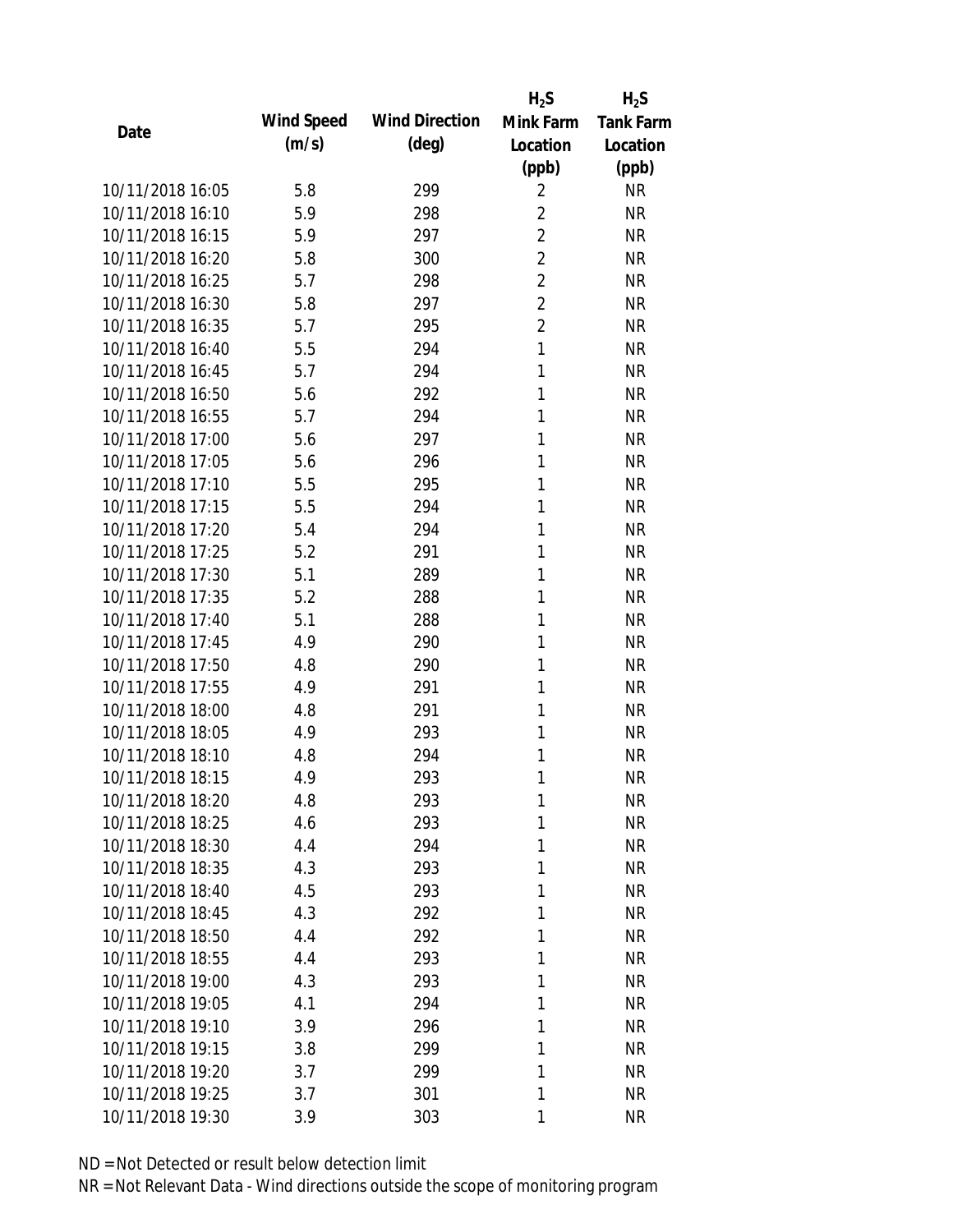|                  |            |                       | $H_2S$    | $H_2S$           |
|------------------|------------|-----------------------|-----------|------------------|
| Date             | Wind Speed | <b>Wind Direction</b> | Mink Farm | <b>Tank Farm</b> |
|                  | (m/s)      | $(\text{deg})$        | Location  | Location         |
|                  |            |                       | (ppb)     | (ppb)            |
| 10/11/2018 19:35 | 4.2        | 304                   | 1         | <b>NR</b>        |
| 10/11/2018 19:40 | 4.4        | 304                   | 1         | <b>NR</b>        |
| 10/11/2018 19:45 | 4.6        | 305                   | 1         | <b>NR</b>        |
| 10/11/2018 19:50 | 4.9        | 306                   | 1         | <b>NR</b>        |
| 10/11/2018 19:55 | 5.0        | 305                   | 1         | <b>NR</b>        |
| 10/11/2018 20:00 | 5.2        | 304                   | 1         | <b>NR</b>        |
| 10/11/2018 20:05 | 5.3        | 305                   | 1         | <b>NR</b>        |
| 10/11/2018 20:10 | 5.2        | 305                   | 1         | <b>NR</b>        |
| 10/11/2018 20:15 | 5.4        | 304                   | 1         | <b>NR</b>        |
| 10/11/2018 20:20 | 5.4        | 304                   | 1         | <b>NR</b>        |
| 10/11/2018 20:25 | 5.2        | 306                   | 1         | <b>NR</b>        |
| 10/11/2018 20:30 | 5.1        | 306                   | 1         | <b>NR</b>        |
| 10/11/2018 20:35 | 4.8        | 308                   | 1         | <b>NR</b>        |
| 10/11/2018 20:40 | 4.6        | 309                   | 1         | <b>NR</b>        |
| 10/11/2018 20:45 | 4.4        | 311                   | 1         | <b>NR</b>        |
| 10/11/2018 20:50 | 4.1        | 314                   | 1         | <b>NR</b>        |
| 10/11/2018 20:55 | 3.8        | 316                   | 1         | <b>NR</b>        |
| 10/11/2018 21:00 | 3.5        | 317                   | 1         | <b>NR</b>        |
| 10/11/2018 21:05 | 3.4        | 319                   | 1         | <b>NR</b>        |
| 10/11/2018 21:10 | 3.3        | 319                   | 1         | <b>NR</b>        |
| 10/11/2018 21:15 | 3.1        | 320                   | 1         | <b>NR</b>        |
| 10/11/2018 21:20 | 3.1        | 319                   | 1         | <b>NR</b>        |
| 10/11/2018 21:25 | 3.1        | 319                   | 1         | <b>NR</b>        |
| 10/11/2018 21:30 | 3.1        | 320                   | 1         | <b>NR</b>        |
| 10/11/2018 21:35 | 3.2        | 317                   | 1         | <b>NR</b>        |
| 10/11/2018 21:40 | 3.4        | 315                   | 1         | <b>NR</b>        |
| 10/11/2018 21:45 | 3.7        | 311                   | 1         | <b>NR</b>        |
| 10/11/2018 21:50 | 4.0        | 309                   | 1         | <b>NR</b>        |
| 10/11/2018 21:55 | 4.2        | 306                   | 1         | <b>NR</b>        |
| 10/11/2018 22:00 | 4.5        | 304                   | 1         | <b>NR</b>        |
| 10/11/2018 22:05 | 4.9        | 305                   | 1         | <b>NR</b>        |
| 10/11/2018 22:10 | 4.9        | 304                   | 1         | <b>NR</b>        |
| 10/11/2018 22:15 | 4.9        | 305                   | 1         | <b>NR</b>        |
| 10/11/2018 22:20 | 4.8        | 305                   | 1         | <b>NR</b>        |
| 10/11/2018 22:25 | 4.7        | 305                   | 1         | <b>NR</b>        |
| 10/11/2018 22:30 | 4.7        | 305                   | 1         | <b>NR</b>        |
| 10/11/2018 22:35 | 4.5        | 304                   | 1         | <b>NR</b>        |
| 10/11/2018 22:40 | 4.3        | 304                   | 1         | <b>NR</b>        |
| 10/11/2018 22:45 | 4.3        | 303                   | 1         | <b>NR</b>        |
| 10/11/2018 22:50 | 4.4        | 303                   | 1         | <b>NR</b>        |
| 10/11/2018 22:55 |            |                       | 1         | <b>NR</b>        |
|                  | 4.7        | 304                   |           |                  |
| 10/11/2018 23:00 | 4.6        | 303                   | 1         | <b>NR</b>        |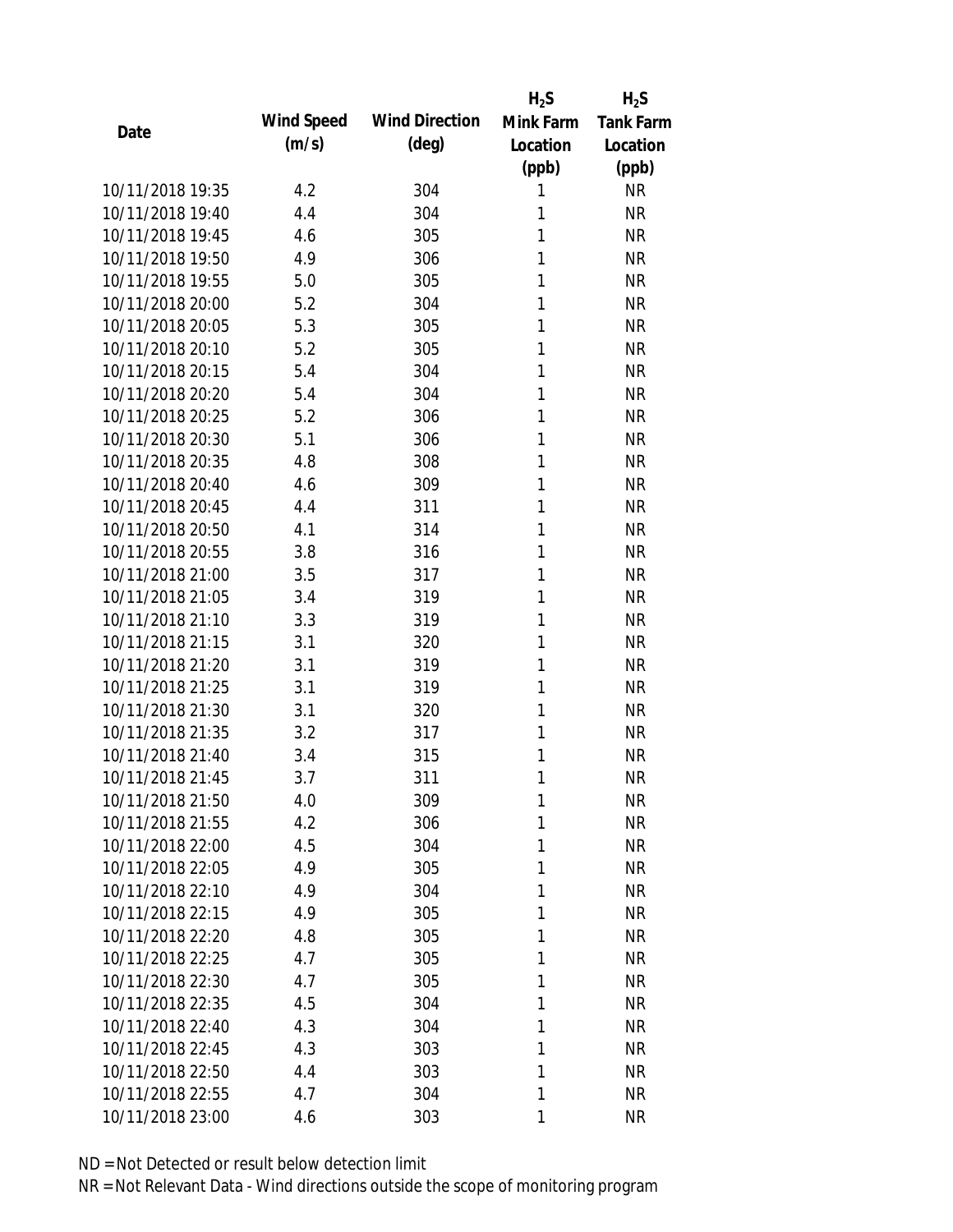|                  |            |                       | $H_2S$       | $H_2S$           |
|------------------|------------|-----------------------|--------------|------------------|
| Date             | Wind Speed | <b>Wind Direction</b> | Mink Farm    | <b>Tank Farm</b> |
|                  | (m/s)      | $(\text{deg})$        | Location     | Location         |
|                  |            |                       | (ppb)        | (ppb)            |
| 10/11/2018 23:05 | 4.7        | 303                   | 1            | <b>NR</b>        |
| 10/11/2018 23:10 | 4.8        | 304                   | 1            | <b>NR</b>        |
| 10/11/2018 23:15 | 4.7        | 304                   | 1            | <b>NR</b>        |
| 10/11/2018 23:20 | 4.5        | 304                   | $\mathbf{1}$ | <b>NR</b>        |
| 10/11/2018 23:25 | 4.1        | 303                   | 1            | <b>NR</b>        |
| 10/11/2018 23:30 | 4.0        | 305                   | <b>ND</b>    | <b>NR</b>        |
| 10/11/2018 23:35 | 3.9        | 305                   | 1            | <b>NR</b>        |
| 10/11/2018 23:40 | 3.9        | 305                   | 1            | <b>NR</b>        |
| 10/11/2018 23:45 | 4.0        | 306                   | 1            | <b>NR</b>        |
| 10/11/2018 23:50 | 4.0        | 305                   | <b>ND</b>    | <b>NR</b>        |
| 10/11/2018 23:55 | 4.0        | 304                   | 1            | <b>NR</b>        |
| 10/11/2018 24:00 | 3.8        | 303                   | 1            | <b>NR</b>        |
| 10/12/2018 00:05 | 3.7        | 303                   | 1            | <b>NR</b>        |
| 10/12/2018 00:10 | 3.5        | 303                   | 1            | <b>NR</b>        |
| 10/12/2018 00:15 | 3.4        | 303                   | 1            | <b>NR</b>        |
| 10/12/2018 00:20 | 3.5        | 303                   | 1            | <b>NR</b>        |
| 10/12/2018 00:25 | 3.4        | 302                   | 1            | <b>NR</b>        |
| 10/12/2018 00:30 | 3.4        | 301                   | 1            | <b>NR</b>        |
| 10/12/2018 00:35 | 3.3        | 301                   | 1            | <b>NR</b>        |
| 10/12/2018 00:40 | 3.1        | 300                   | 1            | <b>NR</b>        |
| 10/12/2018 00:45 | 2.7        | 297                   | 1            | <b>NR</b>        |
| 10/12/2018 00:50 | 2.5        | 292                   | 1            | <b>NR</b>        |
| 10/12/2018 00:55 | 2.5        | 290                   | 1            | <b>NR</b>        |
| 10/12/2018 01:00 | 2.5        | 290                   | 1            | <b>NR</b>        |
| 10/12/2018 01:05 | 2.5        | 288                   | 1            | <b>NR</b>        |
| 10/12/2018 01:10 | 2.5        | 287                   | 1            | <b>NR</b>        |
| 10/12/2018 01:15 | 2.4        | 286                   | 1            | <b>NR</b>        |
| 10/12/2018 01:20 | 2.5        | 290                   | 1            | <b>NR</b>        |
| 10/12/2018 01:25 | 2.4        | 292                   | 1            | <b>NR</b>        |
| 10/12/2018 01:30 | 2.3        | 290                   | 1            | <b>NR</b>        |
| 10/12/2018 01:35 | 2.4        | 288                   | 1            | <b>NR</b>        |
| 10/12/2018 01:40 | 2.5        | 286                   | 1            | <b>NR</b>        |
| 10/12/2018 01:45 | 2.5        | 284                   | <b>ND</b>    | <b>NR</b>        |
| 10/12/2018 01:50 | 2.6        | 282                   | 1            | <b>NR</b>        |
| 10/12/2018 01:55 | 2.7        | 279                   | 1            | <b>NR</b>        |
| 10/12/2018 02:00 | 2.8        | 279                   | 1            | <b>NR</b>        |
| 10/12/2018 02:05 | 2.9        | 279                   | 1            | <b>NR</b>        |
| 10/12/2018 02:10 | 2.9        | 279                   | 1            | <b>NR</b>        |
| 10/12/2018 02:15 | 2.9        | 278                   | 1            | <b>NR</b>        |
| 10/12/2018 02:20 | 2.9        | 278                   | 1            | <b>NR</b>        |
| 10/12/2018 02:25 | 2.9        | 280                   | 1            | <b>NR</b>        |
| 10/12/2018 02:30 | 2.8        | 279                   | 1            | <b>NR</b>        |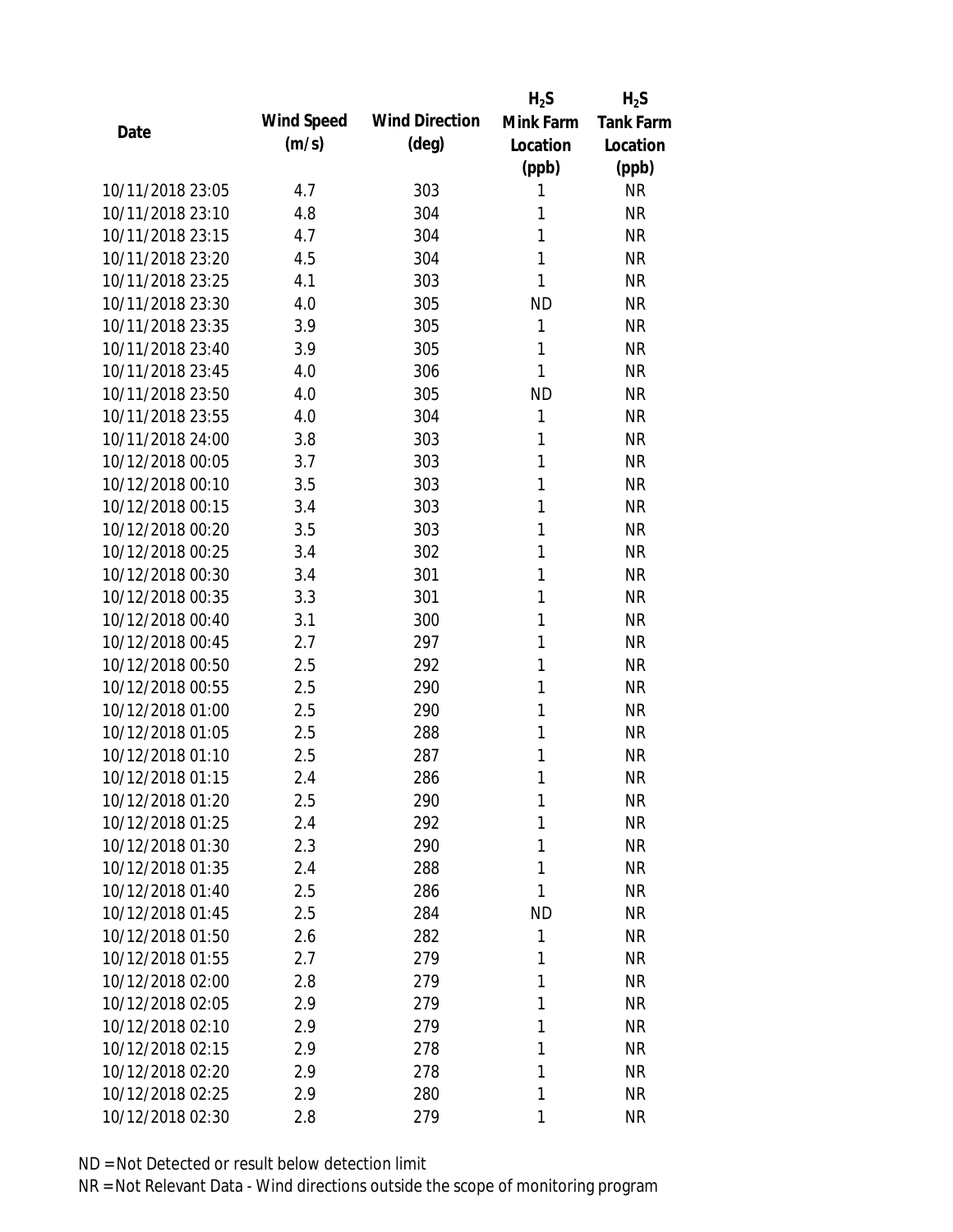|                  |            |                       | $H_2S$         | $H_2S$           |
|------------------|------------|-----------------------|----------------|------------------|
| Date             | Wind Speed | <b>Wind Direction</b> | Mink Farm      | <b>Tank Farm</b> |
|                  | (m/s)      | $(\text{deg})$        | Location       | Location         |
|                  |            |                       | (ppb)          | (ppb)            |
| 10/12/2018 02:35 | 2.6        | 277                   | 1              | <b>NR</b>        |
| 10/12/2018 02:40 | 2.5        | 274                   | 1              | 1                |
| 10/12/2018 02:45 | 2.4        | 272                   | 1              | 1                |
| 10/12/2018 02:50 | 2.3        | 271                   | 1              | 1                |
| 10/12/2018 02:55 | 2.3        | 268                   | 1              | 1                |
| 10/12/2018 03:00 | 2.3        | 266                   | 1              | 1                |
| 10/12/2018 03:05 | 2.3        | 264                   | 1              | $\overline{2}$   |
| 10/12/2018 03:10 | 2.4        | 266                   | 1              | 1                |
| 10/12/2018 03:15 | 2.4        | 269                   | 1              | 1                |
| 10/12/2018 03:20 | 2.4        | 269                   | $\overline{2}$ | $\overline{2}$   |
| 10/12/2018 03:25 | 2.3        | 271                   | $\overline{2}$ | 1                |
| 10/12/2018 03:30 | 2.3        | 274                   | $\overline{2}$ | 1                |
| 10/12/2018 03:35 | 2.2        | 277                   | $\overline{2}$ | <b>NR</b>        |
| 10/12/2018 03:40 | 2.1        | 278                   | 1              | <b>NR</b>        |
| 10/12/2018 03:45 | 2.1        | 280                   | 1              | <b>NR</b>        |
| 10/12/2018 03:50 | 2.1        | 282                   | 1              | <b>NR</b>        |
| 10/12/2018 03:55 | 2.1        | 284                   | 1              | <b>NR</b>        |
| 10/12/2018 04:00 | 2.0        | 287                   | 1              | <b>NR</b>        |
| 10/12/2018 04:05 | 2.0        | 287                   | 1              | <b>NR</b>        |
| 10/12/2018 04:10 | 1.9        | 286                   | 1              | <b>NR</b>        |
| 10/12/2018 04:15 | 1.8        | 282                   | 1              | <b>NR</b>        |
| 10/12/2018 04:20 | 1.8        | 279                   | 1              | <b>NR</b>        |
| 10/12/2018 04:25 | 1.8        | 277                   | 1              | <b>NR</b>        |
| 10/12/2018 04:30 | 1.7        | 272                   | 1              | 1                |
| 10/12/2018 04:35 | 1.7        | 271                   | 1              | 1                |
| 10/12/2018 04:40 | 1.6        | 270                   | 1              | 1                |
| 10/12/2018 04:45 | 1.5        | 269                   | 1              | 1                |
| 10/12/2018 04:50 | 1.4        | 270                   | 1              | 1                |
| 10/12/2018 04:55 | 1.3        | 268                   | 1              | 1                |
| 10/12/2018 05:00 | 1.3        | 269                   | 1              | 1                |
| 10/12/2018 05:05 | 1.3        | 268                   | 1              | 1                |
| 10/12/2018 05:10 | 1.3        | 268                   | 1              | 1                |
| 10/12/2018 05:15 | 1.5        | 266                   | 1              | 1                |
| 10/12/2018 05:20 | 1.5        | 262                   | 1              | 1                |
| 10/12/2018 05:25 | 1.7        | 258                   | 1              | 1                |
| 10/12/2018 05:30 | 1.8        | 255                   | 1              | 1                |
| 10/12/2018 05:35 | 1.8        | 252                   | 1              | 1                |
| 10/12/2018 05:40 | 1.8        | 248                   | 1              | 1                |
| 10/12/2018 05:45 | 1.8        | 244                   | 1              | 2                |
| 10/12/2018 05:50 | 1.8        | 238                   | 1              | $\overline{2}$   |
| 10/12/2018 05:55 | 1.7        | 231                   | 1              | 1                |
| 10/12/2018 06:00 | 1.7        | 226                   | <b>NR</b>      | 1                |
|                  |            |                       |                |                  |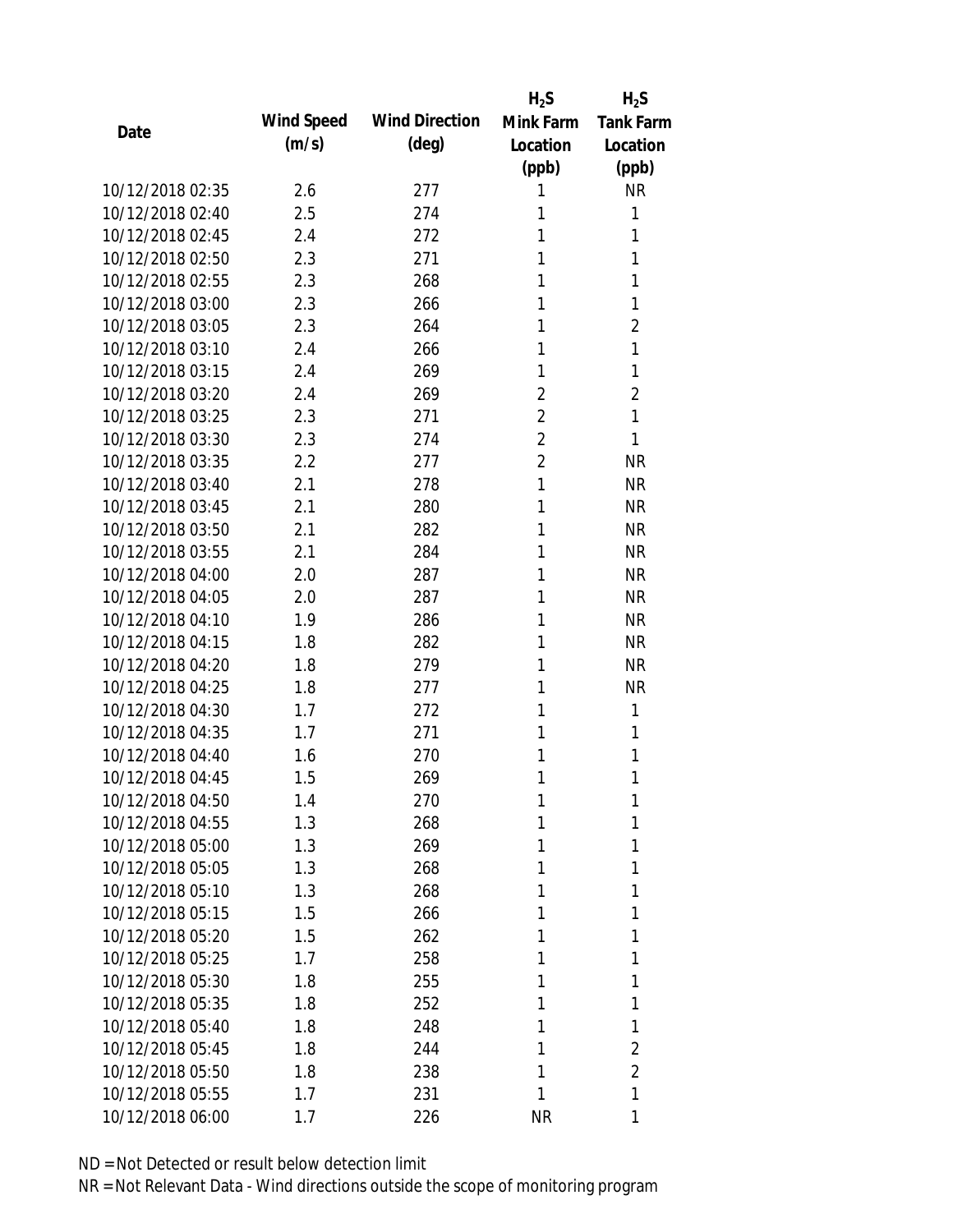|                  |            |                       | $H_2S$         | $H_2S$           |
|------------------|------------|-----------------------|----------------|------------------|
| Date             | Wind Speed | <b>Wind Direction</b> | Mink Farm      | <b>Tank Farm</b> |
|                  | (m/s)      | $(\text{deg})$        | Location       | Location         |
|                  |            |                       | (ppb)          | (ppb)            |
| 10/12/2018 06:05 | 1.8        | 224                   | <b>NR</b>      | 1                |
| 10/12/2018 06:10 | 2.0        | 224                   | <b>NR</b>      | 1                |
| 10/12/2018 06:15 | 2.1        | 227                   | <b>NR</b>      | 1                |
| 10/12/2018 06:20 | 2.2        | 233                   | 1              | 1                |
| 10/12/2018 06:25 | 2.3        | 240                   | 1              | 1                |
| 10/12/2018 06:30 | 2.4        | 245                   | 1              | 1                |
| 10/12/2018 06:35 | 2.2        | 246                   | 1              | 1                |
| 10/12/2018 06:40 | 2.1        | 248                   | 1              | $\overline{2}$   |
| 10/12/2018 06:45 | 1.9        | 248                   | 1              | $\overline{2}$   |
| 10/12/2018 06:50 | 1.8        | 246                   | 1              | $\overline{2}$   |
| 10/12/2018 06:55 | 1.7        | 248                   | 1              | $\overline{2}$   |
| 10/12/2018 07:00 | 1.7        | 249                   | 1              | 1                |
| 10/12/2018 07:05 | 1.6        | 246                   | $\overline{2}$ | 1                |
| 10/12/2018 07:10 | 1.5        | 245                   | $\overline{2}$ | 1                |
| 10/12/2018 07:15 | 1.4        | 248                   | $\overline{2}$ | 1                |
| 10/12/2018 07:20 | 1.3        | 255                   | $\overline{2}$ | 1                |
| 10/12/2018 07:25 | 1.1        | 263                   | 1              | 1                |
| 10/12/2018 07:30 | 1.0        | 280                   | 1              | <b>NR</b>        |
| 10/12/2018 07:35 | 0.9        | 293                   | 1              | <b>NR</b>        |
| 10/12/2018 07:40 | 0.8        | 295                   | 1              | <b>NR</b>        |
| 10/12/2018 07:45 | 0.9        | 293                   | 1              | <b>NR</b>        |
| 10/12/2018 07:50 | 1.1        | 282                   | 1              | <b>NR</b>        |
| 10/12/2018 07:55 | 1.3        | 269                   | 1              | 1                |
| 10/12/2018 08:00 | 1.5        | 259                   | 1              | 1                |
| 10/12/2018 08:05 | 1.7        | 256                   | 1              | 1                |
| 10/12/2018 08:10 | 2.0        | 256                   | 1              | 1                |
| 10/12/2018 08:15 | 2.0        | 256                   | 1              | 1                |
| 10/12/2018 08:20 | 1.9        | 256                   | 1              | 1                |
| 10/12/2018 08:25 | 1.8        | 256                   | 1              | 1                |
| 10/12/2018 08:30 | 1.7        | 253                   | 1              | 1                |
| 10/12/2018 08:35 | 1.8        | 253                   | 1              | 1                |
| 10/12/2018 08:40 | 1.8        | 254                   | 1              | 1                |
| 10/12/2018 08:45 | 1.7        | 255                   | 1              | 1                |
| 10/12/2018 08:50 | 1.7        | 259                   | 1              | 1                |
| 10/12/2018 08:55 | 1.8        | 264                   | 1              | 1                |
| 10/12/2018 09:00 | 1.8        | 268                   | 1              | 1                |
| 10/12/2018 09:05 | 1.8        | 271                   | 1              | 1                |
| 10/12/2018 09:10 | 1.9        | 276                   | 1              | <b>NR</b>        |
| 10/12/2018 09:15 | 2.2        | 277                   | 1              | <b>NR</b>        |
| 10/12/2018 09:20 | 2.3        | 278                   | 1              | <b>NR</b>        |
| 10/12/2018 09:25 | 2.4        | 277                   | 1              | <b>NR</b>        |
| 10/12/2018 09:30 | 2.3        | 278                   | 1              | <b>NR</b>        |
|                  |            |                       |                |                  |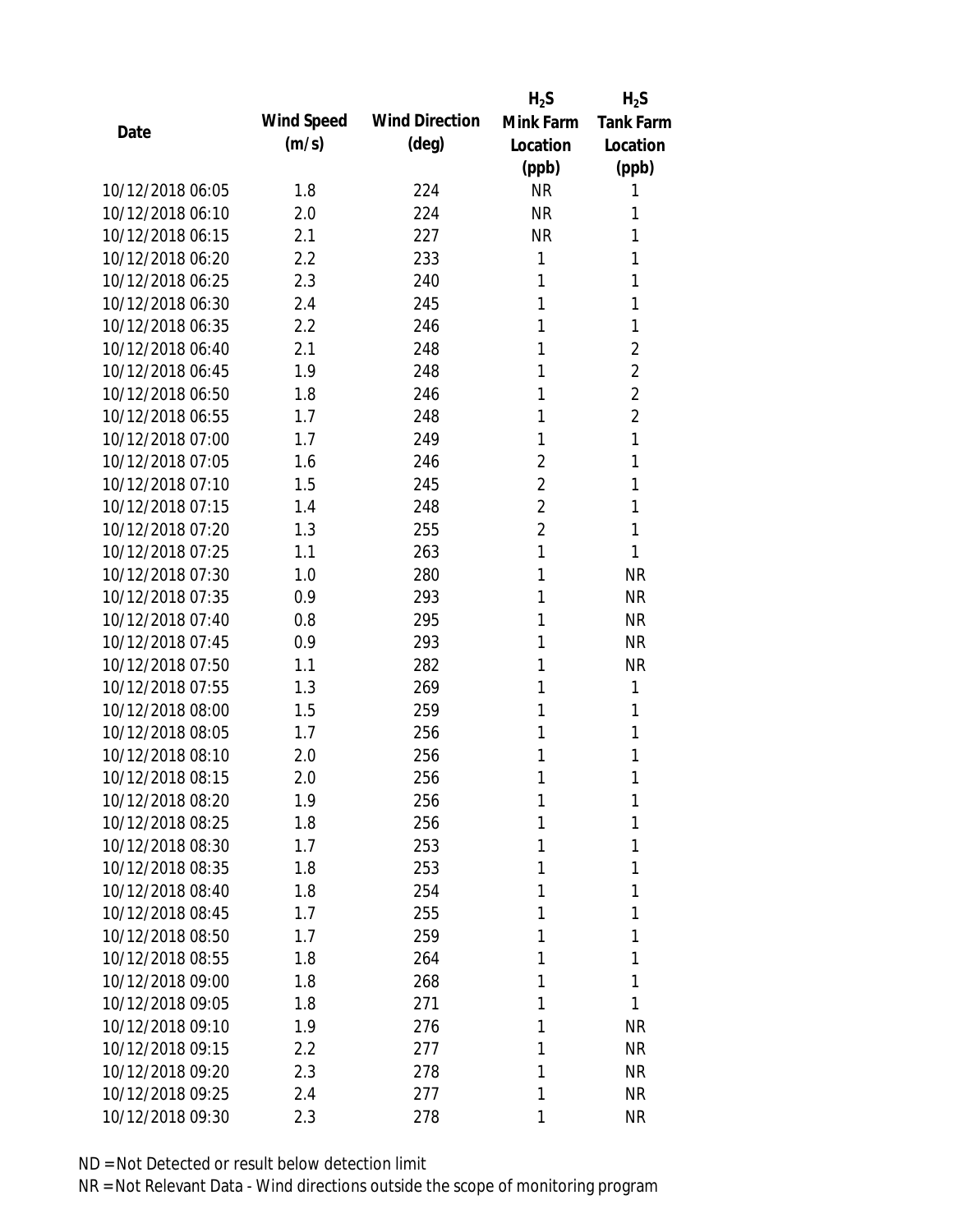|                  |            |                       | $H_2S$    | $H_2S$           |
|------------------|------------|-----------------------|-----------|------------------|
| Date             | Wind Speed | <b>Wind Direction</b> | Mink Farm | <b>Tank Farm</b> |
|                  | (m/s)      | $(\text{deg})$        | Location  | Location         |
|                  |            |                       | (ppb)     | (ppb)            |
| 10/12/2018 09:35 | 2.2        | 276                   | 1         | <b>NR</b>        |
| 10/12/2018 09:40 | 2.1        | 272                   | 1         | 1                |
| 10/12/2018 09:45 | 2.0        | 268                   | 1         | 1                |
| 10/12/2018 09:50 | 1.9        | 264                   | 1         | 1                |
| 10/12/2018 09:55 | 1.8        | 262                   | 1         | 1                |
| 10/12/2018 10:00 | 1.8        | 263                   | 1         | 1                |
| 10/12/2018 10:05 | 1.8        | 262                   | 1         | 1                |
| 10/12/2018 10:10 | 1.8        | 266                   | 1         | 1                |
| 10/12/2018 10:15 | 1.7        | 267                   | 1         | 1                |
| 10/12/2018 10:20 | 1.8        | 272                   | 1         | 1                |
| 10/12/2018 10:25 | 1.8        | 273                   | 1         | 1                |
| 10/12/2018 10:30 | 1.9        | 274                   | 1         | 1                |
| 10/12/2018 10:35 | 2.0        | 269                   | 1         | 1                |
| 10/12/2018 10:40 | 1.9        | 265                   | 1         | 1                |
| 10/12/2018 10:45 | 1.8        | 260                   | 1         | 1                |
| 10/12/2018 10:50 | 1.7        | 251                   | 1         | 1                |
| 10/12/2018 10:55 | 1.8        | 247                   | 1         | 1                |
| 10/12/2018 11:00 | 1.8        | 244                   | 1         | 1                |
| 10/12/2018 11:05 | 1.8        | 251                   | 1         | 1                |
| 10/12/2018 11:10 | 2.0        | 251                   | 1         | 1                |
| 10/12/2018 11:15 | 2.4        | 258                   | 1         | 1                |
| 10/12/2018 11:20 | 2.8        | 262                   | 1         | 1                |
| 10/12/2018 11:25 | 2.9        | 264                   | 1         | 1                |
| 10/12/2018 11:30 | 3.1        | 260                   | 1         | 1                |
| 10/12/2018 11:35 | 3.2        | 262                   | 1         | 1                |
| 10/12/2018 11:40 | 3.3        | 260                   | 1         | 1                |
| 10/12/2018 11:45 | 3.3        | 258                   | 1         | 1                |
| 10/12/2018 11:50 | 3.3        | 257                   | 1         | 1                |
| 10/12/2018 11:55 | 3.3        | 253                   | 1         | 1                |
| 10/12/2018 12:00 | 3.3        | 251                   | 1         | 1                |
| 10/12/2018 12:05 | 3.4        | 247                   | 1         | 1                |
| 10/12/2018 12:10 | 3.3        | 248                   | 1         | 1                |
| 10/12/2018 12:15 | 3.4        | 247                   | 1         | 1                |
| 10/12/2018 12:20 | 3.4        | 247                   | 1         | 1                |
| 10/12/2018 12:25 | 3.5        | 246                   | 1         | 1                |
| 10/12/2018 12:30 | 3.6        | 246                   | 1         | 1                |
| 10/12/2018 12:35 | 3.5        | 247                   | 1         | 1                |
| 10/12/2018 12:40 | 3.7        | 247                   | 1         | 1                |
| 10/12/2018 12:45 | 3.7        | 249                   | 1         | 1                |
| 10/12/2018 12:50 | 3.6        | 250                   | 1         | 1                |
| 10/12/2018 12:55 | 3.5        | 254                   | 1         | 1                |
| 10/12/2018 13:00 | 3.4        | 257                   | 1         | 1                |
|                  |            |                       |           |                  |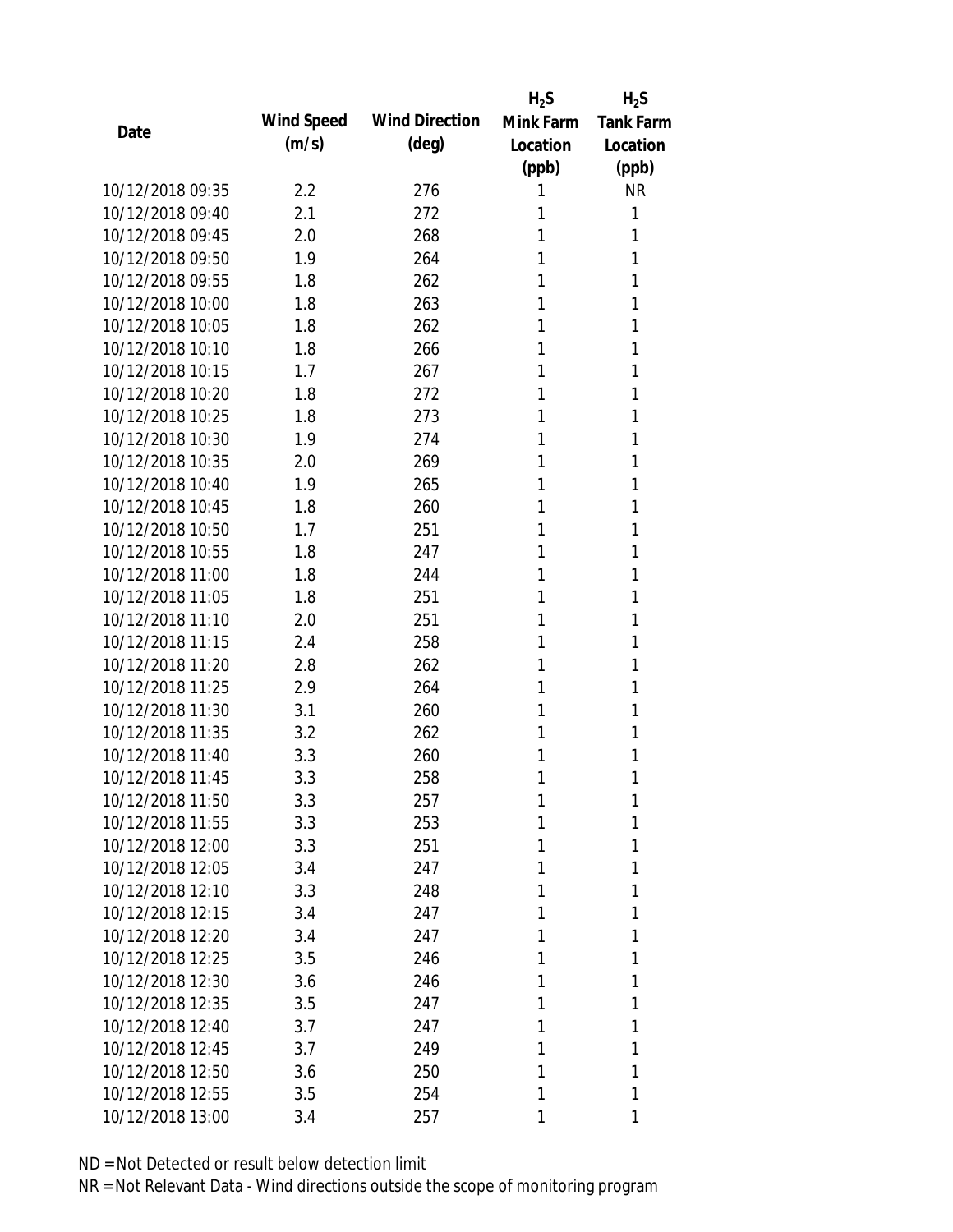|                  |            |                       | $H_2S$    | $H_2S$           |
|------------------|------------|-----------------------|-----------|------------------|
|                  | Wind Speed | <b>Wind Direction</b> | Mink Farm | <b>Tank Farm</b> |
| Date             | (m/s)      | $(\text{deg})$        | Location  | Location         |
|                  |            |                       | (ppb)     | (ppb)            |
| 10/12/2018 13:05 | 3.6        | 257                   | 1         | 1                |
| 10/12/2018 13:10 | 3.7        | 256                   | 1         | 1                |
| 10/12/2018 13:15 | 3.6        | 256                   | 1         | 1                |
| 10/12/2018 13:20 | 3.5        | 255                   | 1         | 1                |
| 10/12/2018 13:25 | 3.5        | 255                   | 1         | 1                |
| 10/12/2018 13:30 | 3.5        | 258                   | 1         | 1                |
| 10/12/2018 13:35 | 3.1        | 255                   | 1         | 1                |
| 10/12/2018 13:40 | 2.8        | 260                   | 1         | 1                |
| 10/12/2018 13:45 | 2.8        | 258                   | 1         | 1                |
| 10/12/2018 13:50 | 2.8        | 257                   | 1         | 1                |
| 10/12/2018 13:55 | 2.8        | 254                   | 1         | 1                |
| 10/12/2018 14:00 | 2.5        | 248                   | 1         | 1                |
| 10/12/2018 14:05 | 2.5        | 240                   | 1         | 1                |
| 10/12/2018 14:10 | 2.4        | 229                   | <b>NR</b> | 1                |
| 10/12/2018 14:15 | 2.4        | 226                   | <b>NR</b> | 1                |
| 10/12/2018 14:20 | 2.3        | 227                   | <b>NR</b> | 1                |
| 10/12/2018 14:25 | 2.1        | 229                   | <b>NR</b> | 1                |
| 10/12/2018 14:30 | 2.2        | 232                   | 1         | 1                |
| 10/12/2018 14:35 | 2.3        | 242                   | 1         | 1                |
| 10/12/2018 14:40 | 2.4        | 242                   | 1         | 1                |
| 10/12/2018 14:45 | 2.5        | 236                   | 1         | 1                |
| 10/12/2018 14:50 | 2.6        | 231                   | <b>ND</b> | 1                |
| 10/12/2018 14:55 | 2.9        | 234                   | <b>ND</b> | 1                |
| 10/12/2018 15:00 | 2.9        | 236                   | <b>ND</b> | 1                |
| 10/12/2018 15:05 | 3.1        | 231                   | ND.       | 1                |
| 10/12/2018 15:10 | 3.3        | 235                   | 1         | 1                |
| 10/12/2018 15:15 | 3.5        | 241                   | 1         | 1                |
| 10/12/2018 15:20 | 3.6        | 244                   | 1         | 1                |
| 10/12/2018 15:25 | 3.5        | 241                   | 1         | 1                |
| 10/12/2018 15:30 | 3.6        | 241                   | 1         | 1                |
| 10/12/2018 15:35 | 3.7        | 249                   | 1         | 1                |
| 10/12/2018 15:40 | 3.5        | 254                   | 1         | 1                |
| 10/12/2018 15:45 | 3.5        | 255                   | 1         | 1                |
| 10/12/2018 15:50 | 3.4        | 258                   | 1         | 1                |
| 10/12/2018 15:55 | 3.4        | 258                   | 1         | 1                |
| 10/12/2018 16:00 | 3.3        | 258                   | 1         | 1                |
| 10/12/2018 16:05 | 3.2        | 259                   | <b>ND</b> | 1                |
| 10/12/2018 16:10 | 3.3        | 258                   | ND        | 1                |
| 10/12/2018 16:15 | 3.2        | 260                   | <b>ND</b> | 1                |
| 10/12/2018 16:20 | 3.4        | 259                   | ND        | 1                |
| 10/12/2018 16:25 | 3.6        | 259                   | ND        | 1                |
| 10/12/2018 16:30 | 3.9        | 256                   | 1         | 1                |
|                  |            |                       |           |                  |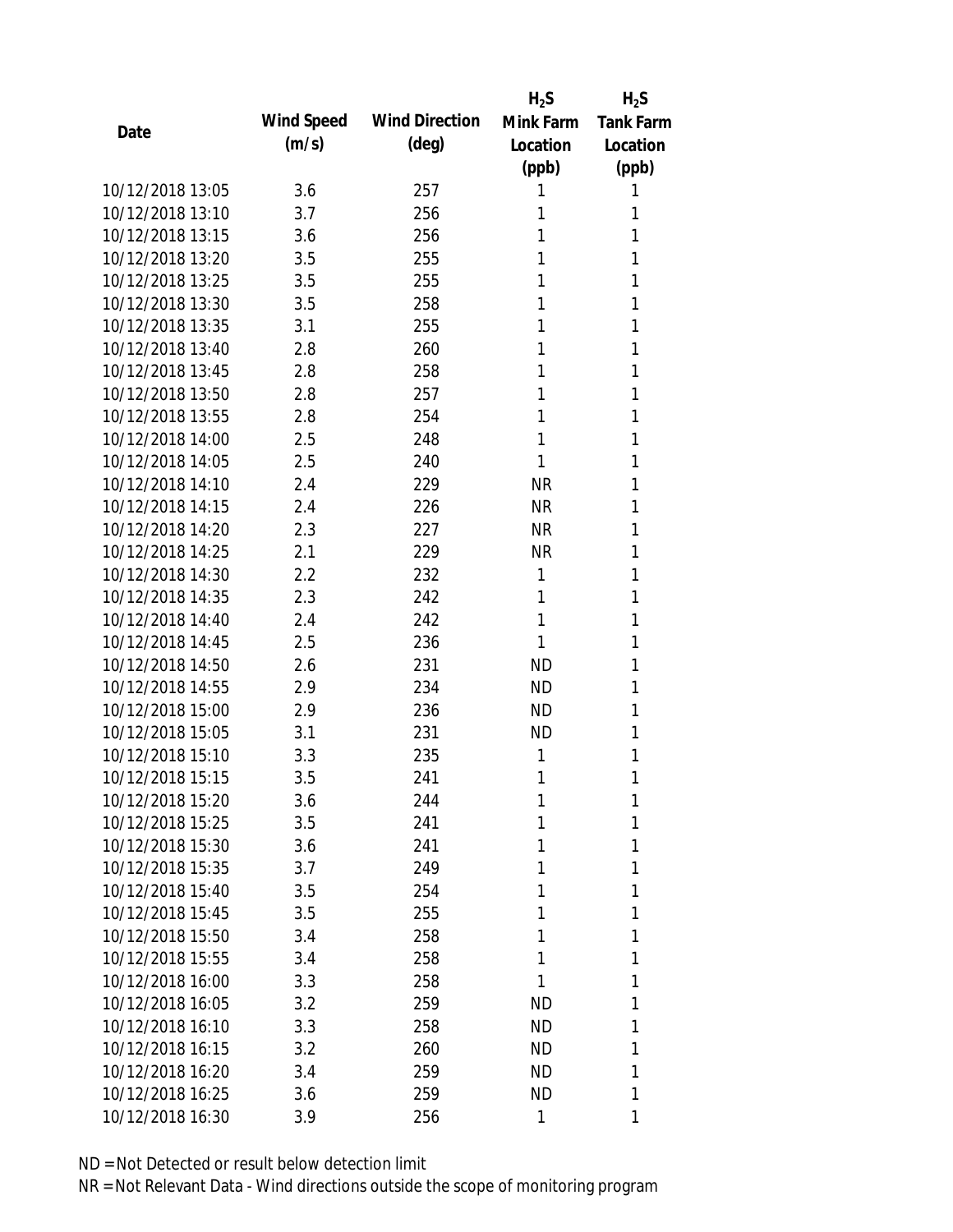|                  |            |                       | $H_2S$    | $H_2S$           |
|------------------|------------|-----------------------|-----------|------------------|
| Date             | Wind Speed | <b>Wind Direction</b> | Mink Farm | <b>Tank Farm</b> |
|                  | (m/s)      | $(\text{deg})$        | Location  | Location         |
|                  |            |                       | (ppb)     | (ppb)            |
| 10/12/2018 16:35 | 4.2        | 253                   | 1         | 1                |
| 10/12/2018 16:40 | 4.1        | 254                   | 1         | 1                |
| 10/12/2018 16:45 | 4.3        | 254                   | 1         | 1                |
| 10/12/2018 16:50 | 4.3        | 254                   | 1         | 1                |
| 10/12/2018 16:55 | 4.1        | 253                   | 1         | 1                |
| 10/12/2018 17:00 | 4.0        | 253                   | 1         | 1                |
| 10/12/2018 17:05 | 4.0        | 255                   | 1         | 1                |
| 10/12/2018 17:10 | 4.1        | 254                   | 1         | 1                |
| 10/12/2018 17:15 | 4.1        | 254                   | 1         | 1                |
| 10/12/2018 17:20 | 4.1        | 256                   | 1         | 1                |
| 10/12/2018 17:25 | 4.5        | 255                   | 1         | 1                |
| 10/12/2018 17:30 | 4.5        | 257                   | 1         | 1                |
| 10/12/2018 17:35 | 4.5        | 256                   | 1         | 1                |
| 10/12/2018 17:40 | 4.4        | 255                   | 1         | 1                |
| 10/12/2018 17:45 | 4.5        | 252                   | 1         | <b>ND</b>        |
| 10/12/2018 17:50 | 4.6        | 251                   | 1         | <b>ND</b>        |
| 10/12/2018 17:55 | 4.4        | 253                   | <b>ND</b> | <b>ND</b>        |
| 10/12/2018 18:00 | 4.3        | 255                   | <b>ND</b> | <b>ND</b>        |
| 10/12/2018 18:05 | 4.3        | 255                   | 1         | 1                |
| 10/12/2018 18:10 | 4.3        | 256                   | 1         | <b>ND</b>        |
| 10/12/2018 18:15 | 4.2        | 258                   | 1         | 1                |
| 10/12/2018 18:20 | 4.1        | 259                   | 1         | 1                |
| 10/12/2018 18:25 | 4.0        | 259                   | 1         | 1                |
| 10/12/2018 18:30 | 4.0        | 258                   | 1         | 1                |
| 10/12/2018 18:35 | 3.9        | 258                   | 1         | 1                |
| 10/12/2018 18:40 | 3.9        | 259                   | 1         | 1                |
| 10/12/2018 18:45 | 3.8        | 260                   | 1         | 1                |
| 10/12/2018 18:50 | 3.6        | 261                   | 1         | 1                |
| 10/12/2018 18:55 | 3.5        | 261                   | 1         | 1                |
| 10/12/2018 19:00 | 3.4        | 260                   | 1         | 1                |
| 10/12/2018 19:05 | 3.5        | 259                   | <b>ND</b> | 1                |
| 10/12/2018 19:10 | 3.3        | 258                   | <b>ND</b> | 1                |
| 10/12/2018 19:15 | 3.5        | 257                   | 1         | 1                |
| 10/12/2018 19:20 | 3.5        | 255                   | 1         | $\overline{2}$   |
| 10/12/2018 19:25 | 3.7        | 255                   | 1         | 1                |
| 10/12/2018 19:30 | 3.7        | 256                   | 1         | 1                |
| 10/12/2018 19:35 | 3.6        | 258                   | 1         | 1                |
| 10/12/2018 19:40 | 3.5        | 259                   | 1         | 1                |
| 10/12/2018 19:45 | 3.3        | 259                   | 1         | 1                |
| 10/12/2018 19:50 | 3.3        | 260                   | 1         | 1                |
| 10/12/2018 19:55 | 3.2        | 259                   | 1         | 1                |
| 10/12/2018 20:00 | 3.2        | 260                   | 1         | 1                |
|                  |            |                       |           |                  |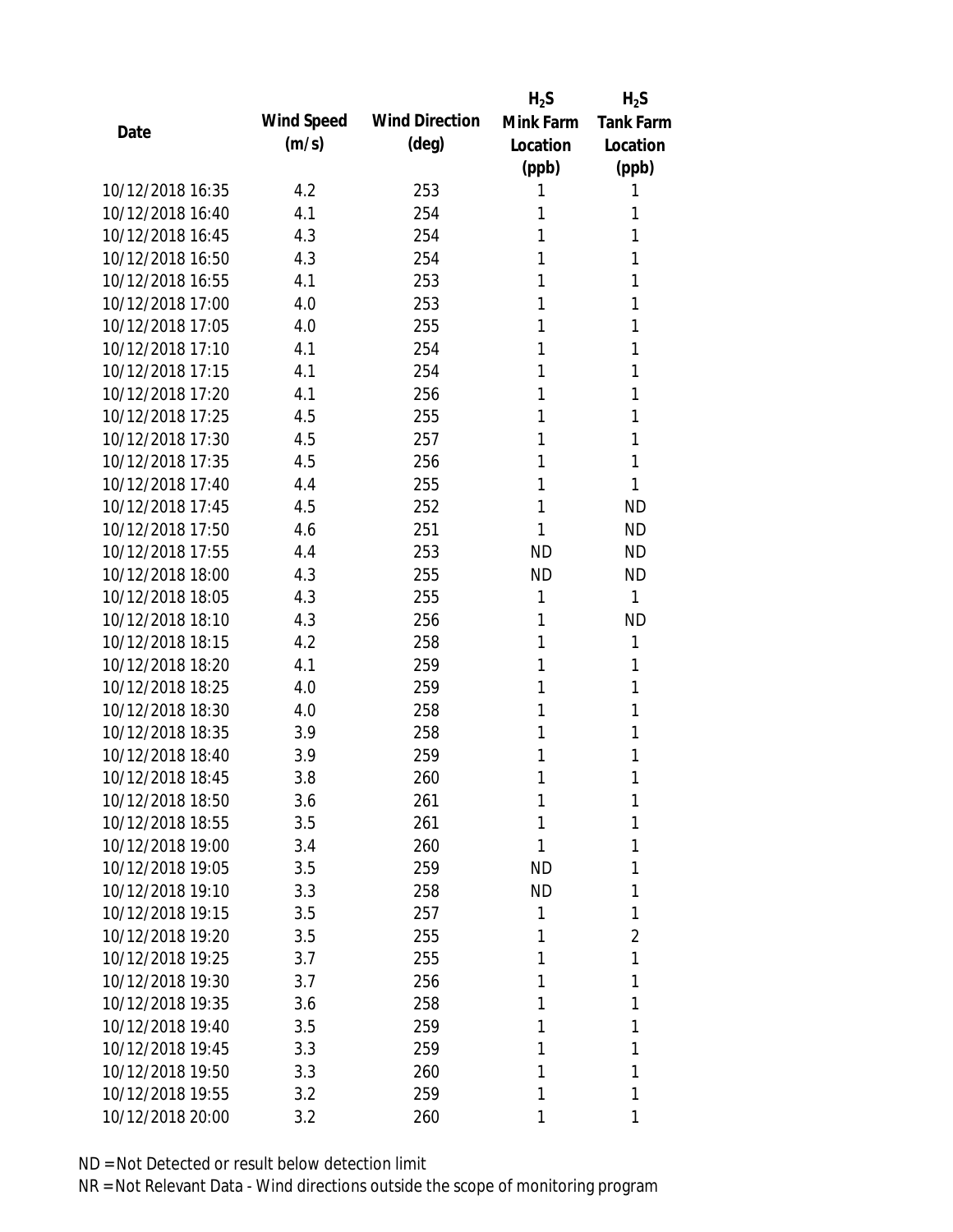|                  |            |                       | $H_2S$    | $H_2S$           |
|------------------|------------|-----------------------|-----------|------------------|
|                  | Wind Speed | <b>Wind Direction</b> | Mink Farm | <b>Tank Farm</b> |
| Date             | (m/s)      | $(\text{deg})$        | Location  | Location         |
|                  |            |                       | (ppb)     | (ppb)            |
| 10/12/2018 20:05 | 3.2        | 257                   | 1         | 1                |
| 10/12/2018 20:10 | 3.2        | 257                   | 1         | 1                |
| 10/12/2018 20:15 | 3.3        | 255                   | 1         | 1                |
| 10/12/2018 20:20 | 3.4        | 255                   | 1         | 1                |
| 10/12/2018 20:25 | 3.6        | 254                   | 1         | 1                |
| 10/12/2018 20:30 | 3.5        | 254                   | 1         | 1                |
| 10/12/2018 20:35 | 3.5        | 256                   | 1         | $\overline{2}$   |
| 10/12/2018 20:40 | 3.5        | 255                   | 1         | 1                |
| 10/12/2018 20:45 | 3.3        | 258                   | 1         | 1                |
| 10/12/2018 20:50 | 3.2        | 259                   | 1         | 1                |
| 10/12/2018 20:55 | 3.0        | 260                   | 1         | 1                |
| 10/12/2018 21:00 | 3.0        | 260                   | 1         | 1                |
| 10/12/2018 21:05 | 2.9        | 260                   | 1         | 1                |
| 10/12/2018 21:10 | 2.9        | 261                   | 1         | 1                |
| 10/12/2018 21:15 | 2.9        | 259                   | 1         | 1                |
| 10/12/2018 21:20 | 2.9        | 259                   | 1         | 1                |
| 10/12/2018 21:25 | 3.0        | 258                   | 1         | 1                |
| 10/12/2018 21:30 | 3.1        | 258                   | 1         | 1                |
| 10/12/2018 21:35 | 3.1        | 257                   | 1         | $\overline{2}$   |
| 10/12/2018 21:40 | 3.1        | 258                   | 1         | 1                |
| 10/12/2018 21:45 | 3.1        | 258                   | 1         | 1                |
| 10/12/2018 21:50 | 3.0        | 258                   | 1         | 1                |
| 10/12/2018 21:55 | 2.9        | 258                   | 1         | 1                |
| 10/12/2018 22:00 | 2.8        | 258                   | 1         | 1                |
| 10/12/2018 22:05 | 2.7        | 257                   | 1         | 1                |
| 10/12/2018 22:10 | 2.5        | 256                   | 1         | 1                |
| 10/12/2018 22:15 | 2.5        | 254                   | 1         | 1                |
| 10/12/2018 22:20 | 2.4        | 254                   | 1         | 1                |
| 10/12/2018 22:25 | 2.3        | 253                   | 1         | 1                |
| 10/12/2018 22:30 | 2.4        | 252                   | 1         | 1                |
| 10/12/2018 22:35 | 2.4        | 252                   | 1         | 1                |
| 10/12/2018 22:40 | 2.5        | 251                   | 1         | 1                |
| 10/12/2018 22:45 | 2.5        | 251                   | 1         | 1                |
| 10/12/2018 22:50 | 2.7        | 251                   | 1         | 1                |
| 10/12/2018 22:55 | 2.7        | 251                   | 1         | 1                |
| 10/12/2018 23:00 | 2.8        | 250                   | 1         | 1                |
| 10/12/2018 23:05 | 2.9        | 249                   | 1         | 1                |
| 10/12/2018 23:10 | 2.9        | 249                   | 1         | 1                |
| 10/12/2018 23:15 | 3.1        | 248                   | 1         | 1                |
| 10/12/2018 23:20 | 3.2        | 248                   | 1         | 1                |
| 10/12/2018 23:25 | 3.3        | 248                   | 1         | 1                |
| 10/12/2018 23:30 | 3.3        | 248                   | 1         | 1                |
|                  |            |                       |           |                  |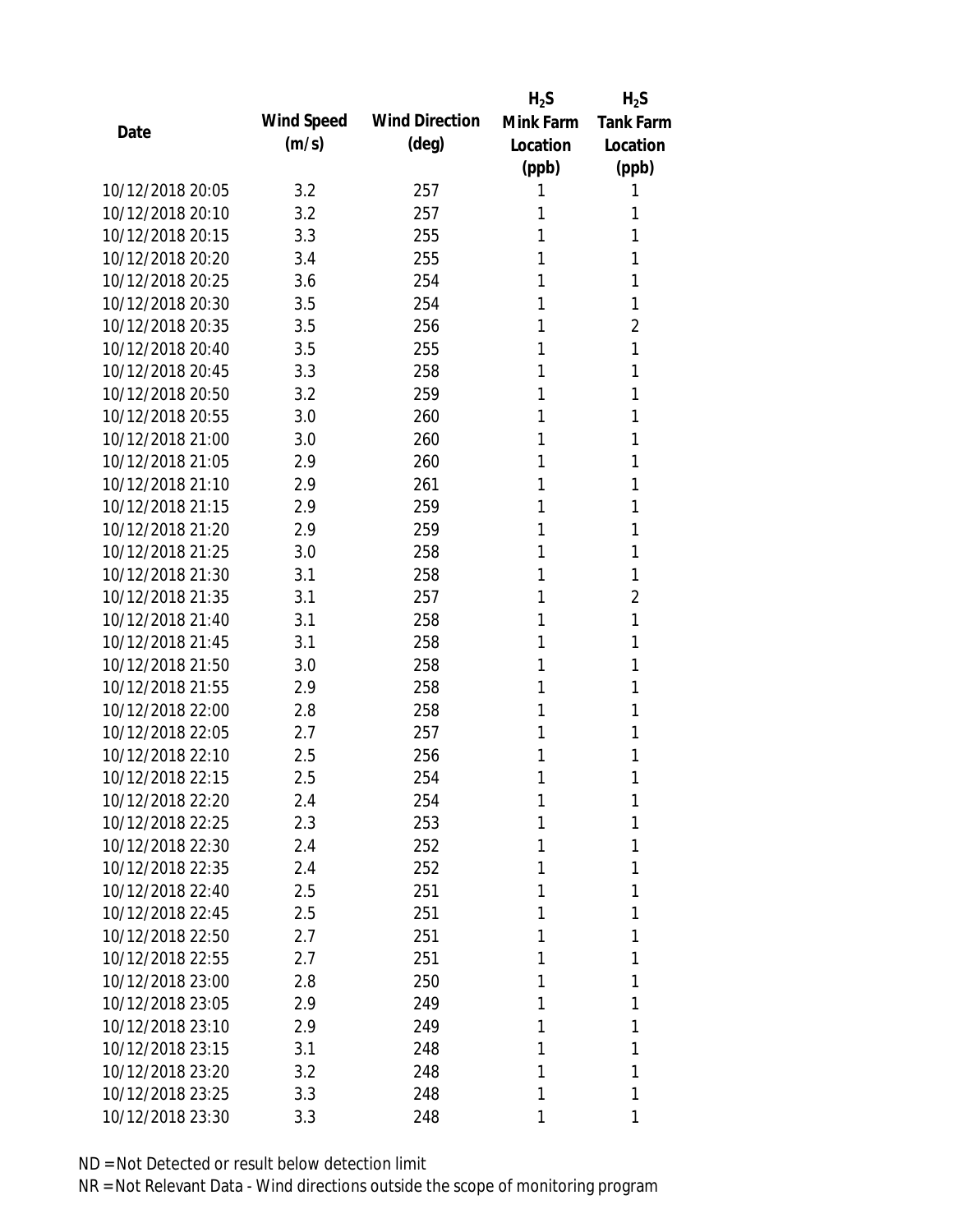|                  |            |                       | $H_2S$    | $H_2S$           |
|------------------|------------|-----------------------|-----------|------------------|
| Date             | Wind Speed | <b>Wind Direction</b> | Mink Farm | <b>Tank Farm</b> |
|                  | (m/s)      | $(\text{deg})$        | Location  | Location         |
|                  |            |                       | (ppb)     | (ppb)            |
| 10/12/2018 23:35 | 3.3        | 250                   | 1         | 1                |
| 10/12/2018 23:40 | 3.2        | 251                   | 1         | 1                |
| 10/12/2018 23:45 | 3.1        | 251                   | 1         | 1                |
| 10/12/2018 23:50 | 2.9        | 251                   | 1         | 1                |
| 10/12/2018 23:55 | 2.8        | 251                   | 1         | 1                |
| 10/12/2018 24:00 | 2.8        | 252                   | 1         | 1                |
| 10/13/2018 00:05 | 2.7        | 251                   | 1         | 1                |
| 10/13/2018 00:10 | 2.8        | 251                   | 1         | 1                |
| 10/13/2018 00:15 | 2.9        | 251                   | 1         | 1                |
| 10/13/2018 00:20 | 2.9        | 252                   | 1         | 1                |
| 10/13/2018 00:25 | 3.1        | 251                   | 1         | 1                |
| 10/13/2018 00:30 | 3.1        | 252                   | 1         | 1                |
| 10/13/2018 00:35 | 3.1        | 252                   | 1         | 1                |
| 10/13/2018 00:40 | 3.0        | 252                   | 1         | 1                |
| 10/13/2018 00:45 | 3.0        | 252                   | 1         | 1                |
| 10/13/2018 00:50 | 2.9        | 253                   | 1         | 1                |
| 10/13/2018 00:55 | 2.6        | 254                   | 1         | 1                |
| 10/13/2018 01:00 | 2.4        | 254                   | 1         | 1                |
| 10/13/2018 01:05 | 2.3        | 253                   | 1         | 1                |
| 10/13/2018 01:10 | 2.2        | 253                   | 1         | 1                |
| 10/13/2018 01:15 | 2.1        | 253                   | 1         | 1                |
| 10/13/2018 01:20 | 2.2        | 250                   | 1         | 1                |
| 10/13/2018 01:25 | 2.4        | 248                   | 1         | 1                |
| 10/13/2018 01:30 | 2.6        | 247                   | 1         | 1                |
| 10/13/2018 01:35 | 2.7        | 246                   | 1         | 1                |
| 10/13/2018 01:40 | 2.9        | 245                   | 1         | 1                |
| 10/13/2018 01:45 | 3.2        | 245                   | 1         | 1                |
| 10/13/2018 01:50 | 3.4        | 246                   | 1         | 1                |
| 10/13/2018 01:55 | 3.5        | 248                   | 1         | 1                |
| 10/13/2018 02:00 | 3.6        | 248                   | 1         | 1                |
| 10/13/2018 02:05 | 3.6        | 248                   | 1         | 1                |
| 10/13/2018 02:10 | 3.5        | 249                   | 1         | 1                |
| 10/13/2018 02:15 | 3.4        | 250                   | 1         | 1                |
| 10/13/2018 02:20 | 3.2        | 250                   | 1         | 1                |
| 10/13/2018 02:25 | 2.9        | 250                   | 1         | 1                |
| 10/13/2018 02:30 | 2.6        | 251                   | 1         | 1                |
| 10/13/2018 02:35 | 2.6        | 252                   | 1         | 1                |
| 10/13/2018 02:40 | 2.4        | 256                   | 1         | 1                |
| 10/13/2018 02:45 | 2.2        | 260                   | 1         | 1                |
| 10/13/2018 02:50 | 2.2        | 268                   | 1         | 1                |
| 10/13/2018 02:55 | 2.3        | 272                   | 1         | 1                |
| 10/13/2018 03:00 | 2.4        | 275                   | 1         | 1                |
|                  |            |                       |           |                  |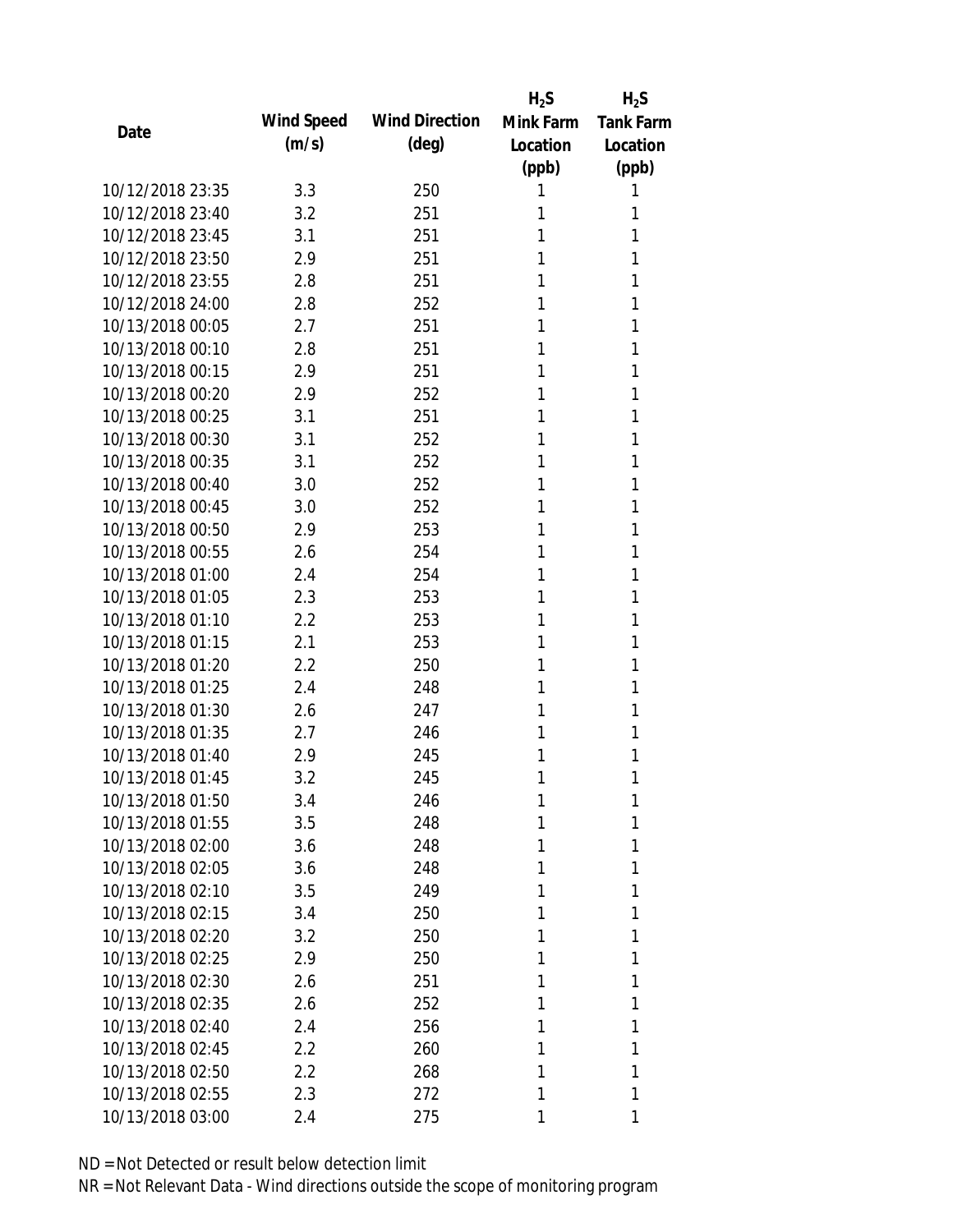|                  |            |                       | $H_2S$    | $H_2S$           |
|------------------|------------|-----------------------|-----------|------------------|
|                  | Wind Speed | <b>Wind Direction</b> | Mink Farm | <b>Tank Farm</b> |
| Date             | (m/s)      | $(\text{deg})$        | Location  | Location         |
|                  |            |                       | (ppb)     | (ppb)            |
| 10/13/2018 03:05 | 2.3        | 281                   | 1         | <b>NR</b>        |
| 10/13/2018 03:10 | 2.3        | 282                   | 1         | <b>NR</b>        |
| 10/13/2018 03:15 | 2.4        | 282                   | 1         | <b>NR</b>        |
| 10/13/2018 03:20 | 2.2        | 280                   | <b>ND</b> | <b>NR</b>        |
| 10/13/2018 03:25 | 2.0        | 284                   | <b>ND</b> | <b>NR</b>        |
| 10/13/2018 03:30 | 1.8        | 283                   | 1         | <b>NR</b>        |
| 10/13/2018 03:35 | 1.6        | 281                   | 1         | <b>NR</b>        |
| 10/13/2018 03:40 | 1.5        | 279                   | 1         | <b>NR</b>        |
| 10/13/2018 03:45 | 1.3        | 275                   | 1         | 1                |
| 10/13/2018 03:50 | 1.3        | 271                   | 1         | 1                |
| 10/13/2018 03:55 | 1.4        | 265                   | 1         | 1                |
| 10/13/2018 04:00 | 1.5        | 264                   | 1         | 1                |
| 10/13/2018 04:05 | 1.6        | 271                   | 1         | 1                |
| 10/13/2018 04:10 | 1.6        | 273                   | 1         | 1                |
| 10/13/2018 04:15 | 1.8        | 271                   | <b>ND</b> | 1                |
| 10/13/2018 04:20 | 1.8        | 270                   | 1         | 1                |
| 10/13/2018 04:25 | 1.7        | 270                   | 1         | 1                |
| 10/13/2018 04:30 | 1.8        | 270                   | 1         | 1                |
| 10/13/2018 04:35 | 2.1        | 261                   | 1         | 1                |
| 10/13/2018 04:40 | 2.0        | 258                   | 1         | 1                |
| 10/13/2018 04:45 | 1.9        | 257                   | 1         | 1                |
| 10/13/2018 04:50 | 1.9        | 254                   | 1         | 1                |
| 10/13/2018 04:55 | 1.9        | 252                   | 1         | $\overline{2}$   |
| 10/13/2018 05:00 | 1.8        | 249                   | 1         | 1                |
| 10/13/2018 05:05 | 1.7        | 250                   | 1         | 1                |
| 10/13/2018 05:10 | 1.8        | 252                   | 1         | 1                |
| 10/13/2018 05:15 | 1.8        | 256                   | 1         | 1                |
| 10/13/2018 05:20 | 1.8        | 263                   | 1         | 1                |
| 10/13/2018 05:25 | 1.9        | 269                   | 1         | 1                |
| 10/13/2018 05:30 | 2.0        | 274                   | 1         | 1                |
| 10/13/2018 05:35 | 1.9        | 275                   | 1         | 1                |
| 10/13/2018 05:40 | 1.9        | 274                   | 1         | 1                |
| 10/13/2018 05:45 | 2.0        | 276                   | 1         | <b>NR</b>        |
| 10/13/2018 05:50 | 2.1        | 273                   | 1         | 1                |
| 10/13/2018 05:55 | 2.1        | 275                   | 1         | 1                |
| 10/13/2018 06:00 | 1.8        | 280                   | 1         | <b>NR</b>        |
| 10/13/2018 06:05 | 1.6        | 280                   | 1         | <b>NR</b>        |
| 10/13/2018 06:10 | 1.6        | 268                   | 1         | 1                |
| 10/13/2018 06:15 | 1.7        | 253                   | 1         | 1                |
| 10/13/2018 06:20 | 1.7        | 238                   | <b>NR</b> | <b>NR</b>        |
| 10/13/2018 06:25 | 1.6        | 218                   | <b>NR</b> | 1                |
| 10/13/2018 06:30 | 1.9        | 213                   | <b>NR</b> | 1                |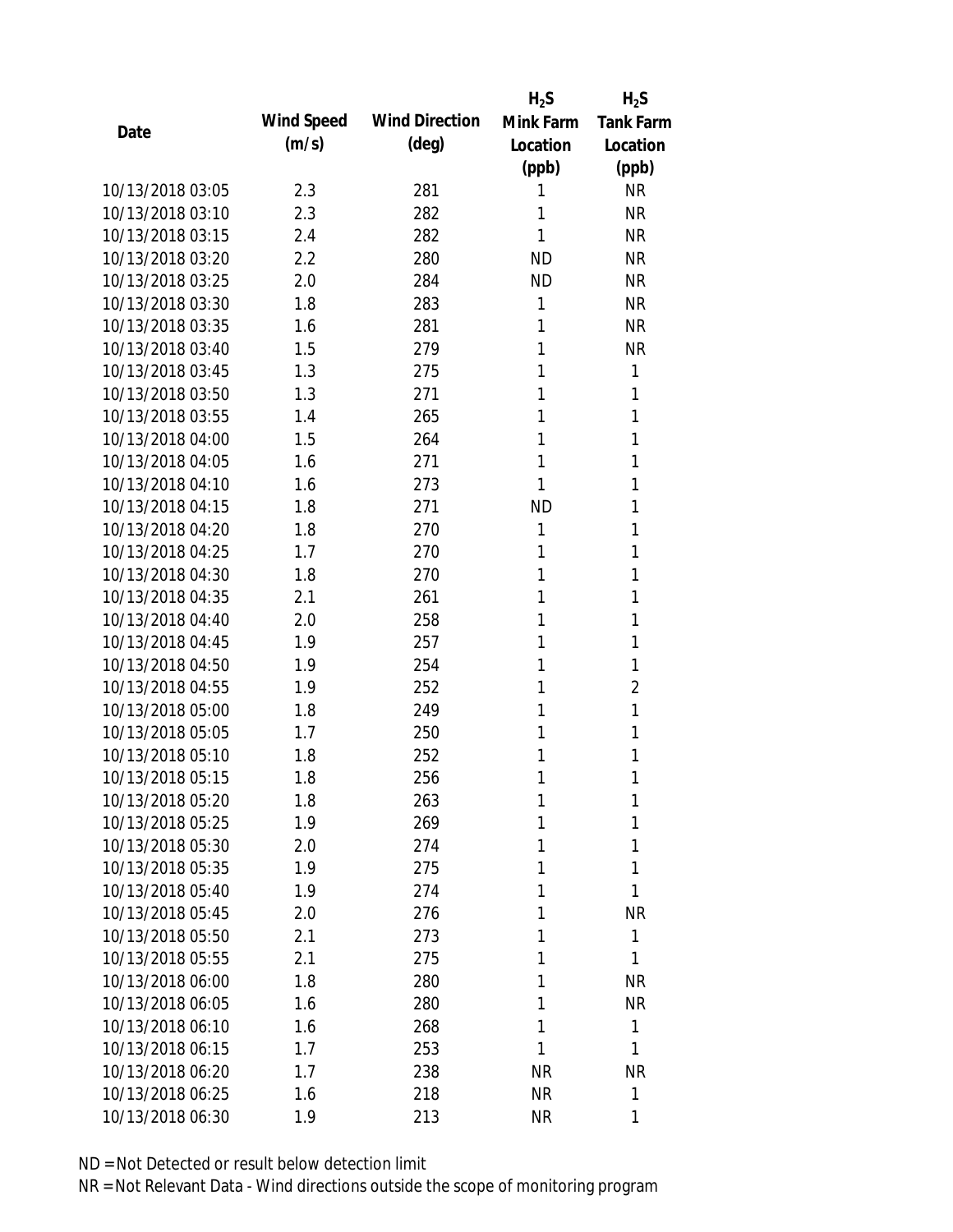|                  |            |                       | $H_2S$    | $H_2S$           |
|------------------|------------|-----------------------|-----------|------------------|
| Date             | Wind Speed | <b>Wind Direction</b> | Mink Farm | <b>Tank Farm</b> |
|                  | (m/s)      | $(\text{deg})$        | Location  | Location         |
|                  |            |                       | (ppb)     | (ppb)            |
| 10/13/2018 06:35 | 2.2        | 218                   | <b>NR</b> | 1                |
| 10/13/2018 06:40 | 2.3        | 221                   | <b>NR</b> | 1                |
| 10/13/2018 06:45 | 2.3        | 222                   | <b>NR</b> | 1                |
| 10/13/2018 06:50 | 2.2        | 220                   | <b>NR</b> | 1                |
| 10/13/2018 06:55 | 2.3        | 218                   | <b>NR</b> | 1                |
| 10/13/2018 07:00 | 2.4        | 214                   | <b>NR</b> | 1                |
| 10/13/2018 07:05 | 2.5        | 208                   | <b>NR</b> | 1                |
| 10/13/2018 07:10 | 2.6        | 202                   | <b>NR</b> | 1                |
| 10/13/2018 07:15 | 2.5        | 197                   | <b>NR</b> | 1                |
| 10/13/2018 07:20 | 2.4        | 200                   | <b>NR</b> | 1                |
| 10/13/2018 07:25 | 2.4        | 203                   | <b>NR</b> | 1                |
| 10/13/2018 07:30 | 2.3        | 200                   | <b>NR</b> | 1                |
| 10/13/2018 07:35 | 2.0        | 200                   | <b>NR</b> | 1                |
| 10/13/2018 07:40 | 1.9        | 203                   | <b>NR</b> | 1                |
| 10/13/2018 07:45 | 1.9        | 206                   | <b>NR</b> | 1                |
| 10/13/2018 07:50 | 1.9        | 206                   | <b>NR</b> | 1                |
| 10/13/2018 07:55 | 1.9        | 206                   | <b>NR</b> | 1                |
| 10/13/2018 08:00 | 1.9        | 207                   | <b>NR</b> | 1                |
| 10/13/2018 08:05 | 1.9        | 203                   | <b>NR</b> | 1                |
| 10/13/2018 08:10 | 1.8        | 204                   | <b>NR</b> | 1                |
| 10/13/2018 08:15 | 1.6        | 205                   | <b>NR</b> | 1                |
| 10/13/2018 08:20 | 1.6        | 202                   | <b>NR</b> | 1                |
| 10/13/2018 08:25 | 1.5        | 198                   | <b>NR</b> | 1                |
| 10/13/2018 08:30 | 1.6        | 203                   | <b>NR</b> | 1                |
| 10/13/2018 08:35 | 1.7        | 208                   | <b>NR</b> | 1                |
| 10/13/2018 08:40 | 2.0        | 208                   | <b>NR</b> | 1                |
| 10/13/2018 08:45 | 2.1        | 209                   | <b>NR</b> | 1                |
| 10/13/2018 08:50 | $2.2\,$    | 218                   | <b>NR</b> | 1                |
| 10/13/2018 08:55 | 2.3        | 226                   | <b>NR</b> | 1                |
| 10/13/2018 09:00 | 2.3        | 227                   | <b>NR</b> | 1                |
| 10/13/2018 09:05 | 2.4        | 225                   | <b>NR</b> | 2                |
| 10/13/2018 09:10 | 2.4        | 226                   | <b>NR</b> | $\overline{2}$   |
| 10/13/2018 09:15 | 2.5        | 225                   | <b>NR</b> | $\overline{2}$   |
| 10/13/2018 09:20 | 2.6        | 217                   | <b>NR</b> | $\overline{2}$   |
| 10/13/2018 09:25 | 2.5        | 208                   | <b>NR</b> | $\overline{2}$   |
| 10/13/2018 09:30 | 2.6        | 203                   | <b>NR</b> | $\overline{2}$   |
| 10/13/2018 09:35 | 2.6        | 203                   | <b>NR</b> | $\overline{2}$   |
| 10/13/2018 09:40 | 2.7        | 198                   | <b>NR</b> | $\overline{2}$   |
| 10/13/2018 09:45 | 2.8        | 196                   | <b>NR</b> | 1                |
| 10/13/2018 09:50 | 2.7        | 199                   | <b>NR</b> | 1                |
| 10/13/2018 09:55 | 2.7        | 204                   | <b>NR</b> | 1                |
| 10/13/2018 10:00 |            |                       | <b>NR</b> |                  |
|                  | $3.0\,$    | 208                   |           | 2                |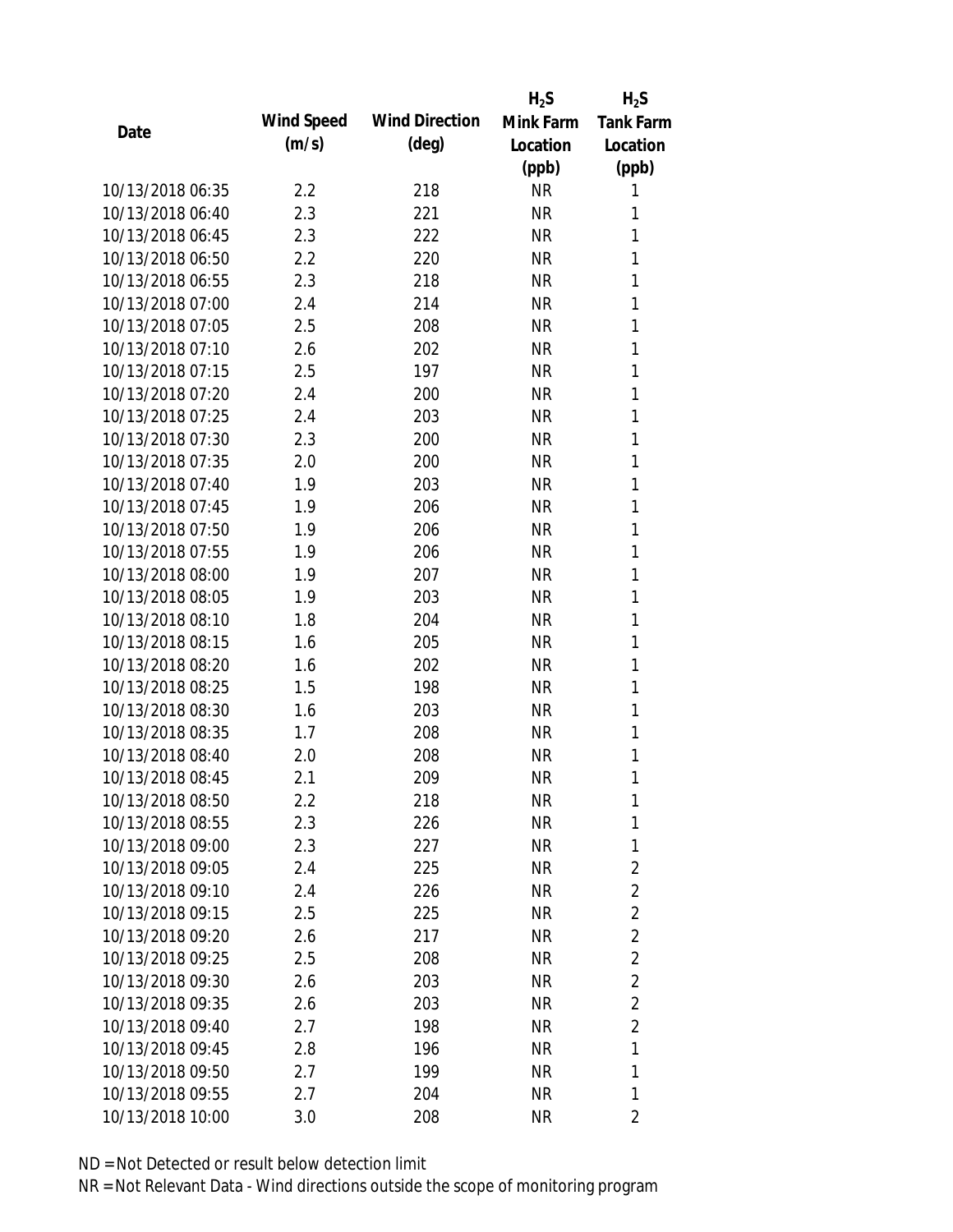|                  |            |                       | $H_2S$    | $H_2S$           |
|------------------|------------|-----------------------|-----------|------------------|
|                  | Wind Speed | <b>Wind Direction</b> | Mink Farm | <b>Tank Farm</b> |
| Date             | (m/s)      | $(\text{deg})$        | Location  | Location         |
|                  |            |                       | (ppb)     | (ppb)            |
| 10/13/2018 10:05 | 3.0        | 210                   | <b>NR</b> | 1                |
| 10/13/2018 10:10 | 3.1        | 213                   | <b>NR</b> | 1                |
| 10/13/2018 10:15 | 3.2        | 214                   | <b>NR</b> | 1                |
| 10/13/2018 10:20 | 3.3        | 216                   | <b>NR</b> | $\mathbf{1}$     |
| 10/13/2018 10:25 | 3.3        | 218                   | <b>NR</b> | 1                |
| 10/13/2018 10:30 | 3.3        | 218                   | <b>NR</b> | 1                |
| 10/13/2018 10:35 | 3.5        | 213                   | <b>NR</b> | 1                |
| 10/13/2018 10:40 | 3.6        | 208                   | <b>NR</b> | $\overline{c}$   |
| 10/13/2018 10:45 | 3.7        | 201                   | <b>NR</b> | $\overline{2}$   |
| 10/13/2018 10:50 | 4.0        | 194                   | <b>NR</b> | $\mathbf{1}$     |
| 10/13/2018 10:55 | 4.1        | 187                   | <b>NR</b> | 1                |
| 10/13/2018 11:00 | 4.2        | 183                   | <b>NR</b> | 1                |
| 10/13/2018 11:05 | 4.2        | 186                   | <b>NR</b> | 1                |
| 10/13/2018 11:10 | 4.4        | 193                   | <b>NR</b> | 1                |
| 10/13/2018 11:15 | 4.6        | 200                   | <b>NR</b> | 1                |
| 10/13/2018 11:20 | 4.6        | 205                   | <b>NR</b> | 1                |
| 10/13/2018 11:25 | 4.5        | 210                   | <b>NR</b> | 1                |
| 10/13/2018 11:30 | 4.3        | 213                   | <b>NR</b> | $\mathbf{1}$     |
| 10/13/2018 11:35 | 4.3        | 213                   | <b>NR</b> | 1                |
| 10/13/2018 11:40 | 4.1        | 214                   | <b>NR</b> | 1                |
| 10/13/2018 11:45 | 4.1        | 213                   | <b>NR</b> | 1                |
| 10/13/2018 11:50 | 4.0        | 212                   | <b>NR</b> | 1                |
| 10/13/2018 11:55 | 4.1        | 212                   | <b>NR</b> | $\mathbf{1}$     |
| 10/13/2018 12:00 | 4.1        | 209                   | <b>NR</b> | 1                |
| 10/13/2018 12:05 | 4.0        | 209                   | <b>NR</b> | 1                |
| 10/13/2018 12:10 | 4.0        | 206                   | <b>NR</b> | 1                |
| 10/13/2018 12:15 | 4.1        | 203                   | <b>NR</b> | 1                |
| 10/13/2018 12:20 | 4.1        | 201                   | <b>NR</b> | 1                |
| 10/13/2018 12:25 | 4.1        | 204                   | <b>NR</b> | 1                |
| 10/13/2018 12:30 | 4.2        | 206                   | <b>NR</b> | 1                |
| 10/13/2018 12:35 | 4.3        | 207                   | <b>NR</b> | 1                |
| 10/13/2018 12:40 | 4.2        | 210                   | <b>NR</b> | 1                |
| 10/13/2018 12:45 | 4.0        | 209                   | <b>NR</b> | 1                |
| 10/13/2018 12:50 | 3.9        | 208                   | <b>NR</b> | 1                |
| 10/13/2018 12:55 | 3.9        | 203                   | <b>NR</b> | 1                |
| 10/13/2018 13:00 | 4.0        | 203                   | <b>NR</b> | 1                |
| 10/13/2018 13:05 | 4.1        | 202                   | NR        | 1                |
| 10/13/2018 13:10 | 4.2        | 203                   | NR        | 1                |
| 10/13/2018 13:15 | 4.2        | 205                   | <b>NR</b> | 1                |
| 10/13/2018 13:20 | 4.3        | 207                   | <b>NR</b> | 1                |
| 10/13/2018 13:25 | 4.1        | 209                   | <b>NR</b> | 1                |
|                  |            |                       |           |                  |
| 10/13/2018 13:30 | 4.1        | 214                   | <b>NR</b> | 1                |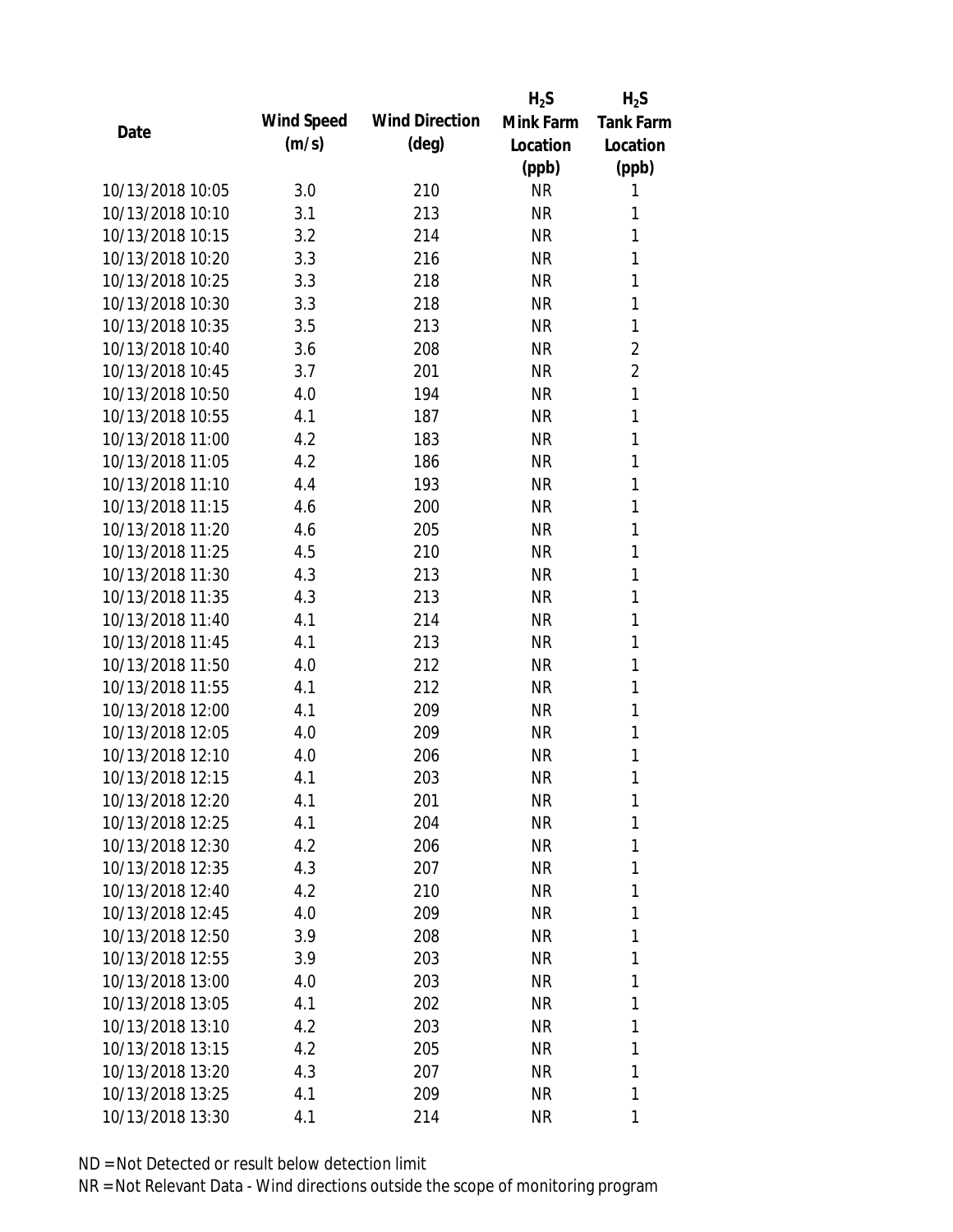|                  |            |                       | $H_2S$    | $H_2S$           |
|------------------|------------|-----------------------|-----------|------------------|
| Date             | Wind Speed | <b>Wind Direction</b> | Mink Farm | <b>Tank Farm</b> |
|                  | (m/s)      | $(\text{deg})$        | Location  | Location         |
|                  |            |                       | (ppb)     | (ppb)            |
| 10/13/2018 13:35 | 4.2        | 215                   | <b>NR</b> | 1                |
| 10/13/2018 13:40 | 4.0        | 213                   | <b>NR</b> | 1                |
| 10/13/2018 13:45 | 4.1        | 217                   | <b>NR</b> | 1                |
| 10/13/2018 13:50 | 3.9        | 218                   | <b>NR</b> | 1                |
| 10/13/2018 13:55 | 4.0        | 216                   | <b>NR</b> | 1                |
| 10/13/2018 14:00 | 4.1        | 210                   | <b>NR</b> | 1                |
| 10/13/2018 14:05 | 4.1        | 211                   | <b>NR</b> | 1                |
| 10/13/2018 14:10 | 4.3        | 211                   | <b>NR</b> | $\mathbf{1}$     |
| 10/13/2018 14:15 | 4.4        | 209                   | <b>NR</b> | 1                |
| 10/13/2018 14:20 | 4.6        | 207                   | <b>NR</b> | 1                |
| 10/13/2018 14:25 | 4.7        | 209                   | <b>NR</b> | 1                |
| 10/13/2018 14:30 | 4.6        | 212                   | <b>NR</b> | 1                |
| 10/13/2018 14:35 | 4.6        | 211                   | <b>NR</b> | 1                |
| 10/13/2018 14:40 | 4.5        | 209                   | <b>NR</b> | 1                |
| 10/13/2018 14:45 | 4.5        | 207                   | <b>NR</b> | 1                |
| 10/13/2018 14:50 | 4.5        | 203                   | <b>NR</b> | 1                |
| 10/13/2018 14:55 | 4.5        | 204                   | <b>NR</b> | $\overline{2}$   |
| 10/13/2018 15:00 | 4.5        | 202                   | <b>NR</b> | $\overline{2}$   |
| 10/13/2018 15:05 | 4.5        | 204                   | <b>NR</b> | 1                |
| 10/13/2018 15:10 | 4.5        | 204                   | <b>NR</b> | 1                |
| 10/13/2018 15:15 | 4.4        | 207                   | <b>NR</b> | 1                |
| 10/13/2018 15:20 | 4.4        | 207                   | <b>NR</b> | 1                |
| 10/13/2018 15:25 | 4.5        | 204                   | <b>NR</b> | 1                |
| 10/13/2018 15:30 | 4.3        | 203                   | <b>NR</b> | 1                |
| 10/13/2018 15:35 | 4.3        | 200                   | <b>NR</b> | 1                |
| 10/13/2018 15:40 | 4.4        | 201                   | <b>NR</b> | 1                |
| 10/13/2018 15:45 | 4.1        | 197                   | <b>NR</b> | 1                |
| 10/13/2018 15:50 | 4.1        | 201                   | <b>NR</b> | 1                |
| 10/13/2018 15:55 | 4.1        | 209                   | <b>NR</b> | 1                |
| 10/13/2018 16:00 | 4.3        | 211                   | <b>NR</b> | 1                |
| 10/13/2018 16:05 | 4.3        | 214                   | <b>NR</b> | 1                |
| 10/13/2018 16:10 | 4.2        | 212                   | NR        | 1                |
| 10/13/2018 16:15 | 4.6        | 217                   | <b>NR</b> | 1                |
| 10/13/2018 16:20 | 4.5        | 217                   | <b>NR</b> | 1                |
| 10/13/2018 16:25 | 4.5        | 217                   | <b>NR</b> | 1                |
| 10/13/2018 16:30 | 4.5        | 215                   | <b>NR</b> | 1                |
| 10/13/2018 16:35 | 4.5        | 218                   | <b>NR</b> | 1                |
| 10/13/2018 16:40 | 4.4        | 217                   | NR        | 1                |
| 10/13/2018 16:45 | 4.3        | 213                   | <b>NR</b> | 1                |
| 10/13/2018 16:50 | 4.2        | 209                   | <b>NR</b> | 1                |
| 10/13/2018 16:55 | 4.0        | 204                   | <b>NR</b> | 1                |
| 10/13/2018 17:00 | 4.0        | 205                   | <b>NR</b> | 1                |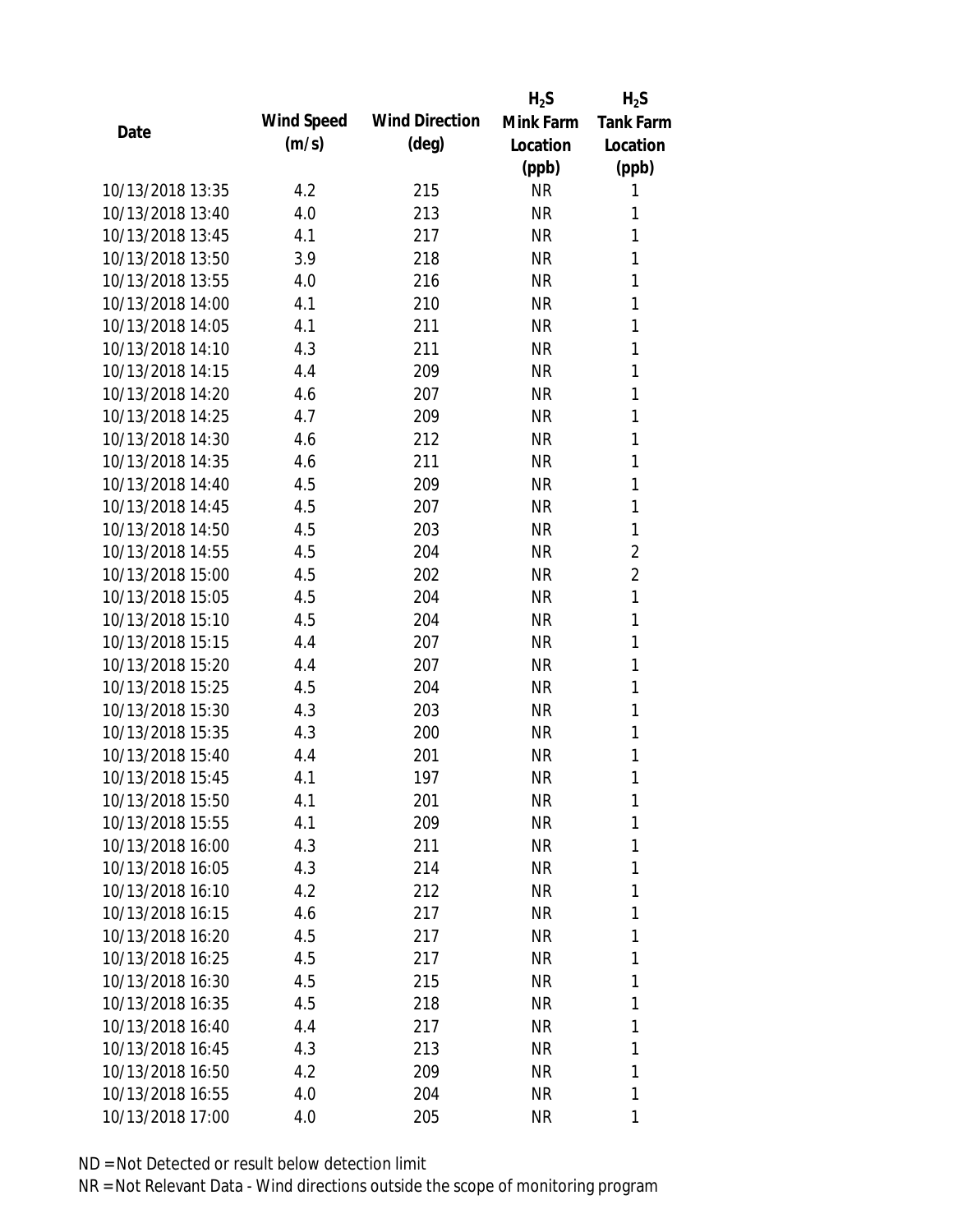|                  |            |                       | $H_2S$    | $H_2S$           |
|------------------|------------|-----------------------|-----------|------------------|
| Date             | Wind Speed | <b>Wind Direction</b> | Mink Farm | <b>Tank Farm</b> |
|                  | (m/s)      | $(\text{deg})$        | Location  | Location         |
|                  |            |                       | (ppb)     | (ppb)            |
| 10/13/2018 17:05 | 3.9        | 203                   | <b>NR</b> | 2                |
| 10/13/2018 17:10 | 4.0        | 204                   | <b>NR</b> | 1                |
| 10/13/2018 17:15 | 4.1        | 206                   | <b>NR</b> | 1                |
| 10/13/2018 17:20 | 4.1        | 209                   | <b>NR</b> | 1                |
| 10/13/2018 17:25 | 4.1        | 212                   | <b>NR</b> | 1                |
| 10/13/2018 17:30 | 3.9        | 210                   | <b>NR</b> | 1                |
| 10/13/2018 17:35 | 3.9        | 211                   | <b>NR</b> | 1                |
| 10/13/2018 17:40 | 3.7        | 210                   | <b>NR</b> | 1                |
| 10/13/2018 17:45 | 3.6        | 209                   | <b>NR</b> | 1                |
| 10/13/2018 17:50 | 3.5        | 208                   | <b>NR</b> | 1                |
| 10/13/2018 17:55 | 3.4        | 205                   | <b>NR</b> | 1                |
| 10/13/2018 18:00 | 3.2        | 203                   | <b>NR</b> | 1                |
| 10/13/2018 18:05 | 3.1        | 200                   | <b>NR</b> | 1                |
| 10/13/2018 18:10 | 3.1        | 198                   | <b>NR</b> | 1                |
| 10/13/2018 18:15 | 3.1        | 196                   | <b>NR</b> | 1                |
| 10/13/2018 18:20 | 3.1        | 194                   | <b>NR</b> | 1                |
| 10/13/2018 18:25 | 3.1        | 193                   | <b>NR</b> | 1                |
| 10/13/2018 18:30 | 3.1        | 194                   | <b>NR</b> | 1                |
| 10/13/2018 18:35 | 3.2        | 194                   | <b>NR</b> | $\overline{2}$   |
| 10/13/2018 18:40 | 3.2        | 193                   | <b>NR</b> | 1                |
| 10/13/2018 18:45 | 3.3        | 192                   | <b>NR</b> | 1                |
| 10/13/2018 18:50 | 3.4        | 191                   | <b>NR</b> | 1                |
| 10/13/2018 18:55 | 3.4        | 190                   | <b>NR</b> | 1                |
| 10/13/2018 19:00 | 3.4        | 190                   | <b>NR</b> | 1                |
| 10/13/2018 19:05 | 3.3        | 190                   | <b>NR</b> | 1                |
| 10/13/2018 19:10 | 3.1        | 192                   | <b>NR</b> | 1                |
| 10/13/2018 19:15 | 3.0        | 194                   | <b>NR</b> | 1                |
| 10/13/2018 19:20 | 2.8        | 195                   | <b>NR</b> | 1                |
| 10/13/2018 19:25 | 2.9        | 195                   | <b>NR</b> | 1                |
| 10/13/2018 19:30 | 2.9        | 192                   | <b>NR</b> | 1                |
| 10/13/2018 19:35 | 3.0        | 189                   | <b>NR</b> | 1                |
| 10/13/2018 19:40 | 3.0        | 186                   | <b>NR</b> | 1                |
| 10/13/2018 19:45 | 3.1        | 184                   | <b>NR</b> | 1                |
| 10/13/2018 19:50 | 3.1        | 182                   | <b>NR</b> | 1                |
| 10/13/2018 19:55 | 3.0        | 180                   | <b>NR</b> | 1                |
| 10/13/2018 20:00 | 3.0        | 179                   | <b>NR</b> | 1                |
| 10/13/2018 20:05 | 3.0        | 178                   | <b>NR</b> | 1                |
| 10/13/2018 20:10 | 3.0        | 179                   | <b>NR</b> | 1                |
| 10/13/2018 20:15 | 3.0        | 179                   | <b>NR</b> | 1                |
| 10/13/2018 20:20 | 3.0        | 178                   | <b>NR</b> | 1                |
| 10/13/2018 20:25 | 3.2        | 179                   | <b>NR</b> | 1                |
| 10/13/2018 20:30 | 3.2        | 179                   | <b>NR</b> | 1                |
|                  |            |                       |           |                  |